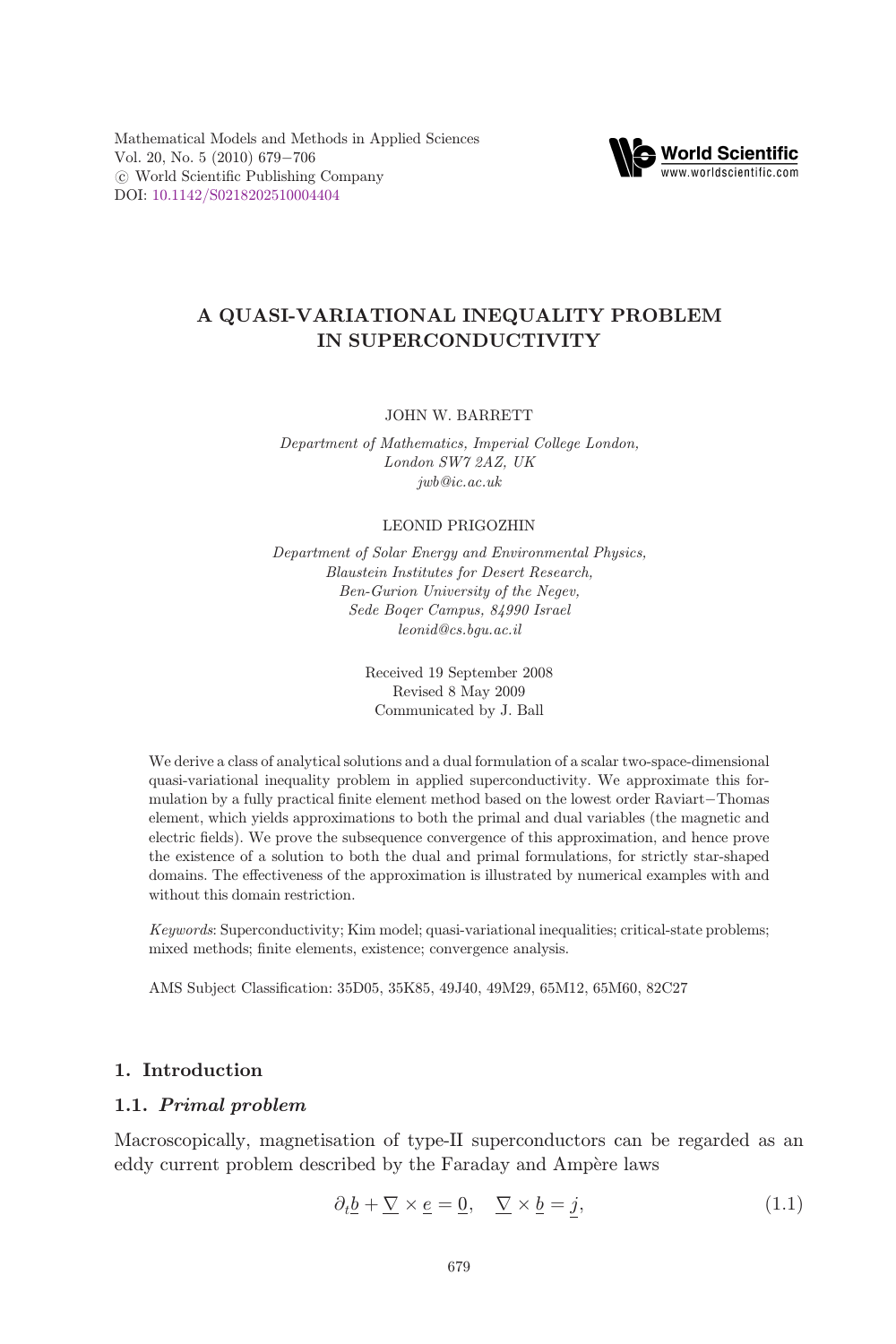<span id="page-1-0"></span>with a nonlinear and, often, multi-valued current-voltage relation characterising the superconducting material. The magnetic permeability of superconductors is assumed equal to that of a vacuum and scaled to unity; hence, we will not distinguish between the magnetic field and the magnetic flux density  $b$ . Typically, the current-voltage relation represents the electric field inside the superconductor,  $e$ , as the subgradient of a convex functional,

$$
\underline{e} \in \partial \Phi(\underline{j}),\tag{1.2}
$$

where  $\underline{j}$  is the current density, see Bossavit.<sup>9</sup> To model the hysteretic response of superconductors to variations of the external magnetic fields and transport currents, it is convenient to formulate these problems as evolutionary variational or quasi-variational inequalities, see Bossavit<sup>9</sup> and Prigozhin.<sup>[22](#page-27-0)</sup>

Of much interest, for technological applications and in physical experiments, are the energy loss estimates. Hence, the simultaneous determination of the current density and the electric field in a superconductor is often necessary. Unfortunately, the variational inequality formulations,  $9,22$  $9,22$  which we will call "primal", allow one to compute only the current density; and determining the electric field remains difficult, e.g. if the relation (1.2) is multi-valued. It has been shown recently, see Barrett and  $Prigozhin<sub>0</sub>$  that a dual variational inequality formulation, based on an equivalent representation of the current-voltage relation,

$$
\underline{j} \in \partial \Phi^*(\underline{e}),\tag{1.3}
$$

where  $\Phi^*$  is the convex conjugate of  $\Phi$ , can be the basis for an efficient method for determining both of the variables in the Bean critical-state model,<sup>[8](#page-26-0)</sup> which is the basic model for the magnetisation of type-II superconductors. Bean's model postulates that (in an isotropic superconductor) the current density cannot exceed some critical value,  $|j(x,t)| \leq J_c$ , the electric field is parallel to the current density, and is zero wherever  $|\underline{j}(\underline{x},t)| < J_c$ . In this case,  $\Phi$  is the characteristic function of the set of edmissible currents K is that is admissible currents  $K_0$ ; that is,

$$
\Phi(\underline{v}) = \chi_{\underline{K}_0}(\underline{v}) := \begin{cases} 0 & \text{if } \underline{v} \in \underline{K}_0, \\ +\infty & \text{if } \underline{v} \notin \underline{K}_0. \end{cases}
$$
\n(1.4)

In this paper we will study a similar dual formulation for the model in which the critical current density,  $J_c$ , depends on the magnetic field and the inequality becomes quasi-variational, see Prigozhin.<sup>[22](#page-27-0)</sup> Such a modification of the Bean model, where  $J_c = J_c(|\underline{b}|)$  is a monotonically decreasing function of the magnetic field, has been proposed by Kim  $et\ al^{21}$  $et\ al^{21}$  $et\ al^{21}$  to account for the decrease of the magnetic moments in strong external fields, which is typical of most type-II superconductors. There are also materials demonstrating a secondary peak in their magnetisation hysteresis loops. The latter phenomenon, often called "the fishtail effect", can be described by the eddy current model with a non-monotonic  $J_c(\vert b \vert)$  dependence; see, e.g. Johansen  $et al.<sup>19</sup>$  $et al.<sup>19</sup>$  $et al.<sup>19</sup>$  We mention here also the primal variational formulation for a generalised double critical-state model, see Badía and Lopez<sup>[2](#page-26-0)</sup> and Kashima,<sup>[20](#page-27-0)</sup> in which  $\Phi$  is the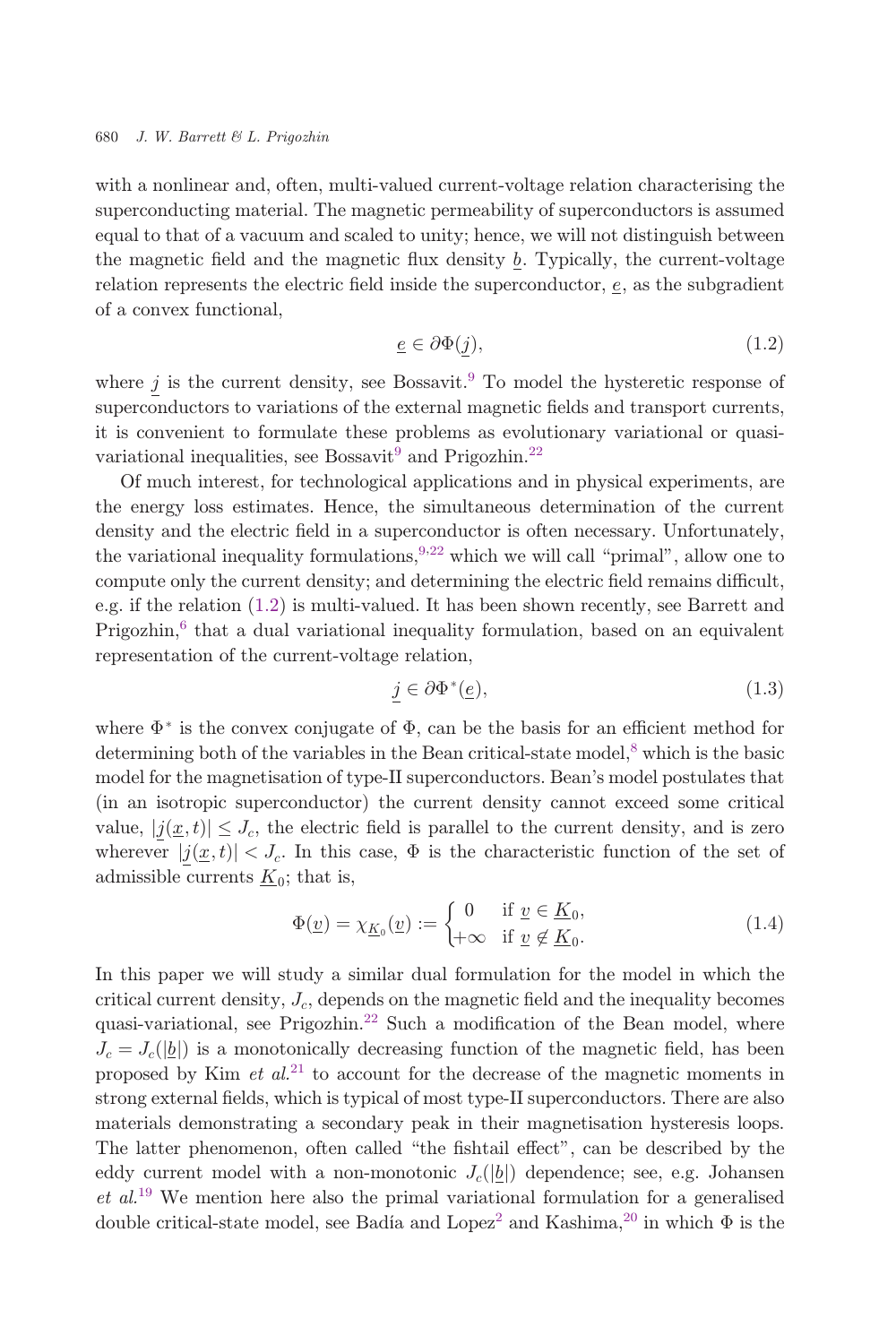<span id="page-2-0"></span>characteristic function of the set of admissible currents satisfying  $j(\underline{x},t) \in \underline{\Delta}(\underline{b}(\underline{x},t))$ and  $\Delta(b) \subset \mathbb{R}^3$  being a given family of closed convex sets.

Below we consider a simple geometric configuration of an infinite superconducting cylinder having a cross section  $\Omega \subset \mathbb{R}^2$  and placed into a parallel non-stationary uniform external magnetic field  $b_e(t)$ . In this case the variational inequality for Bean's model, and the quasi-variational inequality for Kim's model, are most easily written in terms of the magnetic field which has only one non-zero component and can be regarded as a scalar function.

Let  $\Omega$  be a bounded connected domain with a Lipschitz boundary  $\partial\Omega$ ; if  $\Omega$  is not simply connected we allow it to have a finite number of "holes"  $\Omega_i$ ,  $i = 1 \rightarrow I$ , and set  $\Omega^* = \Omega \bigcup (\bigcup_{i=1 \to I} \bar{\Omega}_i)$ . In this geometry, the induced magnetic field  $w(\underline{x},t) =$ <br> $h(x, t) = h(t)$  is zero on  $\partial \Omega^*$ , the outer boundary of  $\Omega$  and depends only on time in  $b(\underline{x},t)-b_{\varepsilon}(t)$  is zero on  $\partial\Omega^*$ , the outer boundary of  $\Omega$ , and depends only on time in each of the holes. We adopt the standard notation for curls in two dimensions:  $\nabla \times \underline{v}(\underline{x}) = \partial_{x_1} v_2(\underline{x}) - \partial_{x_2} v_1(\underline{x})$  and  $\nabla \times v(\underline{x}) = [\partial_{x_2} v(\underline{x}), -\partial_{x_1} v(\underline{x})]^{\mathrm{T}}$ .<br>To allow for at lost some kind of spatial inhomogonaity on Q we

To allow for at least some kind of spatial inhomogeneity on  $\Omega$  we shall assume throughout the majority of this paper that

$$
J_c(\underline{x}, b) = k(\underline{x})M(b),\tag{1.5}
$$

where  $k \in C(\overline{\Omega})$ , with  $k(\underline{x}) \geq k_0 > 0$  for all  $\underline{x} \in \overline{\Omega}$ , and  $M : \mathbb{R} \to [M_0, M_1] \subset \mathbb{R}$ , with  $M_0 > 0$ , are given functions. We do not assume that  $J_c$  is monotonically decreasing with respect to  $|b|$ , so we can deal with "the fishtail effect" mentioned above. In addition, we do not require  $M$  to be continuous for our results on the dual formulation  $(Q)$ ,  $(1.15a)$  $(1.15a)$ ,  $(1.15b)$  $(1.15b)$ ; whereas we do require M to be continuous for our results on the primal formulation  $(P)$ ,  $(1.8)$  $(1.8)$ .

Using the laws ([1.1](#page-0-0)) and the constitutive relation [\(1.2](#page-1-0)), we obtain for any  $\eta \in (0^*)$  that  $H_0^1(\Omega^*)$  that

$$
(\partial_t b, \eta - w)_{\Omega^*} = -(\nabla \times \underline{e}, \eta - w)_{\Omega^*} = -(\underline{e}, \underline{\nabla} \times (\eta - w))_{\Omega^*}
$$
  

$$
\geq \Phi(\underline{\nabla} \times w) - \Phi(\underline{\nabla} \times \eta),
$$

where  $(\cdot, \cdot)_{\Omega^*}$  is the standard inner product on  $L^2(\Omega^*)$ . In the Kim and similar models  $\Phi = \chi_{\underline{K}_0(b)}$ , the characteristic function of the set of admissible current densities

$$
\underline{K}_0(b) := \{ \underline{v} \in [L^2(\Omega^*)]^2 : |\underline{v}(\underline{x})| \le J_c(\underline{x}, b) \text{ for a.e. } \underline{x} \in \Omega,
$$
  

$$
\underline{v} = \underline{0} \text{ a.e. in } \Omega_i, \ i = 1 \to I \}.
$$
 (1.6)

Since, by Ampère's law,  $\underline{j} = \nabla \times b = [\partial_{x_2}b, -\partial_{x_1}b]^T$  we have that  $|\underline{j}| = |\nabla b| = |\nabla w|$ <br>and so one say replace the set of admissible survents in the veristional formulation by and so one can replace the set of admissible currents in the variational formulation by the set of admissible induced magnetic fields. Hence, for any  $b \in H^1(\Omega^*),$  we define

$$
K(b) := \{ \eta \in H_0^1(\Omega^*) : |\nabla \eta(\underline{x})| \le J_c(\underline{x}, b) \text{ for a.e. } \underline{x} \in \Omega, \n\underline{\nabla} \eta = \underline{0} \text{ a.e. in } \Omega_i, \ i = 1 \to I \}. \tag{1.7}
$$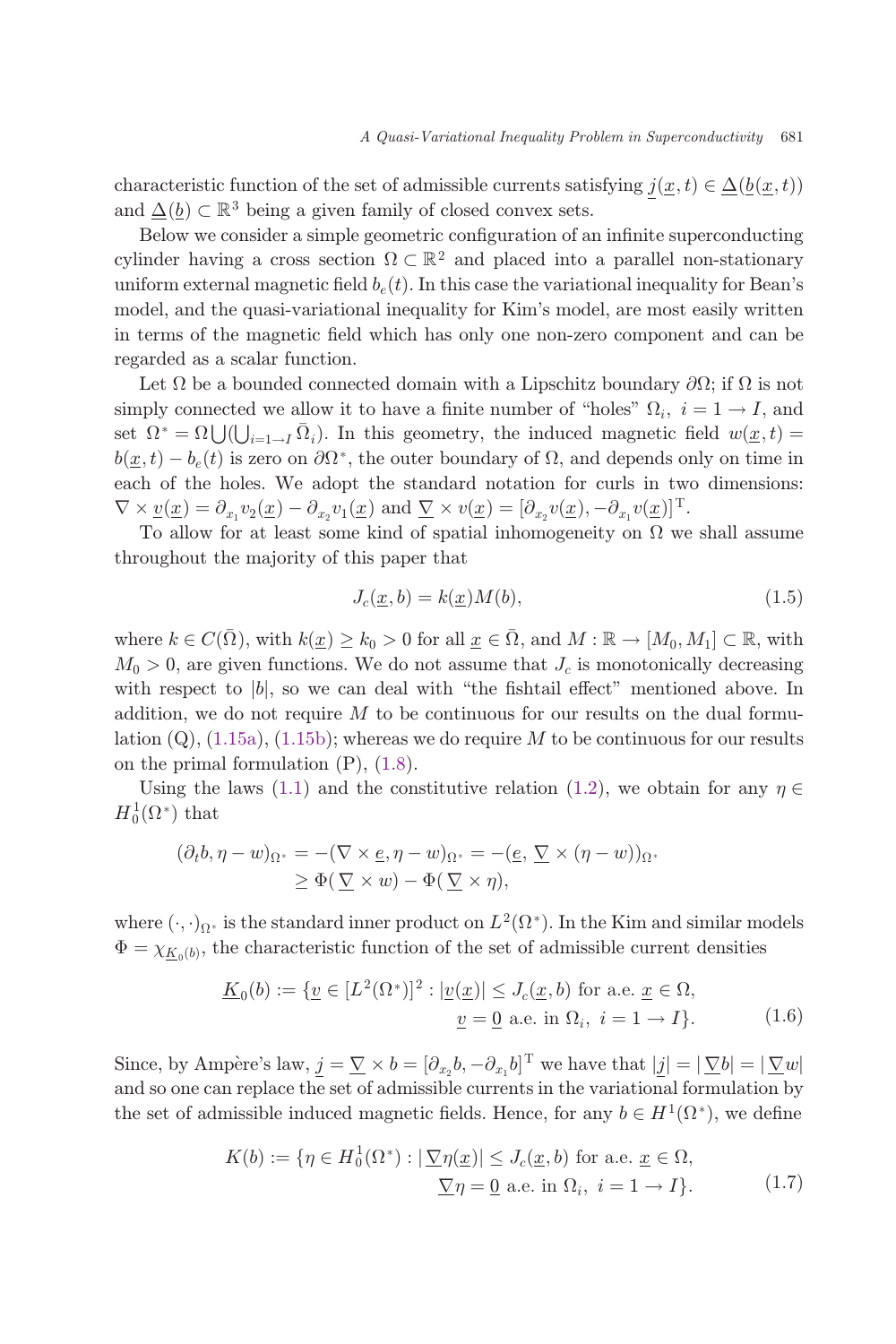<span id="page-3-0"></span>We therefore arrive at a primal variational formulation (quasi-variational inequality):

(P) Find  $w \in L^2(0,T; K(w + b_e)) \bigcap H^1(0,T; L^2(\Omega^*))$  such that  $w(\cdot,0) = w^0(\cdot)$ and

$$
\int_0^T (\partial_t (w + b_e), \eta - w)_{\Omega^*} dt \ge 0 \quad \forall \eta \in L^2(0, T; K(w + b_e)).
$$
 (1.8)

## 1.2. Analytical solution of primal problem

For the special case of Bean's model,  $M(\cdot) \equiv M_0 > 0$  in ([1.5](#page-2-0)), the above inequality is variational, and its analytical solution for simply connected cross sections is known in the spatially homogeneous case  $k(\cdot) = k_0 > 0$ , see Barrett and Prigozhin.<sup>[5](#page-26-0)</sup> We will now generalize this solution to the quasi-variational case under the additional assumption that, initially, the magnetic field depends only on the distance to the boundary of the domain  $\Omega$ , so that  $w^0(x) = \mathcal{W}^0(\text{dist}(x, \partial \Omega))$ ; and then extend it, under a similar condition, to multiply connected domains  $\Omega$ . In applications, for the geometric configuration considered here, the initial magnetic field is usually uniform, so this condition is trivially satisfied.

Let  $\Omega^* \equiv \Omega$ ,  $J_c$  be given by ([1.5](#page-2-0)) with  $k \equiv 1$  and  $M \in C(\mathbb{R}, [M_0, M_1])$ , and  $w^0 \in K(b^0)$ , where  $b^0(\underline{x}) = w^0(\underline{x}) + b_e(0)$ . The latter condition implies that  $\mathcal{W}^0(0) =$ 0 and  $|d_s\mathcal{W}^0(s)| \leq M(\mathcal{B}^0(s))$ , where  $\mathcal{B}^0(s) = \mathcal{W}^0(s) + b_e(0)$ . Let us assume first that  $d_t b_e(t) \geq 0$  for all  $t \geq 0$ . Then we define  $u(s,t)$  as a solution to the initial value problem

$$
\partial_s u = -M(u), \quad u(0,t) = b_e(t).
$$

This yields that

$$
u(s,t) = F^{-1}(F(b_e(t)) - s),
$$
\n(1.9)

where  $F(s)$  is such that  $F'(s) = [M(s)]^{-1}$  and  $F(0) = 0$ . For all  $t \geq 0$ , on noting that  $\alpha(0, t) = b_1(t) \geq b_2(0) - B(0)$ , we define the non-negative penetration dants  $u(0,t) = b<sub>e</sub>(t) \geq b<sub>e</sub>(0) = \mathcal{B}^0(0)$ , we define the non-negative penetration depth

$$
d(t) := \sup\{s : u(r,t) \geq \mathcal{B}^0(r) \,\,\forall\, r \in [0,s]\}.
$$

We then define

$$
\tilde{b}(\underline{x},t) = \mathcal{B}(\text{dist}(\underline{x},\partial\Omega),t), \quad \text{where } \mathcal{B}(s,t) := \begin{cases} u(s,t) & \text{if } s \in [0,d(t)],\\ \mathcal{B}^0(s) & \text{if } s > d(t). \end{cases} \tag{1.10}
$$

We claim that  $\tilde{w}(x,t) = \tilde{b}(x,t) - b_{e}(t)$  solves the quasi-variational inequality (P).

Obviously,  $\tilde{w}|_{\partial\Omega} = 0$ . If  $d(0) = 0$  then  $\mathcal{B}(s, 0) \equiv \mathcal{B}^0(s)$  and  $\tilde{w}(x, 0) = w^0(x)$ . In addition, since  $d_s \mathcal{B}^0(s) \geq -M(\mathcal{B}^0(s))$  and  $\mathcal{B}^0(0) = b_e(0)$ , we obtain that  $F(\mathcal{B}^0(s)) \geq$  $F(b_e(0)) - s = F(u(s,0))$ . Due to the monotonicity of F, this yields that  $\mathcal{B}^0(s) \geq$  $u(s,0)$ . Hence, if  $d(0) > 0$  the equality  $u(s,0) = \mathcal{B}^0(s)$  holds for  $0 \leq s \leq d(0)$  and so once again  $\mathcal{B}(s,0) \equiv \mathcal{B}^0(s)$  and  $\tilde{w}(\underline{x},0) = w^0(\underline{x})$ . Next, on setting  $\Omega_T := \Omega \times (0,T)$ , we define

$$
\Omega_T^+ := \{(\underline{x}, t) \in \Omega_T : \text{dist}(\underline{x}, \partial \Omega) \le d(t)\}.
$$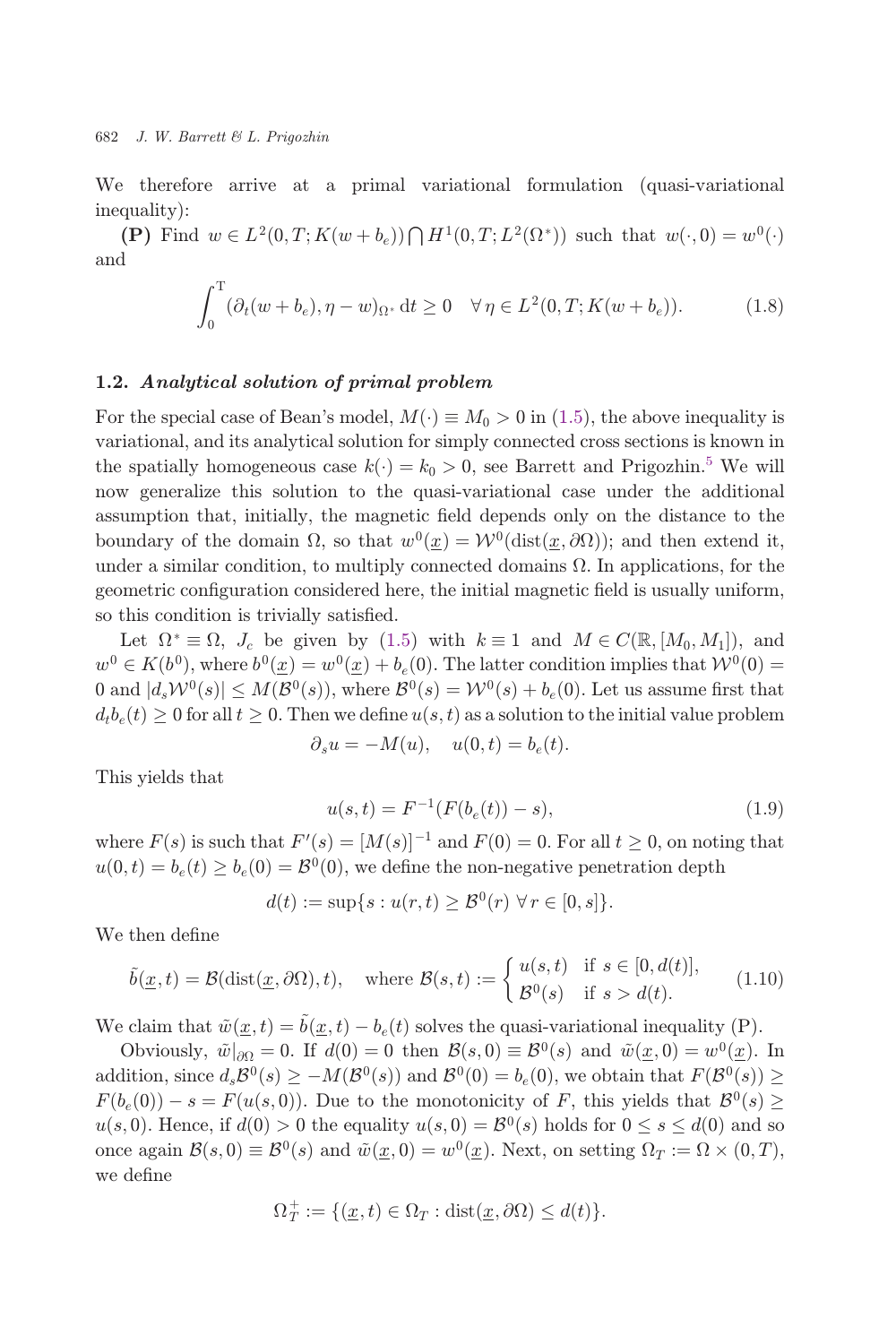Then we have a.e. on  $\Omega_T^+$  that  $\nabla \tilde{w}(\underline{x},t) = \partial_s u(s,t)|_{s=\text{dist}(\underline{x},\partial\Omega)} \nabla[\text{dist}(\underline{x},\partial\Omega)],$  and so  $|\nabla \tilde{w}(x,t)| = |\partial_s u(s,t)|$  $|\nabla \tilde{w}(\underline{x},t)| = |\partial_s u(s,t)|_{s=\text{dist}(\underline{x},\partial\Omega)} = M(\tilde{b}(\underline{x},t)).$  Whereas on  $\Omega_T^- := \Omega_T \setminus \Omega_T^+$ , we have<br>that  $\tilde{w}(x,t) = \mathcal{W}^0(\text{dist}(x,\partial\Omega)) + b(0) - b(t)$  and so it is easily deduced that that  $\tilde{w}(\underline{x},t) = \mathcal{W}^0(\text{dist}(\underline{x},\partial\Omega)) + b_e(0) - b_e(t)$ , and so it is easily deduced that  $|\nabla \tilde{w}(\underline{x},t)| \leq M(\tilde{b}(\underline{x},t)).$  Therefore  $\tilde{w} \in K(\tilde{b})$ . As  $d_t b_e(t) \geq 0$  for all  $t \geq 0$ , it follows from [\(1.9\)](#page-3-0) and [\(1.10\)](#page-3-0) that  $\partial_t u(s,t) \geq 0$ ,  $d_t d(t) \geq 0$ , and so  $\partial_t \tilde{b} \geq 0$  a.e. on  $\Omega_T$ . Fur-<br>thermore since  $\partial_t \tilde{b} = 0$  on  $\Omega^-$  to prove the inequality (1.8) we need to show that thermore, since  $\partial_t \tilde{b} = 0$  on  $\Omega_T^-,$  to prove the inequality [\(1.8\)](#page-3-0) we need to show that  $\int_{\Omega} \partial_t \tilde{b}(n - \tilde{w}) dr dt \ge 0$  for all  $n \in K(\tilde{b})$ . We note that functions from the convex set  $\int_{\Omega_{+}^{+}} \partial_{t} \tilde{b}(\eta - \tilde{w}) d\underline{x} dt \geq 0$  for all  $\eta \in K(\tilde{b})$ . We note that functions from the convex set  $K(\tilde{b})$  vanish on  $\partial\Omega$ , and  $\tilde{w} \in K(\tilde{b})$  decreases with distance from  $\partial\Omega$  on  $\Omega_T^+$  at the movimal possible rate  $M(\tilde{b})$  for a function in  $K(\tilde{b})$ . Hence we conclude that  $x - \tilde{w}$ maximal possible rate,  $M(\tilde{b})$ , for a function in  $K(\tilde{b})$ . Hence we conclude that  $\eta - \tilde{w} \ge 0$  in  $\Omega$ <sup>+</sup> for any  $n \in K(\tilde{b})$ , and so the inequality (1.8) is satisfied 0 in  $\Omega_T^+$  for any  $\eta \in K(\tilde{b})$ , and so the inequality [\(1.8\)](#page-3-0) is satisfied.<br>If d b (t) < 0 for all t > 0 an analytical solution can be found

If  $d_t b_e(t) \leq 0$  for all  $t \geq 0$ , an analytical solution can be found in a similar way. Now  $u(s,t)$  is a solution to  $\partial_s u = M(u)$  with  $u(0,t) = b_e(t)$ , and the penetration depth determined as  $d(t) := \sup\{s : u(r,t) \leq \mathcal{B}^0(r) \,\forall r \in [0,s]\}.$  Finally, since at each moment in time these solutions depend only on the distance to the domain boundary, we can construct an analytical solution to  $(P)$  for arbitrary  $b_e \in H^1(0,T)$ by combining the solutions described above.

Solution for a multiply connected domain can be constructed in a similar way by regarding the hole closures,  $\overline{\Omega}_i \subset \Omega^*$ , as free Dirichlet sets (see Buttazzo and Stepanov<sup>[11](#page-26-0)</sup>) and, correspondingly, defining the distance from a point  $\underline{x} \in \Omega^*$  to the domain boundary as

$$
\text{dist}_D(\underline{x}, \partial \Omega^*)
$$
  
 :=  $\inf \left\{ \int_0^1 k(s(t)) |d_t s(t)| \, \text{d}t : s \in C^{0,1}([0, 1]; \Omega^*), \ s(0) = \underline{x}, \ s(1) \in \partial \Omega^* \right\},$  (1.11)

where

$$
k(\underline{x}) := \begin{cases} 1 & \text{if } \underline{x} \in \Omega, \\ 0 & \text{if } \underline{x} \in \bigcup_{i=1}^{I} \overline{\Omega}_{i}. \end{cases}
$$

Obviously,  $dist_D(x, \partial \Omega^*)$  is the same for all points in each hole and, for  $x \in \Omega$ , the distance is the length of the shortest path to the outer boundary of  $\Omega$  assuming the parts of a path inside holes are not counted. Assuming, for a multiply connected cross section, that the initial magnetic field is a function of  $dist_D(x, \partial \Omega^*)$  and taking into account that  $|\nabla \text{dist}_D(\underline{x}, \partial \Omega^*)| = 1$  a.e. in  $\Omega$ , one can now build an analytical solution to (P) exactly as above but using the distance function (1.11).

## 1.3. Dual problem

The primal formulation allows one to calculate the magnetic field and, by Ampère's law, also the current density in a superconductor. Nevertheless, determining the electric field remains difficult and, to solve this problem for the Bean model, several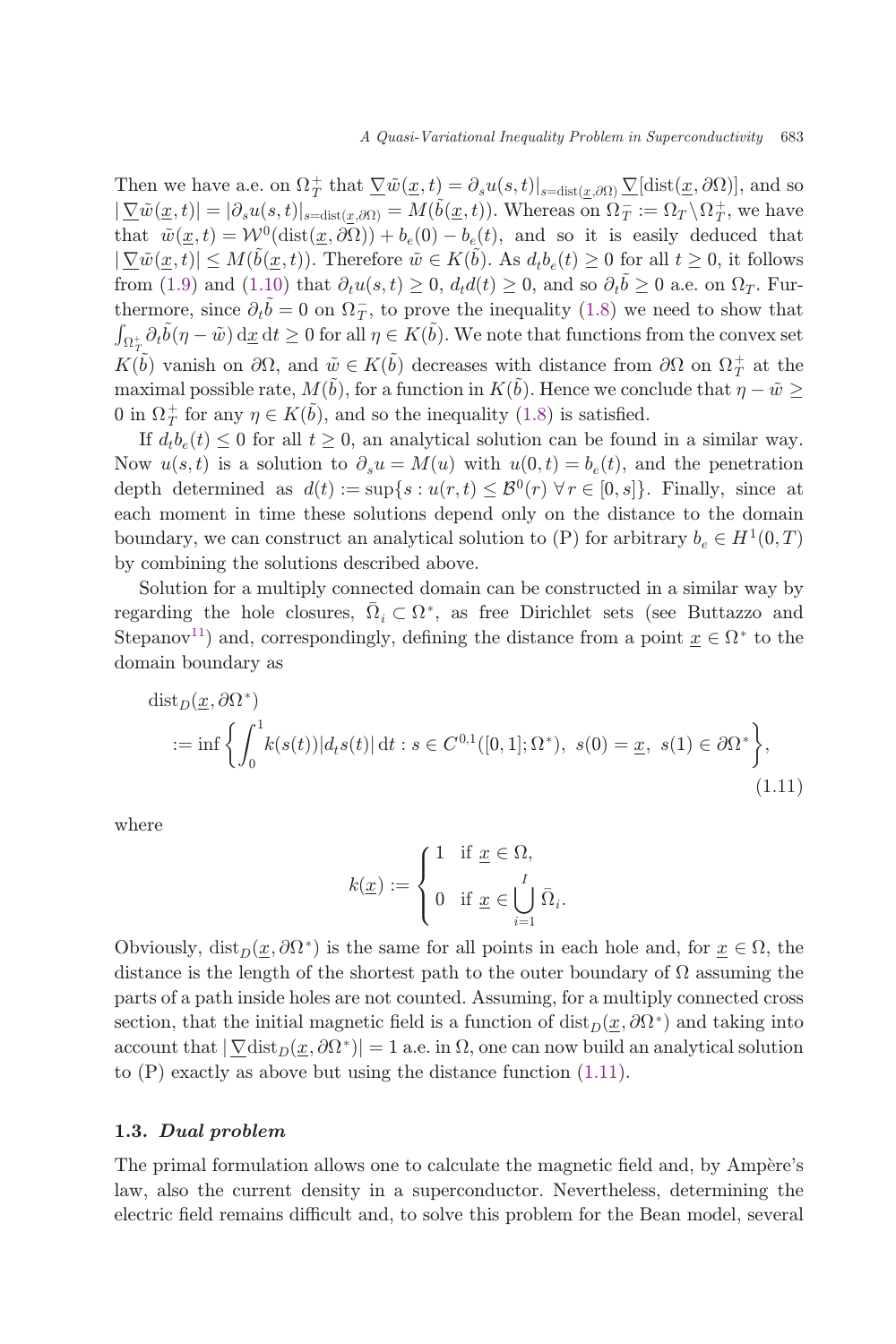<span id="page-5-0"></span>approaches have been proposed.<sup>[10,3,6,14](#page-26-0)</sup> Here we derive a dual (mixed) formulation for models with critical current density depending on the magnetic field.

Returning to possibly spatially inhomogeneous  $J_c$  defined by  $(1.5)$  $(1.5)$ , and recalling the definition of F in [\(1.9\)](#page-3-0),  $F'(s) = [M(s)]^{-1}$  and  $F(0) = 0$ , we have that the condition  $j = \nabla \times b \in K$ . (b) is equivalent to dition  $\underline{j} = \underline{\nabla} \times b \in \underline{K}_0(b)$  is equivalent to

$$
[M(b)]^{-1} \underline{j} = \underline{\nabla} \times F(b) \in \underline{K}
$$
  
 := { $\underline{v} \in [L^2(\Omega^*)]^2 : |\underline{v}(\underline{x})| \le k(\underline{x})$  for a.e.  $\underline{x} \in \Omega$ ,  
  $\underline{v} = \underline{0}$  a.e. in  $\Omega_i$ ,  $i = 1 \rightarrow I$  }.

Note that  $\underline{e} \in \partial \chi_{K_0(b)}(j)$  means that  $j \in \underline{K}_0(b)$  and  $(\underline{e}, \underline{i} - j)_{\Omega^*} \leq 0$  for any  $i \in K_0(b)$ . The latter is possible if and only if  $\underline{e} \cdot (\underline{i} - \underline{j}) \leq 0$  a.e. in  $\Omega^*$  for any  $i \in \underline{K}_0(b)$ . Hence  $(\underline{e}, \underline{v} - [M(b)]^{-1}j)_{\Omega^*} \leq 0$  for any  $\underline{v} \in \underline{K}$  and the current-voltage relation ([1.2\)](#page-1-0), for the choice of  $\Phi = \chi_{\underline{K}_0(b)}$ , can be rewritten as

$$
\underline{e} \in \partial \chi_{\underline{K}}(\underline{\nabla} \times F(b)) \quad \text{with its dual form as } \underline{\nabla} \times F(b) \in \partial \chi_{\underline{K}}^*(\underline{e}),
$$
\n
$$
\text{where } \chi_{\underline{K}}^*(\underline{e}) := \sup_{\underline{v} \in [L^2(\Omega^*)]^2} \{ (\underline{e}, \underline{v})_{\Omega^*} - \chi_{\underline{K}}(\underline{v}) \} = \int_{\Omega} k |\underline{e}| \, \mathrm{d} \underline{x}.
$$
\n
$$
(1.12)
$$

The dual form  $(1.12)$  yields for any test field u that

$$
(\underline{\nabla} \times F(b), \underline{u} - \underline{e})_{\Omega^*} \le \int_{\Omega} k(|\underline{u}| - |\underline{e}|) \, \mathrm{d}\underline{x}.
$$

We set  $\underline{u} = \mathcal{R}\underline{v}$  and  $\underline{e} = \mathcal{R}\underline{q}$ , where  $\mathcal{R}[p_1, p_2]^T := [p_2, -p_1]^T$ . Since  $(\nabla \times F(b),$ <br>  $\mathcal{R}[p_1, p_2] = (n-1)(\nabla \times F(b))$  and  $b = b$  (t)  $\in H^1(\Omega^*)$  are obtain for all test  $\mathcal{R}(\underline{v} - \underline{q})\Omega_{\Omega^*} = (\nabla [F(b)], \underline{v} - \underline{q}\Omega_{\Omega^*}$  and  $b - b_e(t) \in H_0^1(\Omega^*),$  we obtain for all test fields  $\underline{v}$  that

$$
\int_{\Omega} k(|\underline{v}| - |\underline{q}|) \, \mathrm{d}\underline{x} + (F(b) - F(b_e), \ \nabla \cdot (\underline{v} - \underline{q}))_{\Omega^*} \ge 0. \tag{1.13}
$$

Similarly, Faraday's law takes the form  $\partial_t b - \nabla \cdot q = 0$ .

We introduce the Banach space

$$
\underline{V}^{\mathcal{M}}(D) := \{ \underline{v} \in [\mathcal{M}(\bar{D})]^2 : \underline{\nabla} \cdot \underline{v} \in L^2(D) \},\tag{1.14}
$$

where  $\mathcal{M}(\bar{D})$  is the Banach space of bounded Radon measures; i.e.  $\mathcal{M}(\bar{D}) \equiv [C(\bar{D})]^*,$ the dual of  $C(D)$ . Our mixed formulation of  $(P)$ ,  $(1.8)$ , is then:

(Q) Find  $q \in L^2(0,T; \underline{V}^{\mathcal{M}}(\Omega^*))$  and  $b \in H^1(0,T; L^2(\Omega^*))$  such that  $b(\cdot,0) = b^0(\cdot)$ and

$$
\int_0^T (\partial_t b - \underline{\nabla} \cdot \underline{q}, \eta)_{\Omega^*} dt = 0 \quad \forall \eta \in L^2(\Omega^*_T),
$$
\n(1.15a)

$$
\int_0^T \left[ \int_{\bar{\Omega}} k(|\underline{v}| - |\underline{q}|) + (F(b) - F(b_e), \underline{\nabla} \cdot (\underline{v} - \underline{q}))_{\Omega^*} \right] dt \ge 0
$$
  

$$
\forall \underline{v} \in L^2(0, T; \underline{V}^{\mathcal{M}}(\Omega^*)); \tag{1.15b}
$$

where  $b^0(\cdot) = w^0(\cdot) + b_e(0)$  and  $\Omega^*_T := \Omega^* \times (0, T)$ .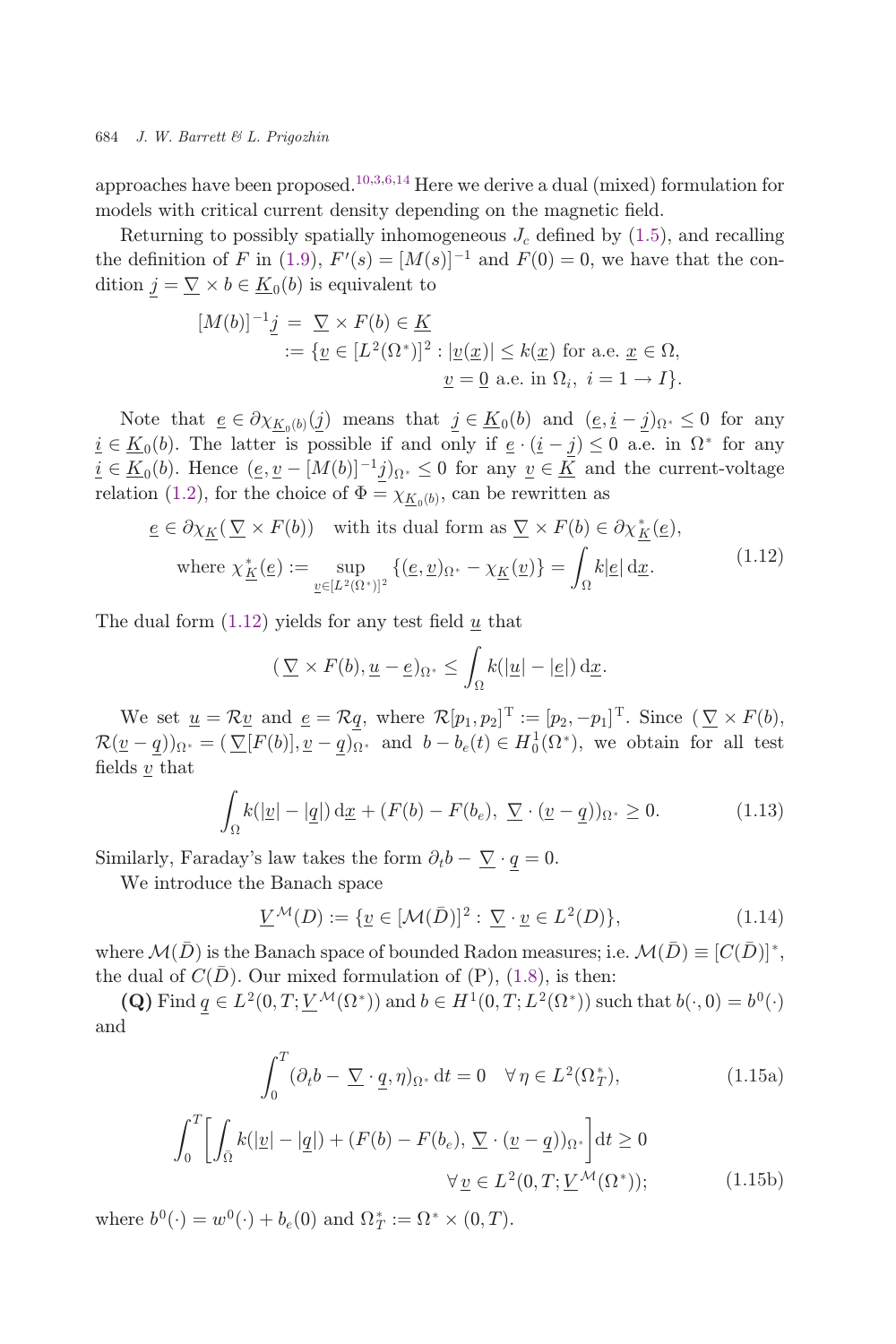Clearly, if the pair  $\{q, b\}$  satisfies (Q), it follows from [\(1.15b\)](#page-5-0) that  $\nabla(F(b) F(b_e) = 0$  in each hole  $\Omega^i$  and so  $\nabla b = 0$  there as well. In addition,  $\{q + \underline{u}, b\}$  is also a solution of  $(Q)$  if supp $(\underline{u}) \subset \bigcup_{i=1}^{i} N^i$  and  $\underline{V} \cdot \underline{u} = 0$ . This corresponds to the well-<br>known fact that the oddy current problem does not determine the electric field in nonknown fact that the eddy current problem does not determine the electric field in nonconducting media in a unique way. Furthermore, it follows immediately from ([1.15a](#page-5-0)),  $(1.15b)$  $(1.15b)$  that a solution  $\{q, b\}$  of  $(Q)$  is such that

$$
\underline{q} \in \underline{K}_1(\partial_t b) := \{ \underline{v} \in L^2(0, T; \underline{V}^{\mathcal{M}}(\Omega^{\star})) : (\underline{\nabla} \cdot \underline{v}, \eta)_{\Omega_T^{\star}} = (\partial_t b, \eta)_{\Omega_T^{\star}} \,\forall \,\eta \in L^2(\Omega_T^{\star}) \}
$$

and

$$
\int_0^T \int_{\bar{\Omega}} k|\underline{q}| = \min_{\underline{v} \in \underline{K}_1(\partial_t b)} \int_0^T \int_{\bar{\Omega}} k|\underline{v}|. \tag{1.16}
$$

One can exploit this formulation to obtain q if  $\partial_t b$  is known. As was shown above, if  $k \equiv 1$  in  $\Omega$  and the initial magnetic field is a function of  $dist_D(x, \partial \Omega^*)$ , an analytical solution is known for the solution b of the primal formulation  $(P)$ ; that is,  $b(\underline{x},t) = \mathcal{B}(\text{dist}_D(\underline{x},\partial\Omega^*),t)$ . One could use this b in (1.16) to recover q. Problems, similar to (1.16), and their dual formulations have been considered, for simply connected domains, in several works.  $24,17,18,12,14$  $24,17,18,12,14$  $24,17,18,12,14$  $24,17,18,12,14$  We only mention here that the ridge (cut locus) of the domain plays an important role in the analysis in these works and that an integral representation of the solution to  $(1.16)$  with  $k \equiv 1$  has been derived for  $\Omega$  being a polygonal domain<sup>18</sup> and for domains with a smooth boundary.<sup>[12,14](#page-26-0)</sup>

In our analysis of problem (Q) presented below we will also restrict ourselves to the case when  $\Omega^* \equiv \Omega$  and, moreover, assume that the domain  $\Omega$  is strictly starshaped. The later assumption is to ensure that certain density results hold; see [\(1.21](#page-8-0)) and  $(1.22a)-(1.22c)$  $(1.22a)-(1.22c)$  $(1.22a)-(1.22c)$  $(1.22a)-(1.22c)$  $(1.22a)-(1.22c)$  below. However, our numerical method applies to the case of a multiply connected cross section and we will present a numerical example. In addition, to avoid perturbation of domain errors in our finite element approximation, we will assume that  $\Omega$  is polygonal for ease of exposition.

The outline of this paper is as follows. In the next section we introduce a regularised version,  $(Q_r)$ , of our mixed formulation,  $(Q)$ , by smoothing the nondifferentiable functional  $\int_{\Omega_T} |\underline{v}|$  by replacing  $|\underline{v}|$  with  $\frac{1}{r} |\underline{v}|^r$  with  $r > 1$ . We then consider the finite element enproximation  $(\Omega^{h,\tau})$  of  $(\Omega)$  wing Boyjart. Themas elements of the finite element approximation,  $(Q_r^{h,\tau})$ , of  $(Q_r)$  using Raviart-Thomas elements of<br>the lewest order with vertex sampling on the poplinear term. We then establish the lowest order with vertex sampling on the nonlinear term. We then establish stability bounds on this approximation, independent of the mesh parameter  $h$ , time step parameter  $\tau$  and the regularisation parameter r. In Sec. [3](#page-13-0), under the assumption  $(1.5)$  $(1.5)$  $(1.5)$ , we prove subsequence convergence of this approximation, as the parameters, h and  $\tau$ , go to zero and r goes to one, and establish existence of a solution  $\{q, b\}$  to  $(Q)$ . Moreover, on further assuming that  $M \in C(\mathbb{R}, [M_0, M_1])$ , we show that  $w = b - b_e$  is a solution of (P). Finally in Sec. [4,](#page-20-0) we present some numerical experiments based on the discretisation  $(Q_r^{h,\tau})$ .

This paper extends the dual formulation in Barrett and Prigozhin<sup>[6](#page-26-0)</sup> from variational to quasi-variational inequalities. We introduce, and prove the convergence of, a fully practical numerical scheme based on the dual formulation, (Q), which enables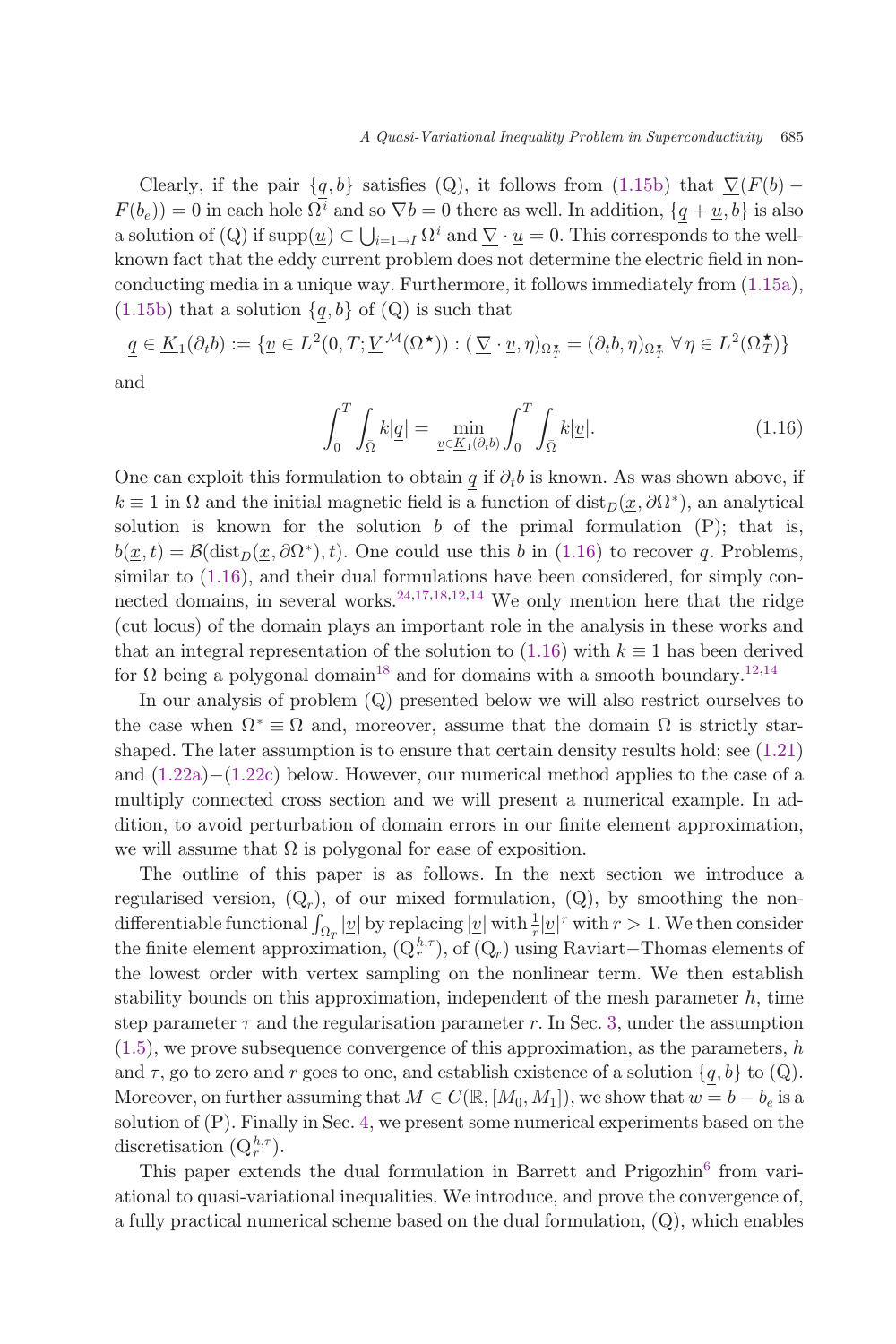<span id="page-7-0"></span>one to approximate simultaneously both the electric and magnetic fields. Hence, approximating the local rate of energy dissipation,  $j \cdot \underline{e} = J_c(\underline{x}, b)|\underline{e}|$ , becomes straightforward. In proving the existence of a solution to the dual formulation  $(Q)$ , we also show the existence of a solution to the primal quasi-variational inequality (P) involving a gradient constraint. We are not aware of any previous existence results for (P) in the literature, apart from the analytical solution above which holds for  $k \equiv 1$  and special initial data  $w^0$ . However, existence results are available in the case  $k \equiv 1$  and  $M \in C(\mathbb{R}, [M_0, M_1])$  for a modified problem  $(P_n)$  which includes a p-Laplacian term, and this term plays a crucial role in the analysis.<sup>[23](#page-27-0)[,1](#page-26-0)</sup> Finally, we note that there are existence results<sup>[20](#page-27-0)</sup> for a primal quasi-variational 3d formulation of the double critical-state model where two different constants,  $J_{c\parallel}$  and  $J_{c\perp}$ , limit the magnitudes, respectively, of the parallel and orthogonal (to the magnetic field) components of the current density.

#### 1.4. Notation

We end this section with a few remarks about the notation employed in this paper. Above and throughout we adopt the standard notation for Sobolev spaces on a bounded domain D with a Lipschitz boundary, denoting the norm of  $W^{\ell,p}(D)$  ( $\ell \in \mathbb{N}$ ,  $p \in [1,\infty]$  by  $\|\cdot\|_{\ell,p,D}$  and the semi-norm by  $|\cdot|_{\ell,p,D}$ . Of course, we have that  $\|\cdot\|_{0,p,D} \equiv \|\cdot\|_{0,p,D}$ . We extend these norms and semi-norms in the natural way to the corresponding spaces of vector functions. For  $p = 2$ ,  $W^{\ell,2}(D)$  will be denoted by  $H^{\ell}(D)$  with the associated norm and semi-norm written as, respectively,  $\|\cdot\|_{\ell,D}$  and  $|\cdot|_{\ell,D}$ . We set  $W_0^{1,p}(D) := \{\eta \in W^{1,p}(D) : \eta = 0 \text{ on } \partial D\}$ , and  $H_0^1(D) \equiv W_0^{1,2}(D)$ .  $|D|$ <br>will denote the measure of D and  $(\ldots)$  the standard inner product on  $L^2(D)$ . When will denote the measure of D and  $(\cdot, \cdot)_D$  the standard inner product on  $L^2(D)$ . When  $D \equiv \Omega$ , for ease of notation we write  $(\cdot, \cdot)$  for  $(\cdot, \cdot)_{\Omega}$ .

Let  $C(\overline{D})$  denote the space of continuous functions on  $\overline{D}$ . As one can identify  $L^1(D)$  as a closed subspace of the Banach space of bounded Radon measures,  $\mathcal{M}(\bar{D}) \equiv [C(\bar{D})]^{\star}$ ; it is convenient to adopt the notation

$$
\int_{\bar{D}} |\mu| \equiv ||\mu||_{\mathcal{M}(\bar{D})} := \sup_{\substack{\eta \in C(\bar{D}) \\ |\eta|_{0,\infty,\bar{D}} \le 1}} \langle \mu, \eta \rangle_{C(\bar{D})} < \infty,\tag{1.17}
$$

where  $\langle \cdot, \cdot \rangle_{C(\bar{D})}$  denotes the duality pairing on  $[C(\bar{D})] \star \times C(\bar{D})$ . The condition  $\underline{\nabla} \cdot$ <br>  $C \subset L^2(D)$  in (1.14) means that there exists  $u \in L^2(D)$  such that  $\langle u, \nabla \phi \rangle = \pm \sqrt{2}$  $v \in L^2(D)$  in ([1.14\)](#page-5-0) means that there exists  $u \in L^2(D)$  such that  $\langle v, \nabla \phi \rangle_{C(\bar{D})} =$  $-(u, \phi)_D$  for any  $\phi \in C_0^1(D)$ .<br>We note that if  $\{u\}$ 

We note that if  $\{\mu_n\}_{n>0}$  is a bounded sequence in  $\mathcal{M}(D)$ , then there exist a subsequence  $\{\mu_{n_j}\}_{n_j \geq 0}$  and a  $\mu \in \mathcal{M}(\overline{D})$  such that as  $n_j \to \infty$ 

$$
\mu_{n_j} \to \mu
$$
 vaguely in  $\mathcal{M}(\bar{D})$ ; i.e.  $\langle \mu_{n_j} - \mu, \eta \rangle_{C(\bar{D})} \to 0 \quad \forall \eta \in C(\bar{D})$ . (1.18)

Moreover, we have that

$$
\liminf_{n_j \to \infty} \int_{\bar{D}} |\mu_{n_j}| \ge \int_{\bar{D}} |\mu|; \tag{1.19}
$$

see e.g. p. 223 in Folland.<sup>16</sup>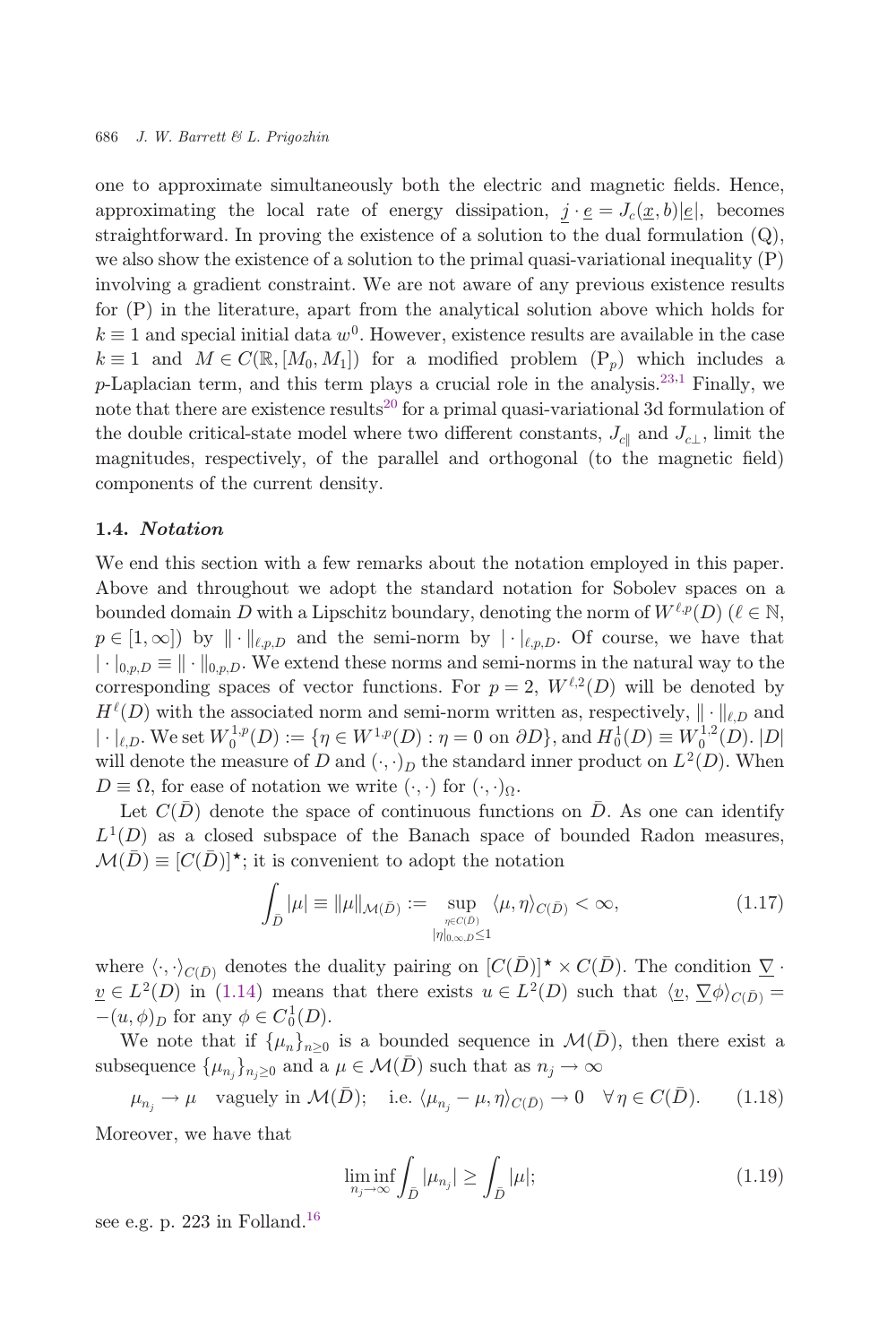<span id="page-8-0"></span>As well as the Banach space  $V^{\mathcal{M}}(D)$ , recall [\(1.14\)](#page-5-0), we require for a given  $s \in [1,\infty]$ the Banach space

$$
\underline{V}^s(D) := \{ \underline{v} \in [L^s(D)]^2 : \underline{\nabla} \cdot \underline{v} \in L^2(D) \}. \tag{1.20}
$$

We note that  $V^{\mathcal{M}}(D)$  and  $V^{s}(D)$  for  $s \in [1,2)$  are not of local type; that is,  $v \in$  $V^{\mathcal{M}}(D)$   $[V^{s}(D)]$  and  $\phi \in C^{\infty}(\overline{D})$  does not imply that  $\phi \underline{v} \in V^{\mathcal{M}}(D)[V^{s}(D)]$ , see e.g. p. 22 in Temam.<sup>[25](#page-27-0)</sup> Therefore, one has to avoid cutoff functions in proving any required density results. If  $\Omega$  is strictly star-shaped, which we shall assume for the analysis in this paper, one can show, using the standard techniques of change of variable and mollification, that

$$
[C^{\infty}(\bar{\Omega})]^2 \text{ is dense in } \underline{V}^s(\Omega) \text{ if } s \in (1, \infty). \tag{1.21}
$$

Moreover, for any  $\underline{v} \in \underline{V}^{\mathcal{M}}(\Omega)$ , there exist  $\{\underline{v}_j\}_{j\geq 1} \in [C^{\infty}(\overline{\Omega})]^2$  such that

$$
\underline{v}_j \to \underline{v} \qquad \text{vaguely in } [\mathcal{M}(\bar{\Omega})]^2 \text{ as } j \to \infty,
$$
 (1.22a)

$$
\underline{\nabla} \cdot \underline{v}_j \to \underline{\nabla} \cdot \underline{v} \quad \text{weakly in } L^2(\Omega) \qquad \text{as } j \to \infty,
$$
 (1.22b)

$$
\limsup_{j \to \infty} \int_{\Omega} \rho |\underline{v}_j| \, \mathrm{d} \underline{x} = \int_{\bar{\Omega}} \rho |\underline{v}| \tag{1.22c}
$$

for any positive  $\rho \in C(\overline{\Omega})$ . We briefly outline the proofs of (1.21) and (1.22a)- $(1.22c)$ . Without loss of generality, one can assume that  $\Omega$  is strictly star-shaped with respect to the origin. Then for v defined on  $\Omega$  and  $\theta > 1$ , we have that  $v_{\theta}(x) =$  $\underline{v}(\theta^{-1}\underline{x})$  is defined on  $\Omega_{\theta} := \theta \Omega \supset \Omega$ . Applying standard Friedrich's mollifiers  $J_{\varepsilon}$  to  $\underline{v}_{\theta}$ ,<br>and a diagonal subsequence argument viold for  $\theta \to 1$  and  $\varepsilon \to 0$  as  $\dot{\theta} \to \infty$ , the and a diagonal subsequence argument yield, for  $\theta \to 1$  and  $\varepsilon \to 0$  as  $j \to \infty$ , the desired sequences  $\{v\}_{i\geq 1}$  demonstrating (1.21) if  $v \in V^s(\Omega)$  and satisfying (1.22a) (1.22c) if  $V^{\mathcal{M}}(\Omega)$ ; see e.g. Lemma 2.4 in Barrett and Prigozhin,<sup>[7](#page-26-0)</sup> where such techniques are used to prove similar density results.

Finally, throughout C denotes a generic positive constant independent of the regularisation parameter,  $r \in (1,\infty)$ , the mesh parameter h and the time step parameter  $\tau$ . Whereas,  $C(s)$  denotes a positive constant dependent on the parameter s.

#### 2. Numerical Approximation of (Q)

First, we gather together our assumptions on the data.

(A1) Let  $\Omega \subset \mathbb{R}^2$  be a strictly star-shaped domain with boundary  $\partial\Omega$ , so that  $\Omega^* \equiv \Omega$  in (P), [\(1.8](#page-3-0)), and (Q), ([1.15a](#page-5-0)), ([1.15b](#page-5-0)). Let  $b_e \in H^1(0,T)$ ,  $k \in C(\overline{\Omega})$  with  $k_1 \geq k(\underline{x}) \geq k_0 > 0$  for all  $\underline{x} \in \overline{\Omega}$ , and  $M : \mathbb{R} \to [M_0, M_1] \subset \mathbb{R}$  with  $M_0 > 0$ . We shall assume that  $b^0(\cdot) = w^0(\cdot) + b_e(0)$  with  $w^0 \in K(b^0)$ ; i.e.  $b^0(\cdot) - b_e(0) \in H_0^1(\Omega)$  and  $|\nabla b^0| \leq kM(b^0)$  a.e. in  $\Omega$ .

We note that the assumptions  $(A1)$  do allow for an  $M(s)$  that is strictly positive on any bounded interval of  $\mathbb{R}$ , but goes to zero as  $|s| \to \infty$ . This follows since a solution of (P) is such that  $w = b - b_e = 0$  on  $\partial\Omega \times (0,T)$  and  $|\nabla w| \le k_1 M_1$  a.e. in  $\Omega_T$ . Hence it<br>follows that  $|b| \le \max_{\Omega} |a| (t)| + |b| M_1 \text{dim}(\Omega)$  a.e. on  $\Omega$ . Therefore an  $M(a)$ follows that  $|b| \leq \max_{t \in [0,T]} |b_e(t)| + k_1 M_1 \text{diam}(\Omega)$  a.e. on  $\Omega_T$ . Therefore an  $M(s)$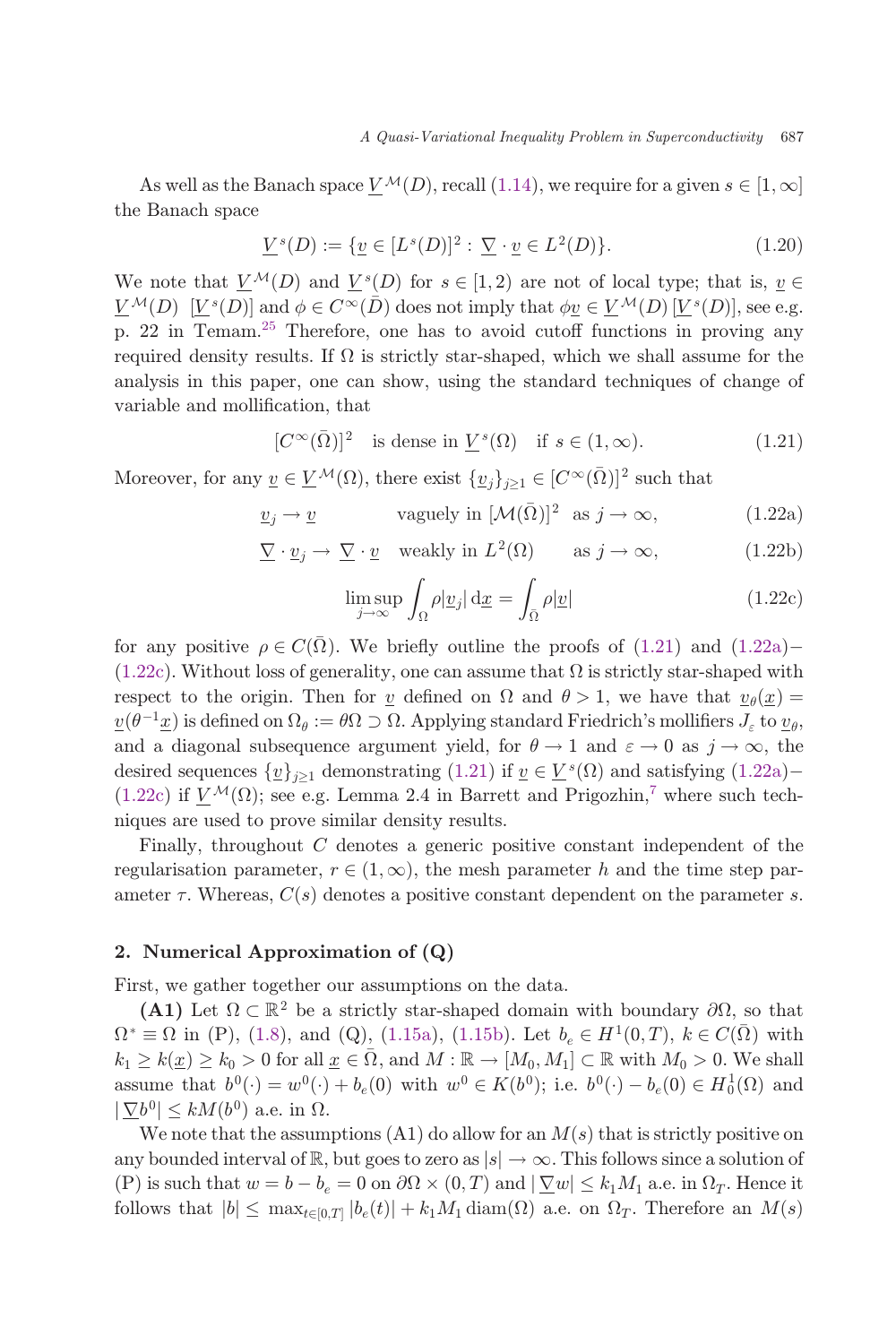<span id="page-9-0"></span>that is strictly positive on any bounded interval, but goes to zero as  $|s| \to \infty$  can always be replaced by

$$
M_L(s) := \begin{cases} M(s) & \text{if } |s| \le L, \\ M(L) > 0 & \text{if } |s| \ge L \ge k_1 M_1 \operatorname{diam}(\Omega) + \max_{t \in [0,T]} |b_e(t)| \end{cases}
$$
(2.1)

without changing the problem (P).

In order to prove the existence of, and approximate, solutions to  $(Q)$ ,  $(1.15a)$  $(1.15a)$  $(1.15a)$ , ([1.15b\)](#page-5-0), we introduce  $F \in C(\mathbb{R})$ ,  $G \in C^1(\mathbb{R})$  such that

$$
F(0) = G(0) = 0
$$
,  $F'(s) = [M(s)]^{-1}$  and  $G'(s) = F(s)$   $\forall s \in \mathbb{R}$ . (2.2)

Hence it follows from  $(A1)$  that G is strictly convex, i.e.

$$
G(a) - G(c) < F(a)(a - c) \quad \forall \, a, c \in \mathbb{R}, \quad a \neq c. \tag{2.3}
$$

We note also for later purposes that

$$
(F(c) - F(a))c \ge G(c) - F(a)c
$$
  
 
$$
\ge \frac{c^2}{2M_1} - \frac{|a||c|}{M_0} \ge \frac{c^2}{4M_1} - \frac{M_1a^2}{M_0^2} \quad \forall a, c \in \mathbb{R}.
$$
 (2.4)

Next, for any  $r > 1$ , we regularise the non-differentiable nonlinearity  $|\cdot|$  by the strictly convex functional  $\frac{1}{r} | \cdot |_r$ . We note for all  $\underline{a}, \underline{c} \in \mathbb{R}^2$  that

$$
\frac{1}{r}\frac{\partial |\underline{a}|^r}{\partial a_i} = |\underline{a}|^{r-2}a_i \Rightarrow |\underline{a}|^{r-2}\underline{a} \cdot (\underline{a}-\underline{c}) \ge \frac{1}{r} [|\underline{a}|^r - |\underline{c}|^r],\tag{2.5a}
$$

$$
(|\underline{a}|^{r-2}\underline{a}-|\underline{c}|^{r-2}\underline{c}) \cdot \underline{a} \ge \frac{r-1}{r} [|\underline{a}|^r - |\underline{c}|^r]. \tag{2.5b}
$$

In addition, for  $r \in (1, 2]$  we have that

$$
||\underline{a}|^{r-2}\underline{a} - |\underline{c}|^{r-2}\underline{c}| \le (1 + 2^{2(2-r)})^{\frac{1}{2}}|\underline{a} - \underline{c}| \quad \forall \underline{a}, \underline{c} \in \mathbb{R}^2,
$$
\n(2.6)

see e.g. Lemma 1 in Chow.<sup>[13](#page-26-0)</sup>

For a given  $r > 1$ , we then consider the following regularisation of  $(Q)$ :

 $(Q_r)$  Find  $q_r \in L^2(0,T; \underline{V}^r(\Omega))$  and  $b_r \in H^1(0,T; L^2(\Omega))$  such that  $b_r(\cdot,0)$  $b^0(\cdot)$  and

$$
\int_0^T (\partial_t b_r - \underline{\nabla} \cdot \underline{q}_r, \eta) dt = 0 \quad \forall \eta \in L^2(\Omega_T),
$$
\n(2.7a)

$$
\int_0^T \left[ (k|\underline{q}_r|^{r-2}\underline{q}_r, \underline{v}) + (F(b_r) - F(b_e), \underline{\nabla} \cdot \underline{v}) \right] dt = 0 \quad \forall \, \underline{v} \in L^2(0, T; \underline{V}^r(\Omega)). \tag{2.7b}
$$

For ease of exposition, we shall assume that  $\Omega$  is a polygonal domain to avoid perturbation of domain errors in the finite element approximation. We make the following assumption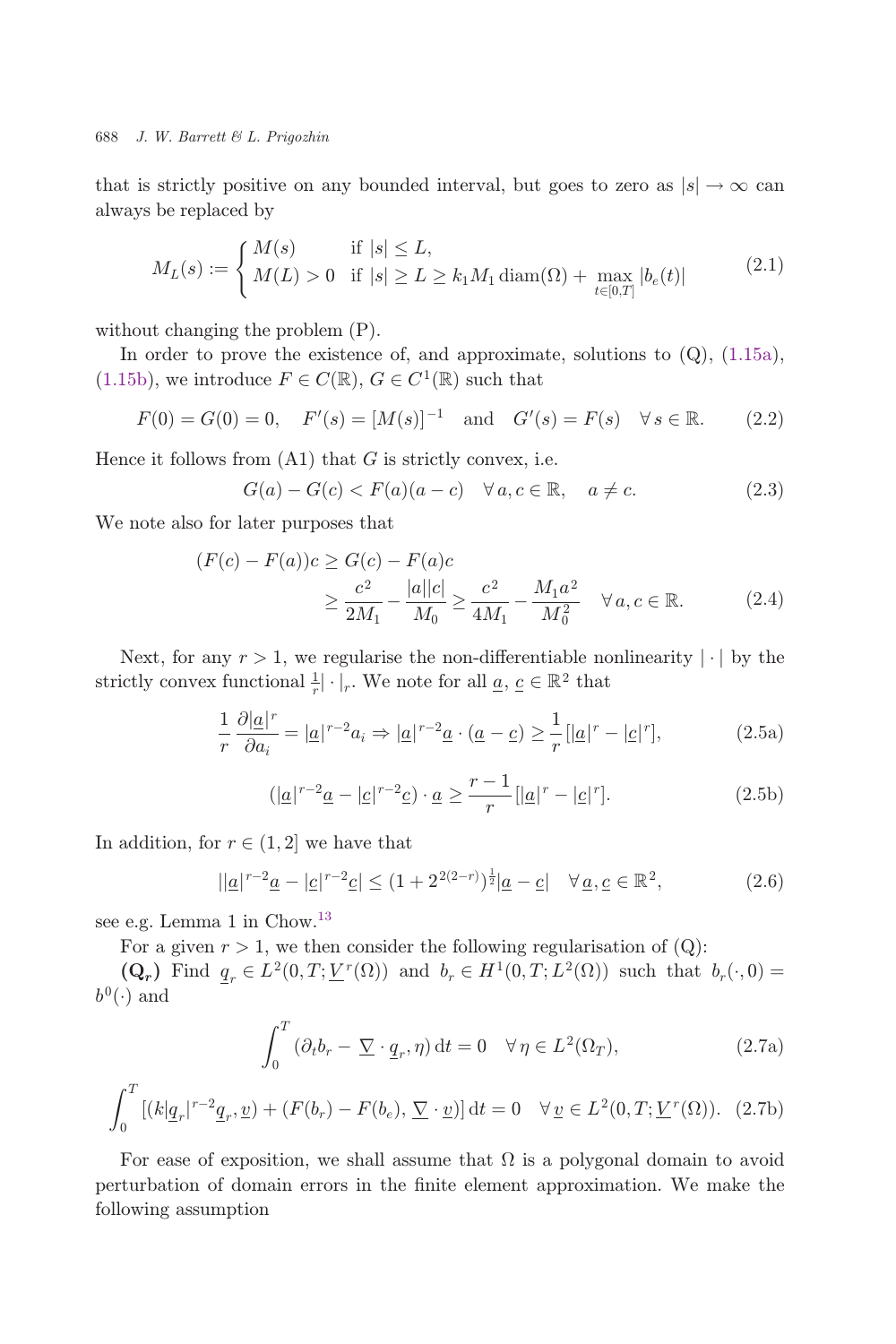<span id="page-10-0"></span>(A2)  $\Omega$  is polygonal. Let  $\{T^h\}_{h>0}$  be a regular family of partitionings of  $\Omega$  into disjoint open triangles  $\sigma$  with  $h_{\sigma} := \text{diam}(\sigma)$  and  $h := \max_{\sigma \in \mathcal{T}^h} h_{\sigma}$ , so that  $\bar{\Omega} = \cup_{\sigma \in \mathcal{T}^h} \bar{\sigma}.$ 

Let  $\nu_{\partial\sigma}$  be the outward unit normal to  $\partial\sigma$ , the boundary of  $\sigma$ . We then introduce the lowest order Raviart-Thomas finite element spaces

$$
\underline{V}^h := \{ \underline{v}^h \in [L^{\infty}(\Omega)]^2 : \underline{v}^h|_{\sigma} = \underline{a}_{\sigma} + c_{\sigma} \underline{x}, \ \underline{a}_{\sigma} \in \mathbb{R}^2, \ c_{\sigma} \in \mathbb{R} \ \forall \sigma \in \mathcal{T}^h \} \subset \underline{V}^{\infty}(\Omega),
$$
\n(2.8a)

$$
S^h := \{ \eta^h \in L^\infty(\Omega) : \eta^h|_{\sigma} = y_{\sigma} \in \mathbb{R} \,\,\forall \,\sigma \in \mathcal{T}^h \}. \tag{2.8b}
$$

Here the constraint  $\underline{V}^h \subset \underline{V}^{\infty}(\Omega)$  yields for all  $\underline{v} \in \underline{V}^h$  and for all adjacent triangles  $\sigma, \, \sigma' \in \mathcal{T}^h$  that

$$
\underline{v}^{h}|_{\sigma} \cdot \underline{\nu}_{\partial \sigma} + \underline{v}^{h}|_{\sigma'} \cdot \underline{\nu}_{\partial \sigma'} = 0 \quad \text{on } \partial \sigma \cap \partial \sigma'.
$$
 (2.9)

Let  $P^h: L^1(\Omega) \to S^h$  be such that

$$
((I - Ph)z, \etah) = 0 \quad \forall \etah \in Sh.
$$
 (2.10)

It follows for all  $s \in [1,\infty]$ , that if  $z \in L^{s}(\Omega)$ , then

$$
|P^{h}z|_{0,s,\Omega} \le |z|_{0,s,\Omega} \quad \text{and} \quad \lim_{h \to 0} |(I - P^{h})z|_{0,s,\Omega} = 0. \tag{2.11}
$$

In addition, let  $0 = t_0 < t_1 < \cdots < t_{N-1} < t_N = T$  be a partitioning of  $[0, T]$  into possibly variable time steps  $\tau_n := t_n - t_{n-1}, n = 1 \rightarrow N$ . We set  $\tau := \max_{n=1 \rightarrow N} \tau_n$ and

$$
b_e^n := b_e(t_n) \quad n = 0 \to N. \tag{2.12}
$$

Our fully practical approximation of  $(Q_r)$  by  $V^h$  is then:

 $(\mathbf{Q}_r^{h,\tau})$  For  $n \geq 1$ , find  $\underline{Q}_r^n \in \underline{V}^h$  and  $B_r^n \in S^h$  such that

$$
(B_r^n - \tau_n \underline{\nabla} \cdot \underline{Q}_r^n, \eta^h) = (B_r^{n-1}, \eta^h) \quad \forall \eta^h \in S^h,
$$
 (2.13a)

$$
(k|\underline{Q}_r^n|^{r-2}\underline{Q}_r^n, \underline{v}^h)^h + (F(B_r^n) - F(b_e^n), \underline{\nabla} \cdot \underline{v}^h) = 0 \quad \forall \underline{v}^h \in \underline{V}^h; \tag{2.13b}
$$

where  $B_r^0 = F^{-1}(P^h F(b^0)).$ <br>Here  $(x, z)^h := \sum_{p \mid p} f(p)$ 

Here  $(\underline{v}, \underline{z})^h := \sum_{\sigma \in \mathcal{T}^h} (\underline{v}, \underline{z})^h_{\sigma},$  and

$$
(\underline{v}, \underline{z})^h_{\sigma} := \frac{1}{3} |\sigma| \sum_{j=1}^3 \underline{v}(P_j^{\sigma}) \cdot \underline{z}(P_j^{\sigma}) \quad \forall \, \underline{v}, \underline{z} \in [C(\bar{\sigma})]^2, \quad \forall \, \sigma \in \mathcal{T}^h; \tag{2.14}
$$

where  $\{P_j^{\sigma}\}_{j=1}^3$  are the vertices of  $\sigma$ . Hence  $(\underline{v}, \underline{z})^h$  averages the integrand  $\underline{v} \cdot \underline{z}$  over<br>each triangle  $\sigma$  at its vertices and is event if  $\underline{v} \cdot \underline{z}$  is piecewise linear over the partieach triangle  $\sigma$  at its vertices and is exact if  $\underline{v} \cdot \underline{z}$  is piecewise linear over the partitioning  $\mathcal{T}^h$ . For any  $r \geq 1$  and for any  $v^h \in V^h$ , we have from the equivalence of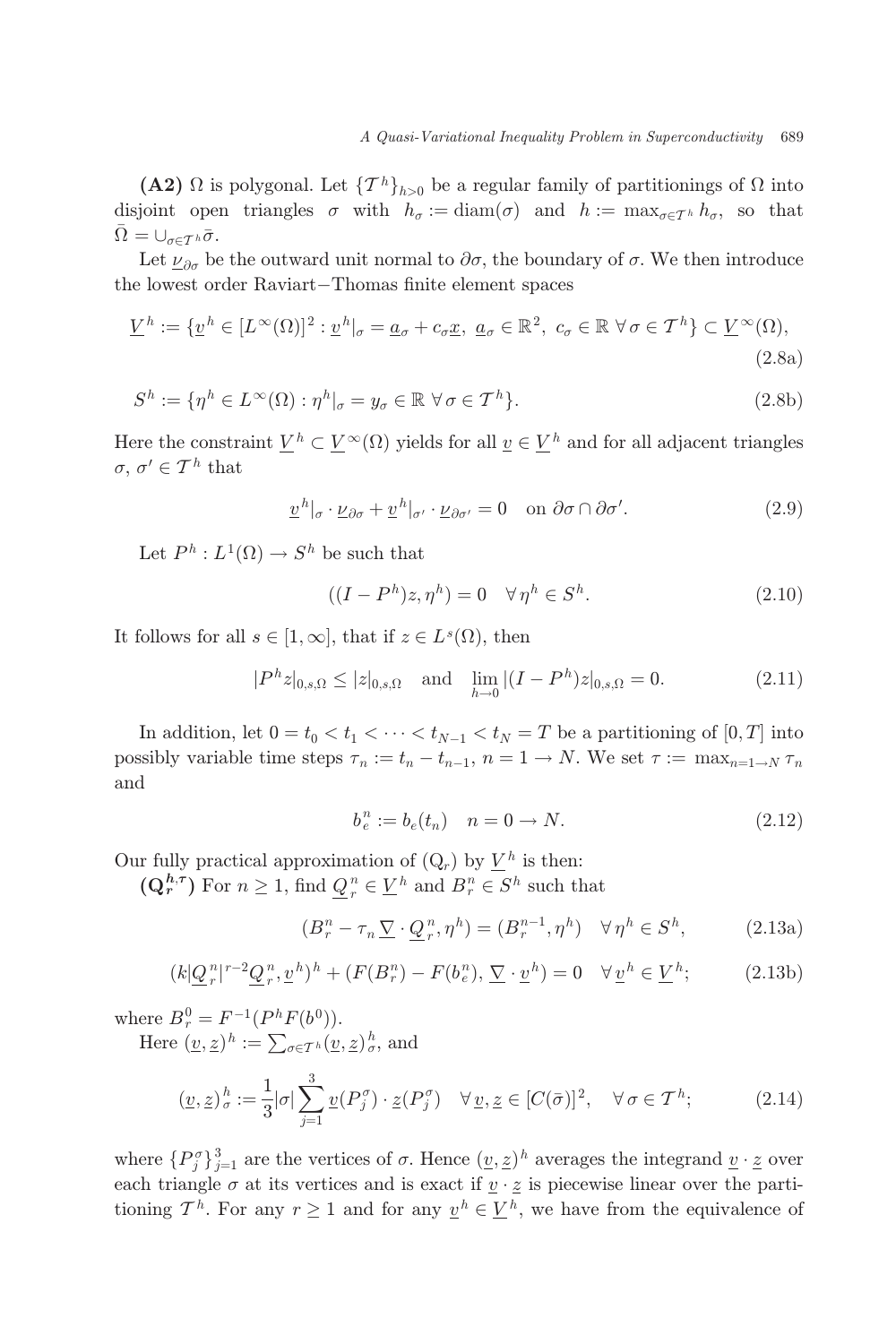<span id="page-11-0"></span>norms for  $v^h$  and the convexity of  $|\cdot|^r$  that

$$
C_r(|\underline{v}^h|^r, 1)^h_\sigma \le \int_\sigma |\underline{v}^h|^r \, \mathrm{d}\underline{x} \le (|\underline{v}^h|^r, 1)^h_\sigma \equiv \frac{1}{3} |\sigma| \sum_{j=1}^3 |\underline{v}^h(P_j^\sigma)|^r \quad \forall \sigma \in \mathcal{T}^h. \tag{2.15}
$$

It follows from (2.15) that

$$
(k|\underline{v}^h|^r, 1)^h = \sum_{\sigma \in T^h} [([P^h k] | \underline{v}^h|^r, 1)^h + ((I - P^h) k | \underline{v}^h|^r, 1)^h]
$$
  
\n
$$
\geq \sum_{\sigma \in T^h} ([P^h k] | \underline{v}^h|^r, 1) - |(I - P^h) k|_{0, \infty, \Omega} (|\underline{v}^h|^r, 1)^h
$$
  
\n
$$
\geq (k|\underline{v}^h|^r, 1) - C |(I - P^h) k|_{0, \infty, \Omega} |\underline{v}^h|_{0, r, \Omega}^r \quad \forall \underline{v}^h \in \underline{V}^h.
$$
\n(2.16)

We note from the definition of  $B_r^0$ , ([2.2](#page-9-0)), [\(2.11\)](#page-10-0) and (A1) that for all  $s \in [1, \infty]$ 

$$
|B_r^0|_{0,s,\Omega} = |F^{-1}(P^h F(b^0))|_{0,s,\Omega}
$$
  
\n
$$
\leq M_1 |P^h F(b^0)|_{0,s,\Omega}
$$
  
\n
$$
\leq M_1 |F(b^0)|_{0,s,\Omega}
$$
  
\n
$$
\leq \frac{M_1}{M_0} |b^0|_{0,s,\Omega} \leq C.
$$
\n(2.17)

**Theorem 2.1.** Let the Assumptions (A1) and (A2) hold. Then for all  $r > 1$ , for all regular partitionings  $T^h$  of  $\Omega$ , and for all  $\tau_n > 0$ , there exists a unique solution,<br> $\underline{Q}_r^n \in \underline{V}^h$  and  $B_r^n \in S^h$ , to the nth step of  $(\underline{Q}_r^{h,\tau})$ . Moreover, we have that

$$
\max_{n=0\to N} |B_r^n|_{0,\Omega} + \max_{n=0\to N} |F(B_r^n)|_{0,\Omega} + \sum_{n=1}^N \tau_n(k|\underline{Q}_r^n|^r, 1)^h \le C(T),
$$
\n(2.18a)  
\n
$$
\frac{r-1}{r} \max_{n=1\to N} (k|\underline{Q}_r^n|^r, 1)^h + \sum_{n=1}^N \tau_n \left|\frac{B_r^n - B_r^{n-1}}{\tau_n}\right|_{0,\Omega}^2 + \sum_{n=1}^N \tau_n |\underline{\nabla} \cdot \underline{Q}_r^n|_{0,\Omega}^2 \le C.
$$
\n(2.18b)

Proof. It follows from ([2.13a](#page-10-0)) that

$$
B_r^n = B_r^{n-1} + \tau_n \underline{\nabla} \cdot \underline{Q}_r^n. \tag{2.19}
$$

On noting this,  $(2.5a)$  $(2.5a)$  and  $(2.3)$  $(2.3)$ , we see that  $(2.13b)$  $(2.13b)$  $(2.13b)$ , on noting  $(2.13a)$  $(2.13a)$  $(2.13a)$  is the Euler-Lagrange equation for the strictly convex minimisation problem

$$
\min_{\underline{v}^h \in \underline{V}^h} \mathcal{E}_r^n(\underline{v}^h, B_r^{n-1} + \tau_n \underline{\nabla} \cdot \underline{v}^h),\tag{2.20a}
$$

where

$$
\mathcal{E}_r^n(\underline{v}^h, \eta^h) := \frac{\tau_n}{r}(k|\underline{v}^h|^r, 1)^h - \tau_n F(b_e^n)(\underline{\nabla} \cdot \underline{v}^h, 1) + (G(\eta^h), 1)
$$

$$
\forall \underline{v}^h \in \underline{V}^h, \quad \forall \eta^h \in S^h.
$$
(2.20b)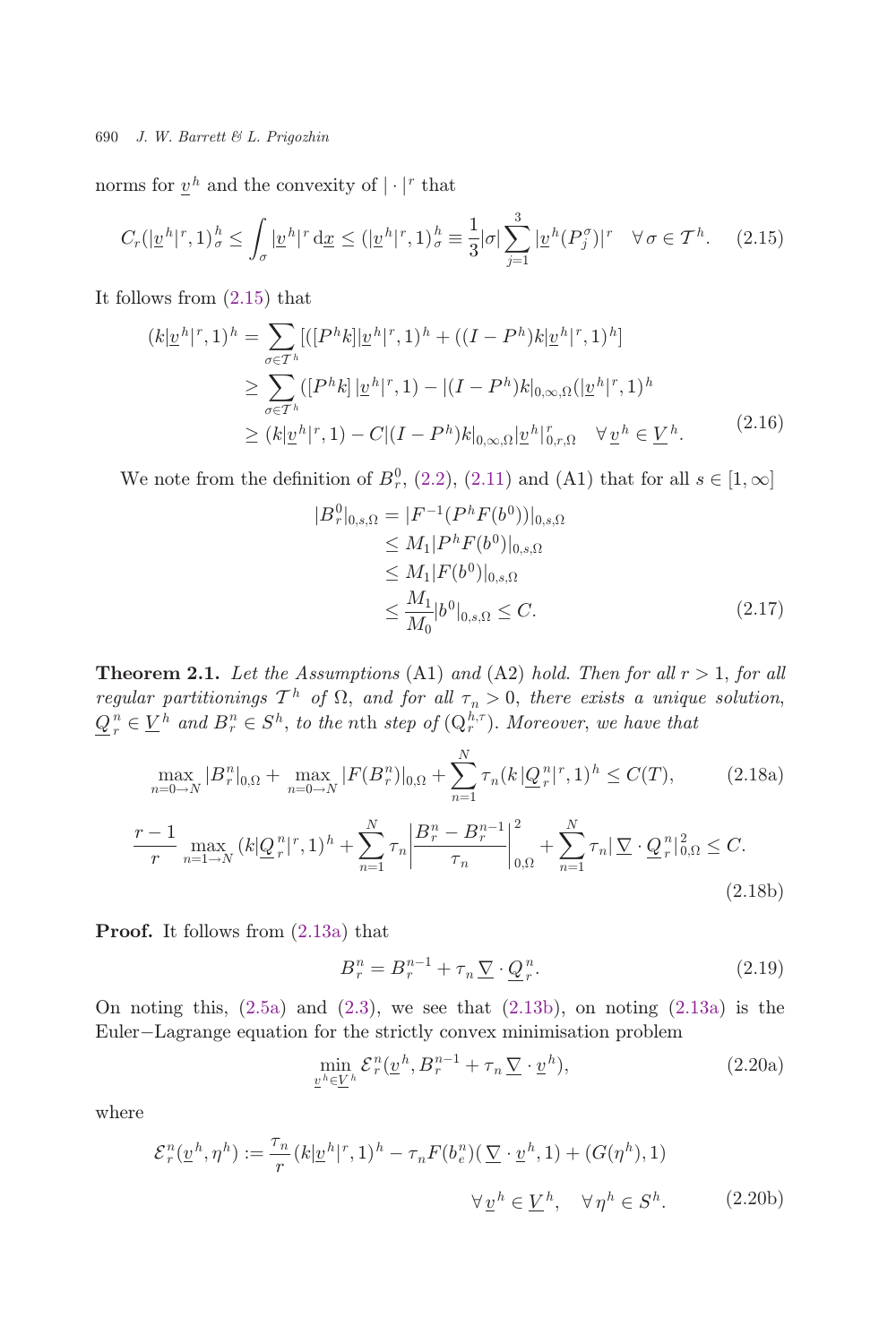<span id="page-12-0"></span>Hence the desired existence and uniqueness results for  $Q_r^n$  and  $B_r^n$  immediately follow from this and  $(2.19)$  $(2.19)$ .

Choosing  $\eta^h \equiv F(B_r^n) - F(b_e^n)$  in [\(2.13a\)](#page-10-0) and  $\underline{v}^h \equiv \underline{Q}_r^n$  in [\(2.13b](#page-10-0)), and combining lds that yields that

$$
\tau_n(k|\underline{Q}^n_r|^r,1)^h + (F(B^n_r) - F(b^n_e),B^n_r - B^{n-1}_r) = 0.
$$
\n(2.21)

We have from (2.21), [\(2.3](#page-9-0)), [\(2.2](#page-9-0)), (A1), ([2.12](#page-10-0)) and ([2.4](#page-9-0)) that

$$
(G(B_r^n) - F(b_e^n) B_r^n, 1) + \tau_n(k|\underline{Q}_r^n|^r, 1)^h
$$
  
\n
$$
\leq (G(B_r^{n-1}) - F(b_e^{n-1}) B_r^{n-1}, 1) - (F(b_e^n) - F(b_e^{n-1}), B_r^{n-1})
$$
  
\n
$$
\leq (G(B_r^{n-1}) - F(b_e^{n-1}) B_r^{n-1}, 1) + M_0^{-1} \tau_n \left| \frac{b_e^n - b_e^{n-1}}{\tau_n} \right|_{0,\Omega} |B_r^{n-1}|_{0,\Omega}
$$
  
\n
$$
\leq (G(B_r^{n-1}) - F(b_e^{n-1}) B_r^{n-1}, 1) + \frac{\tau_n}{4M_1} |B_r^{n-1}|_{0,\Omega}^2 + \frac{M_1|\Omega|}{M_0^2} \int_{t_{n-1}}^{t_n} |d_t b_e|^2 dt
$$
  
\n
$$
\leq (1 + \tau_n)(G(B_r^{n-1}) - F(b_e^{n-1}) B_r^{n-1}, 1) + \frac{M_1|\Omega|}{M_0^2} \int_{t_{n-1}}^{t_n} |b_e^{n-1}|^2 + |d_t b_e|^2 dt
$$
  
\n(2.22)

It follows immediately from [\(2.22\)](#page-11-0) that for  $n = 1 \rightarrow N$ 

$$
(G(Bnr) - F(bne) Bnr, 1) \le etn \left[ (G(B0r) - F(b0e) B0r, 1) + C \int_0^{tn} [|be|2 + |dtbe|2] dt \right].
$$
\n(2.23)

In addition, we have from  $(2.4)$  $(2.4)$  $(2.4)$ ,  $(2.10)$ ,  $(A1)$  and  $(2.17)$  that

$$
(G(B_r^0) - F(b_e^0) B_r^0, 1) \le (F(B_r^0) - F(b_e^0), B_r^0) = (F(b^0) - F(b_e^0), B_r^0)
$$
  
\n
$$
\le [|F(b^0)|_{0,\infty,\Omega} + |F(b_e^0)|] |B_r^0|_{0,1,\Omega} \le C. \tag{2.24}
$$

The first two bounds in the desired result  $(2.18a)$  $(2.18a)$  then follow from  $(2.23)$ ,  $(2.24)$ ,  $(2.4), (2.2)$  $(2.4), (2.2)$  $(2.4), (2.2)$  $(2.4), (2.2)$  and  $(A1)$ .

Summing  $(2.22)$  $(2.22)$  from  $n = 1$  to N yields, on noting  $(2.23)$ ,  $(2.24)$  and  $(A1)$ , that

$$
(G(B_r^N) - F(b_e^N)B_r^N, 1) + \sum_{n=1}^N \tau_n (k |Q_r^n|^r, 1)^h \le C(T). \tag{2.25}
$$

Hence the third bound in  $(2.18a)$  follows from  $(2.25)$ ,  $(2.4)$  $(2.4)$  $(2.4)$  and  $(A1)$ .

Choosing  $\eta^h \equiv \frac{[F(B_r^n) - F(B_r^{n-1})] - [F(b_e^n) - F(b_e^{n-1})]}{\tau_n}$  in [\(2.13a\)](#page-10-0), and noting [\(2.13b](#page-10-0)) and ([2.5b](#page-9-0)), yields for  $n = 2 \rightarrow N$  that

$$
\tau_n\left(\frac{B_r^n - B_r^{n-1}}{\tau_n}, \frac{[F(B_r^n) - F(B_r^{n-1})] - [F(b_e^n) - F(b_e^{n-1})]}{\tau_n}\right)
$$
\n
$$
= (\underbrace{\nabla \cdot \underline{Q}_r^n, F(B_r^n) - F(B_r^{n-1})] - [F(b_e^n) - F(b_e^{n-1})]}_{= - (k[\underbrace{\underline{Q}_r^n \mid r^{-2} \underline{Q}_r^n - [\underline{Q}_r^{n-1} \mid r^{-2} \underline{Q}_r^{n-1}], \underline{Q}_r^n)^h}_{= - r} )
$$
\n
$$
\leq -\frac{r-1}{r} (k[\underbrace{\underline{Q}_r^n \mid r - [\underline{Q}_r^{n-1} \mid r]}, 1)^h
$$
\n(2.26a)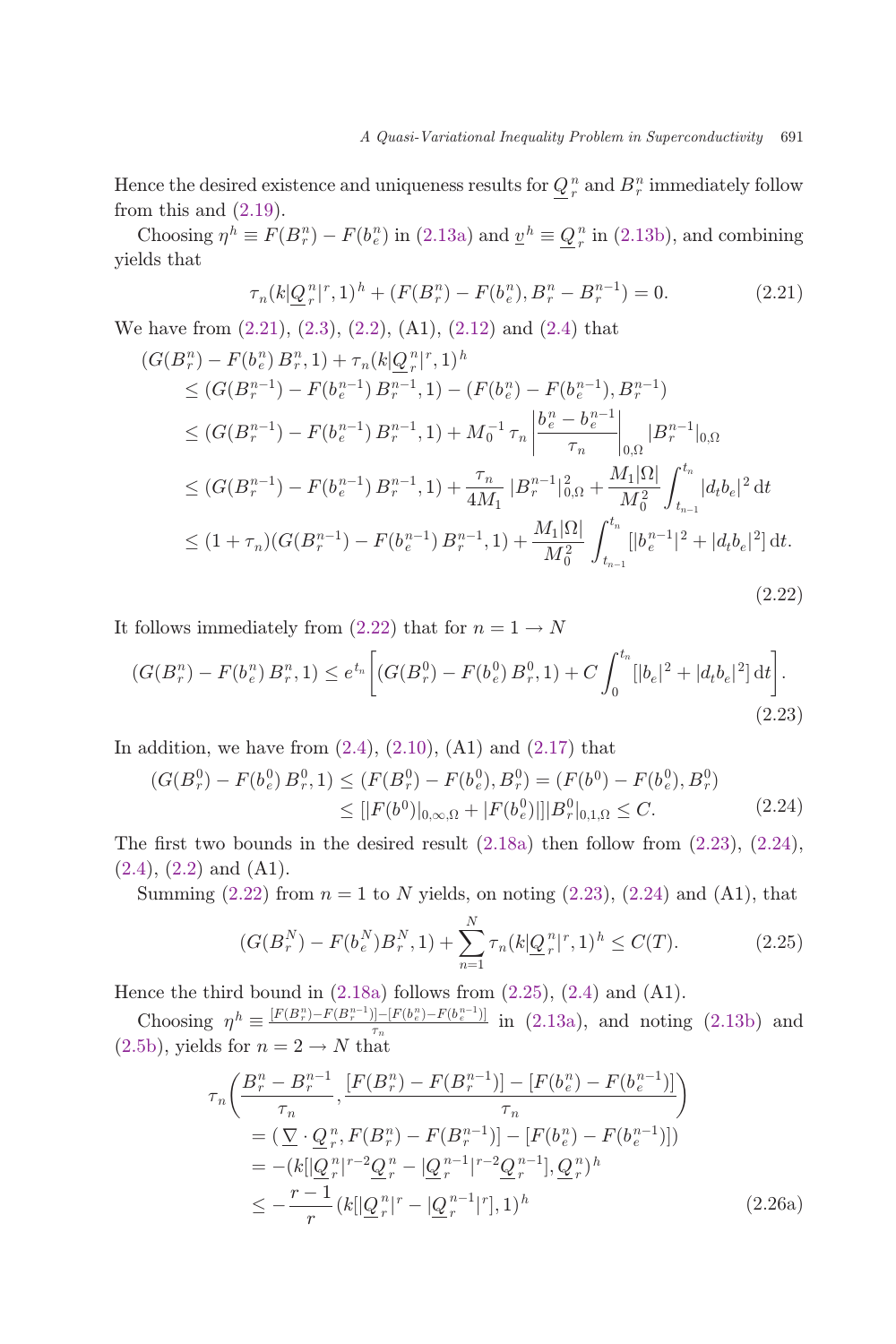<span id="page-13-0"></span>and

$$
\tau_1 \left( \frac{B_r^1 - B_r^0}{\tau_1}, \frac{[F(B_r^1) - F(B_r^0)] - [F(b_e^1) - F(b_e^0)]}{\tau_1} \right)
$$
  
= 
$$
(\nabla \cdot \underline{Q}_r^1, [F(B_r^1) - F(B_r^0)] - [F(b_e^1) - F(b_e^0)])
$$
  
= 
$$
-(k|\underline{Q}_r^1|^r, 1)^h - (\nabla \cdot \underline{Q}_r^1, F(B_r^0) - F(b_e^0)).
$$
 (2.26b)

Next it follows, as  $W_r^0 = F^{-1}(P^h F(w^0)), \nabla \cdot \underline{v}^h \in S^h$  for all  $\underline{v}^h \in \underline{V}^h$  and on noting (A1) and (2.15) that (A1) and [\(2.15\)](#page-11-0), that

$$
-(\nabla \cdot \underline{Q}_r^1, F(B_r^0) - F(b_e^0)) = -(\nabla \cdot \underline{Q}_r^1, F(b^0) - F(b_e^0))
$$
  
\n
$$
= (\underline{Q}_r^1, \nabla [F(b^0)])
$$
  
\n
$$
\leq (k, |\underline{Q}_r^1|) \leq \frac{1}{r} (k|\underline{Q}_r^1|^r, 1) + \frac{r-1}{r} (k, 1)^h
$$
  
\n
$$
\leq \frac{1}{r} (k|\underline{Q}_r^1|^r, 1)^h + C.
$$
 (2.27)

Summing ([2.26a](#page-12-0)), including (2.26b) and noting (2.27) yields for  $n = 1 \rightarrow N$  that

$$
\frac{r-1}{r}(k|\underline{Q}_r^n|^r,1)^h + \sum_{\ell=1}^n \tau_\ell\left(\frac{B_r^{\ell} - B_r^{\ell-1}}{\tau_\ell}, \frac{F(B_r^{\ell}) - F(B_r^{\ell-1})}{\tau_\ell}\right) \le C + \sum_{\ell=1}^n \tau_\ell\left(\frac{B_r^{\ell} - B_r^{\ell-1}}{\tau_\ell}, \frac{F(b_\ell^{\ell}) - F(b_\ell^{\ell-1})}{\tau_\ell}\right).
$$
\n(2.28)

The first two bounds in the desired result  $(2.18b)$  $(2.18b)$  then follow from  $(2.28)$  $(2.28)$  $(2.28)$ ,  $(2.2)$ , ([2.12](#page-10-0)) and (A1), on using a Young's inequality. Finally the third bound in ([2.18b\)](#page-11-0) then follows from the second bound in  $(2.18b)$  $(2.18b)$  and  $(2.19)$  $(2.19)$  $(2.19)$ .  $\Box$ 

# 3. Convergence of  $(Q_r^{h,\tau})$  — Existence Theory for  $(Q)$

As the stability bounds [\(2.18a\)](#page-11-0), [\(2.18b](#page-11-0)) do not control spatial derivatives of  $\{\mathcal{Q}_r^n, B_r^n\}_{n=1}^N$ , except for  $\{\nabla \cdot \mathcal{Q}_r^n\}_{n=1}^N$ ; we cannot exploit compactness to get strong<br>convergence of  $\{B_r^n\}_{n=1}^N$  which we require to pass to the limit in  $F(B_r^n)$  in  $(O^{h,\tau})$ convergence of  ${B_n^n}_{n=1}$ , which we require to pass to the limit in  $F(B_n^n)$  in  $(Q_n^{h,\tau})$ .<br>Hence we prove the subsequence convergence of solutions to  $(O_n^{h,\tau})$ ,  $(2,12s)$ ,  $(2,12s)$ . Hence we prove the subsequence convergence of solutions to  $(Q_r^{h,\tau})$ ,  $(2.13a)$ ,  $(2.13b)$  $(2.13b)$ , to solutions of (Q), [\(1.15a\)](#page-5-0), ([1.15b](#page-5-0)), as  $h, \tau \to 0$  and  $r \to 1$  in stages. First, we introduce the following intermediate problem, a discrete in time approximation of  $(Q_r)$  for  $r > 1$ :

 $(\mathbf{Q}_r^{\tau})$  For  $n \geq 1$ , find  $\underline{q}_r^n \in \underline{V}^r(\Omega)$  and  $b_r^n \in L^2(\Omega)$  such that

$$
(b_r^n - \tau_n \underline{\nabla} \cdot \underline{q}_r^n, \eta) = (b_r^{n-1}, \eta) \quad \forall \eta \in L^2(\Omega), \tag{3.1a}
$$

$$
(k|\underline{q}_r^n|^{r-2}\underline{q}_r^n,\underline{v}) + (F(b_r^n) - F(b_e^n), \underline{\nabla} \cdot \underline{v}) = 0 \quad \forall \underline{v} \in \underline{V}^r(\Omega); \tag{3.1b}
$$

where  $b_r^0 = b^0$ .<br>We then she

We then show that the unique solution of  $(Q_r^{h,\tau})$  converges to the unique solution of  $(Q_r^{\tau})$  as  $h \to 0$ , by exploiting the monotonicity result [\(2.5a\)](#page-9-0) and the monotonicity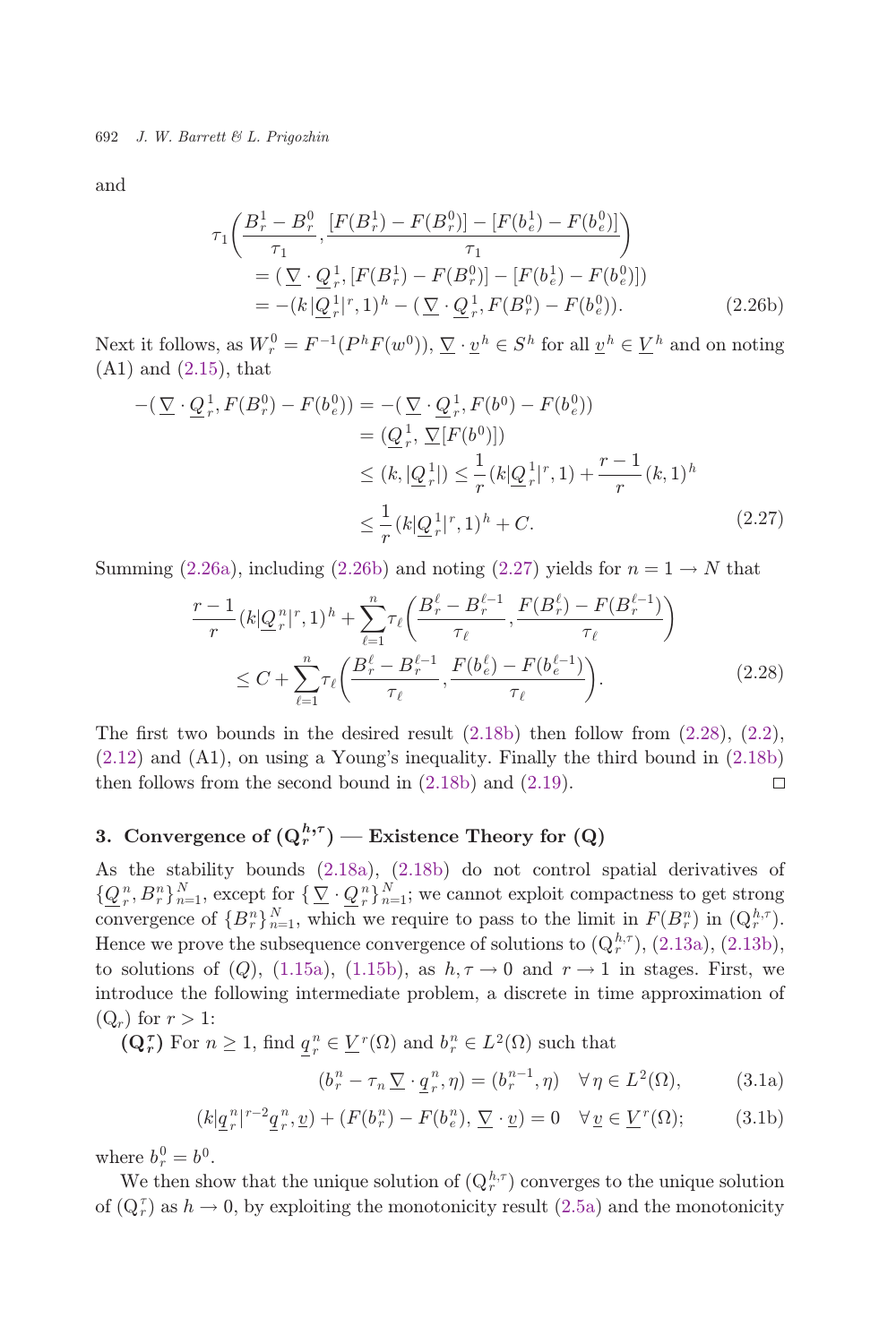<span id="page-14-0"></span>of F. In order to achieve this we introduce the generalised interpolation operator  $\underline{I}^h : V^r(\Omega) \cap [W^{1,r}(\Omega)]^n \to V^h$ , where  $r > 1$ , satisfying

$$
\int_{\partial_i \sigma} (\underline{v} - \underline{I}^h \underline{v}) \cdot \underline{\nu}_{\partial_i \sigma} ds = 0 \quad i = 1 \to 3, \quad \forall \sigma \in \mathcal{T}^h; \tag{3.2}
$$

where  $\partial \sigma \equiv \bigcup_{i=1}^3 \partial_i \sigma$  and  $\underline{\nu}_{\partial_i \sigma}$  are the corresponding outward unit normals on  $\partial_i \sigma$ . It follows that follows that

$$
\left(\underline{\nabla}\cdot(\underline{v}-\underline{I}^h\underline{v}),\eta^h\right)=0 \quad \forall \,\eta^h \in S^h. \tag{3.3}
$$

In addition, we have for all  $\sigma \in \mathcal{T}^h$  and any  $s \in (1, \infty]$  that

$$
|\underline{v} - \underline{L}^h \underline{v}|_{0,s,\sigma} \le C_s h_\sigma |\underline{v}|_{1,s,\sigma} \quad \text{and} \quad |\underline{L}^h \underline{v}|_{1,s,\sigma} \le C_s |\underline{v}|_{1,s,\sigma},\tag{3.4}
$$

e.g. see Lemma 3.1 in Farhloul<sup>[15](#page-26-0)</sup> and the proof given there for  $s \geq 2$  is also valid for any  $s \in (1, \infty]$ . Furthermore, it follows from  $(2.5a)$  $(2.5a)$  $(2.5a)$ ,  $(2.14)$  and  $(3.4)$  for any  $r > 1$  and any  $\sigma \in \mathcal{T}^h$  that

$$
\left| \int_{\sigma} \left| \underline{L}^{h} \underline{v} \right|^{r} - \left( \left| \underline{L}^{h} \underline{v} \right|^{r}, 1 \right)_{\sigma}^{h} \right| \leq Ch_{\sigma} |\sigma| \left| \left[ \underline{L}^{h} \underline{v} \right]^{r} \right|_{1, \infty, \sigma} \leq C rh_{\sigma} |\sigma| \left| \underline{v} \right|_{1, \infty, \sigma}^{r}
$$
  

$$
\forall \underline{v} \in [W^{1, \infty}(\sigma)]^{2}.
$$
 (3.5)

Hence, similarly to  $(2.16)$  $(2.16)$  $(2.16)$ , it follows from  $(3.5)$  and  $(3.4)$  that

$$
|(k|\underline{I}^h \underline{v}|^r, 1) - (k|\underline{I}^h \underline{v}|^r, 1)^h| \le C[rk_1 + |(I - P^h)k|_{0,\infty,\Omega}] \|\underline{v}\|_{1,\infty,\sigma}^r
$$
  

$$
\forall \underline{v} \in [W^{1,\infty}(\Omega)]^2.
$$
 (3.6)

Theorem 3.1. Let the Assumptions (A1) and (A2) hold. For all regular partitionings  $T^h$  of  $\Omega$ , and for all time partitions  $\{\tau_n\}_{n=1}^N$  and for all  $r > 1$  the unique<br>colution  $\{\Omega^n$ ,  $B^n\}$ <sup>N</sup> to  $(\Omega^{h,\tau})$  is easeb that as by  $\Omega$ solution  $\{Q_r^n, B_r^n\}_{n=1}^N$  to  $(Q_r^{h,\tau})$  is such that as  $h \to 0$ 

$$
\underline{Q}^n_r \to \underline{q}^n_r \qquad weakly in [L^r(\Omega)]^2, n = 1 \to N,
$$
 (3.7a)

$$
\underline{\nabla} \cdot \underline{Q}_r^n \to \underline{\nabla} \cdot \underline{q}_r^n \quad weakly \text{ in } L^2(\Omega), n = 1 \to N,
$$
 (3.7b)

$$
B_r^n \to b_r^n \qquad strongly \ in \ L^2(\Omega), \ n = 0 \to N, \tag{3.7c}
$$

$$
F(B_r^n) \to F(b_r^n) \quad strongly \ in \ L^2(\Omega), \ n = 0 \to N; \tag{3.7d}
$$

where  $\{q_n^n, b_n^n\}_{n=1}^N$  is the unique solution of  $(Q_n^{\tau})$ , [\(3.1a](#page-13-0)), [\(3.1b](#page-13-0)).<br>Moreover, we have that

Moreover, we have that

$$
\frac{r-1}{r} \max_{n=1 \to N} (k | \underline{q}_r^n |^r, 1) + \sum_{n=1}^N \tau_n | \underline{\nabla} \cdot \underline{q}_r^n |^2_{0,\Omega} + \max_{n=0 \to N} |b_r^n|_{0,\Omega} + \max_{n=0 \to N} |F(b_r^n)|_{0,\Omega} \n+ \sum_{n=1}^N \tau_n \left| \frac{b_r^n - b_r^{n-1}}{\tau_n} \right|_{0,\Omega}^2 + \max_{n=1 \to N} |\underline{\nabla} b_r^n|_{0,p,\Omega} \le C(T),
$$
\n(3.8)

where  $p = \frac{r}{r-1}$ .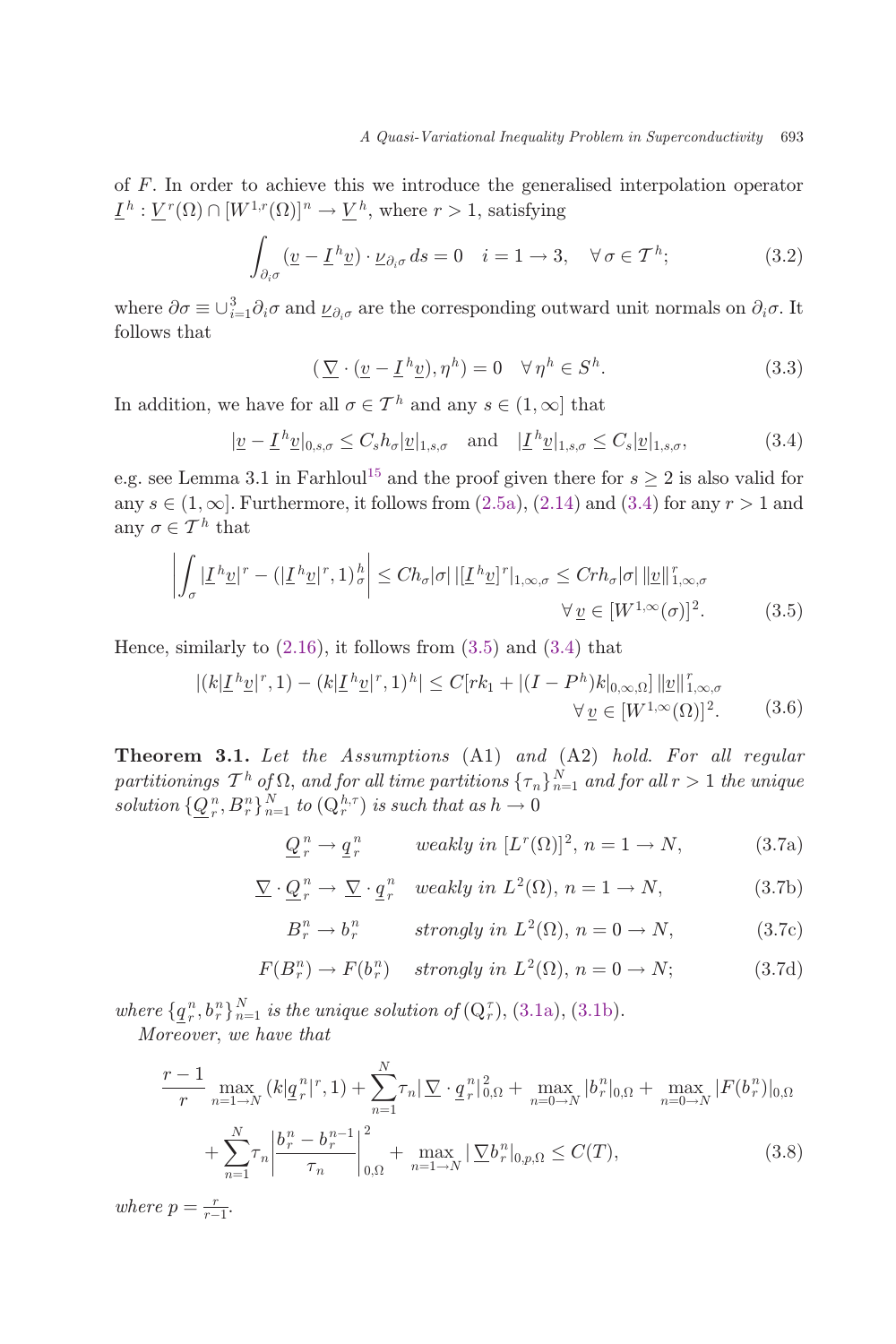<span id="page-15-0"></span>**Proof.** It follows immediately from the bounds  $(2.18a)$ ,  $(2.18b)$  $(2.18b)$  $(2.18b)$ ,  $(2.15)$  $(2.15)$ , our assumptions on k and [\(2.5a](#page-9-0)) that there exist  $\{q_n^n\}_{n=1}^N$  and  $\{b_n^n\}_{n=0}^N$  such that ([3.7a](#page-14-0)), [\(3.7b\)](#page-14-0) hold for a subsequence  $\{\mathcal{Q}_r^n, B_r^n\}_{n=1}^N\}_{h_j>0}$  of  $\{\mathcal{Q}_r^n, B_r^n\}_{n=1}^N\}_{h>0}$ , the bounds on  $\{a_n\}_{N}^N$  hold in (3.8) and there exist  $\{b_n\}_{n=1}^N$  and  $N$  such that as  $b \to 0$ bounds on  $\{q_r^n\}_{n=1}^N$  hold in [\(3.8\)](#page-14-0) and there exist  $\{b_r^n, g_r^n\}_{n=1}^N$  such that as  $h_j \to 0$ 

$$
B_r^n \to b_r^n, \quad F(B_r^n) \to g_r^n \quad \text{weakly in } L^2(\Omega), \, n = 1 \to N. \tag{3.9}
$$

It follows from  $(2.11)$  and  $(2.2)$  $(2.2)$  that as  $h \to 0$ 

$$
F(B_r^0) \to F(b^0) \equiv F(b_r^0), \quad B_r^0 \to b^0 \equiv b_r^0 \quad \text{strongly in } L^\infty(\Omega). \tag{3.10}
$$

We now show that  $\{q_i^n, b_i^n\}_{n=1}^N$  is a solution of  $(Q_i^{\tau})$ . For any  $\eta \in L^2(\Omega)$ , we choose<br> $= P^h n \in S^h$  in the *b*, version of (2.13a). We can now pass to the limit  $b \to 0$  in  $\eta^h \equiv P^h \eta \in S^h$  in the  $h_j$  version of ([2.13a\)](#page-10-0). We can now pass to the limit  $h_j \to 0$  in<br>this and obtain on noting (2.7b) (3.0) and (2.11) the desired result (3.1a) for this, and obtain, on noting  $(3.7b)$  $(3.7b)$ ,  $(3.9)$  and  $(2.11)$  $(2.11)$  $(2.11)$ , the desired result  $(3.1a)$  $(3.1a)$  for  $n = 1 \rightarrow N$ .

It follows from  $(2.13a)$  $(2.13a)$ ,  $(2.13b)$  $(2.13b)$ ,  $(2.5a)$ , the monotonicity of F and  $(2.16)$  that for any  $\underline{v}^h \in \underline{V}^h$  and  $\eta^h \in S^h$ 

$$
\tau_{n}^{-1}(F(B_{r}^{n}) - F(b_{e}^{n}), B_{r}^{n-1} - \eta^{h} + \tau_{n} \underline{\nabla} \cdot \underline{v}^{h})
$$
\n
$$
= \tau_{n}^{-1}(F(B_{r}^{n}) - F(b_{e}^{n}), B_{r}^{n} - \eta^{h} - \tau_{n} \underline{\nabla} \cdot (\underline{Q}_{r}^{n} - \underline{v}^{h}))
$$
\n
$$
= (k[\underline{Q}_{r}^{n}|^{r-2}\underline{Q}_{r}^{n}, \underline{Q}_{r}^{n} - \underline{v}^{h})^{h} + \tau_{n}^{-1}(F(B_{r}^{n}) - F(b_{e}^{n}), B_{r}^{n} - \eta^{h})
$$
\n
$$
\geq r^{-1}(k[[\underline{Q}_{r}^{n}|^{r} - |\underline{v}^{h}|^{r}], 1)^{h} + \tau_{n}^{-1}(F(\eta^{h}) - F(b_{e}^{n}), B_{r}^{n} - \eta^{h})
$$
\n
$$
\geq (k[\underline{v}^{h}|^{r-2}\underline{v}^{h}, \underline{Q}_{r}^{n} - \underline{v}^{h}) + r^{-1}[(k[\underline{v}^{h}|^{r}, 1) - (k[\underline{v}^{h}|^{r}, 1)^{h}] + \tau_{n}^{-1}(F(\eta^{h}) - F(b_{e}^{n}), B_{r}^{n} - \eta^{h}) - Cr^{-1}[(I - P^{h})k]_{0,\infty,\Omega}|\underline{Q}_{r}^{n}|_{0,\infty,\Omega}^{r}.
$$
\n(3.11)

For any  $\underline{v} \in [C^{\infty}(\overline{\Omega})]^2$  and  $\eta \in L^2(\Omega)$ , we choose  $\underline{v}^h \equiv \underline{I}^h \underline{v}$  and  $\eta^h \equiv P^h \eta$  in the  $h_j$ <br>version of (2.11) with  $\eta = \ell$  for some integer  $\ell \in [1, N]$ . Assuming that  $B^{\ell-1}$ ,  $h^{\ell-1}$ version of (3.11) with  $n = \ell$ , for some integer  $\ell \in [1, N]$ . Assuming that  $B_r^{\ell-1} \to b_r^{\ell-1}$ strongly in  $L^2(\Omega)$  as  $h_i \to 0$ , we can now pass to the limit  $h_i \to 0$  in this, and obtain, on noting [\(3.1a\)](#page-13-0), [\(3.7a](#page-14-0)), (3.9), ([2.11\)](#page-10-0), [\(3.3\)](#page-14-0), [\(2.6](#page-9-0)), ([3.4](#page-14-0)) and [\(3.6](#page-14-0)) that

$$
\tau_{\ell}^{-1}(g_r^{\ell} - F(b_{\epsilon}^{\ell}), b_r^{\ell} - \eta - \tau_{\ell} \underline{\nabla} \cdot (\underline{q}_r^{\ell} - \underline{v}))
$$
\n
$$
= \tau_{\ell}^{-1}(g_r^{\ell} - F(b_{\epsilon}^{\ell}), b_r^{\ell-1} - \eta + \tau_{\ell} \underline{\nabla} \cdot \underline{v})
$$
\n
$$
\geq (k|\underline{v}|^{r-2}\underline{v}, \underline{q}_r^{\ell} - \underline{v}) + \tau_{\ell}^{-1}(F(\eta) - F(b_{\epsilon}^{\ell}), b_r^{\ell} - \eta)
$$
\n
$$
\forall {\underline{v}, \eta} \in [C^{\infty}(\bar{\Omega})]^2 \times L^2(\Omega).
$$
\n(3.12)

As  $[C^{\infty}(\bar{\Omega})]^2$  is dense in  $\underline{V}^r(\Omega)$ , recall ([1.21](#page-8-0)), and  $\{q^{\ell}, b^{\ell}\}\in \underline{V}^r(\Omega)\times L^2(\Omega)$ , it fol-<br>lower that (2.12) holds for all  $\{v, v\}\in V^r(\Omega)\times L^2(\Omega)$ . For any fixed  $z\in V^r(\Omega)$  and lows that (3.12) holds for all  $\{y, \eta\} \in \underline{V}^r(\Omega) \times L^2(\Omega)$ . For any fixed  $z \in \underline{V}^r(\Omega)$  and  $\lambda \in \mathbb{R}_{>0}$ , choosing  $\underline{v} \equiv \underline{q}_r^{\ell} \pm \lambda \underline{z}$  and  $\eta \equiv b_r^{\ell}$  in (3.12) yields that

$$
\mp [(k] \underline{q}_r^{\ell} \pm \lambda \underline{z}]^{r-2} (\underline{q}_r^{\ell} \pm \lambda \underline{z}), \underline{z}) + (g_r^{\ell} - F(b_\epsilon^{\ell}), \underline{\nabla} \cdot \underline{z})] \ge 0. \tag{3.13}
$$

Sending  $\lambda \to 0$ , and repeating the above for all  $\underline{z} \in \underline{V}^r(\Omega)$  yields that

$$
(k|\underline{q}_r^{\ell}|^{r-2}\underline{q}_r^{\ell},\underline{v}) + (g_r^{\ell} - F(b_e^{\ell}), \underline{\nabla} \cdot \underline{v}) = 0 \quad \forall \underline{v} \in \underline{V}^r(\Omega). \tag{3.14}
$$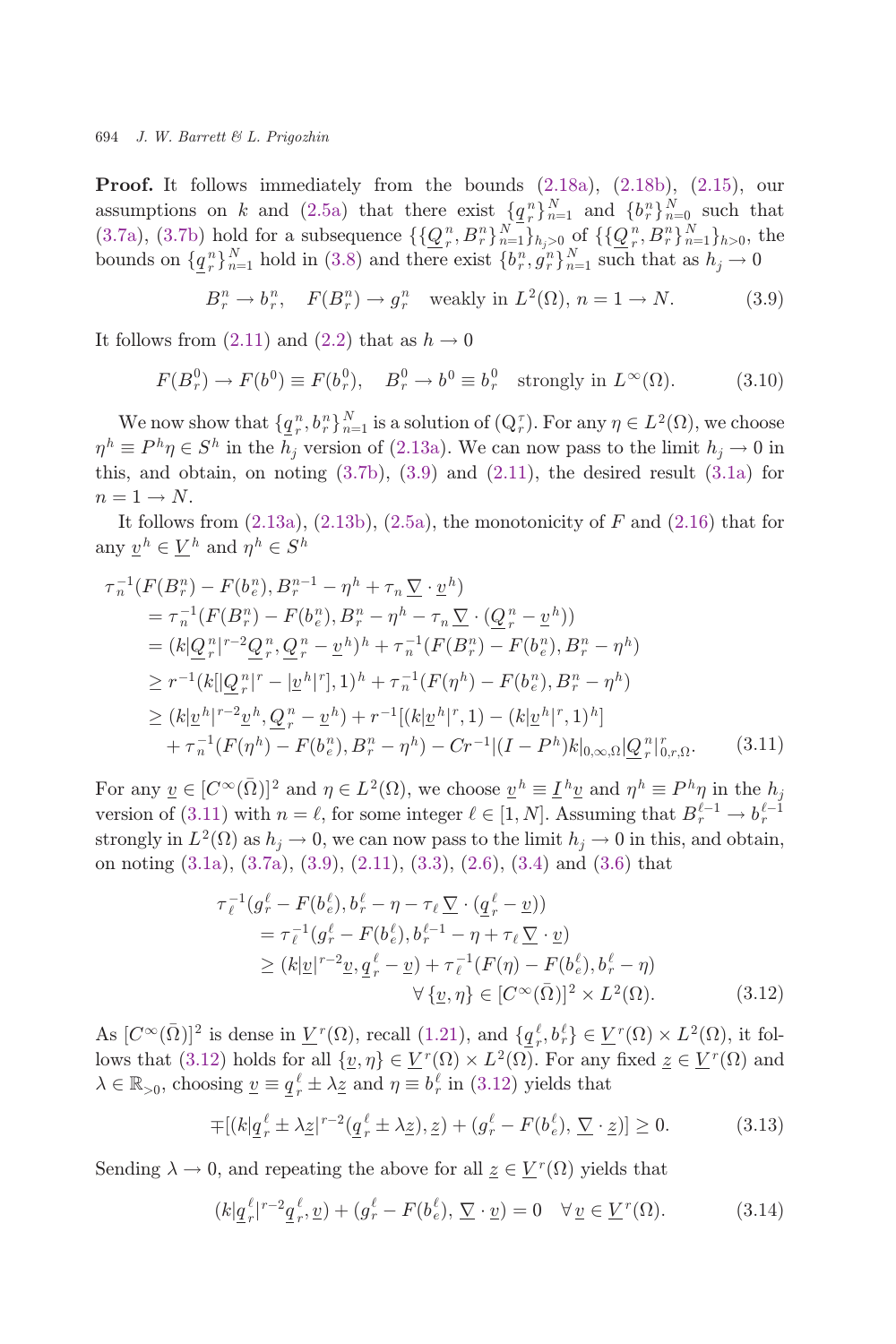For any fixed  $\varphi \in L^2(\Omega)$  and  $\lambda \in \mathbb{R}_{>0}$ , choosing  $\underline{v} \equiv \underline{q}_r^{\ell}$  and  $\eta \equiv b_r^{\ell} \pm \lambda \varphi$  in [\(3.12](#page-15-0)) yields that

$$
\pm[(F(b_r^{\ell} \pm \lambda \varphi) - (g_r^{\ell}, \varphi)] \ge 0. \tag{3.15}
$$

Sending  $\lambda \to 0$ , and repeating the above for all  $\varphi \in L^2(\Omega)$  yields that  $g_r^{\ell} = F(b_r^{\ell})$ , and hence this and [\(3.14](#page-15-0)) yield that [\(3.1b](#page-13-0)) holds with  $n = \ell$ .

It is a simple matter to show that for a given  $b_i^{l-1} \in L^2(\Omega)$  the solution  $\{q_i^{\ell}, b_i^{\ell}\}\$  is<br>igno. Hence the whole sequence converges in  $(2.78)$ ,  $(2.75)$  and weakly in  $(2.79)$ . unique. Hence the whole sequence converges in [\(3.7a\)](#page-14-0), ([3.7b](#page-14-0)) and weakly in [\(3.7c](#page-14-0)),  $(3.7d)$  $(3.7d)$  $(3.7d)$  for  $n = \ell$ .

To complete the induction step, we need to show that [\(3.7c](#page-14-0)) holds, and hence ([3.7d](#page-14-0)), for  $n = \ell$ . From ([3.1a](#page-13-0)) and [\(2.13a\)](#page-10-0) with  $n = \ell$  and  $\eta \equiv \eta^h \equiv F(B_r^{\ell})$ , we have that

$$
(b_r^{\ell} - B_r^{\ell}, F(b_r^{\ell}) - F(B_r^{\ell})) = (b_r^{\ell} - B_r^{\ell}, F(b_r^{\ell})) - (b_r^{\ell-1} - B_r^{\ell-1}, F(B_r^{\ell})) - \tau_{\ell} (\underline{\nabla} \cdot (\underline{q}_r^{\ell} - \underline{Q}_r^{\ell}), [F(B_r^{\ell}) - F(b_e^{\ell})] + F(b_e^{\ell})).
$$
 (3.16)

Next we note from ([3.1b\)](#page-13-0) and [\(2.13b](#page-10-0)) with  $n = \ell$  and  $\underline{v} \equiv \underline{q}_r^{\ell}$  and  $\underline{v}^h \equiv \underline{Q}_r^{\ell}$  that

$$
-(\nabla \cdot (\underline{q}_r^{\ell} - \underline{Q}_r^{\ell}), F(B_r^{\ell}) - F(b_\epsilon^{\ell}))
$$
  
= -(\nabla \cdot \underline{q}\_r^{\ell}, F(B\_r^{\ell}) - F(b\_r^{\ell})) - (\nabla \cdot \underline{q}\_r^{\ell}, F(b\_r^{\ell}) - F(b\_\epsilon^{\ell})) + (\nabla \cdot \underline{Q}\_r^{\ell}, F(B\_r^{\ell}) - F(b\_\epsilon^{\ell}))  
= -(\nabla \cdot \underline{q}\_r^{\ell}, F(B\_r^{\ell}) - F(b\_r^{\ell})) + (k|\underline{q}\_r^{\ell}|^r, 1) - (k|\underline{Q}\_r^{\ell}|^r, 1)^h. (3.17)

In addition, we note from [\(2.16](#page-11-0)) and [\(2.5a](#page-9-0)) that

$$
(k|\underline{q}_r^{\ell}|^r, 1) - (k|\underline{Q}_r^{\ell}|^r, 1)^h
$$
  
\n
$$
\leq (k|[\underline{q}_r^{\ell}|^r - |\underline{Q}_r^{\ell}|^r], 1) + C|(I - P^h)k|_{0,\infty,\Omega}|\underline{Q}_r^{\ell}|^r_{0,r,\Omega}
$$
  
\n
$$
\leq r(k|\underline{q}_r^{\ell}|^{r-2}\underline{q}_r^{\ell}, \underline{q}_r^{\ell} - \underline{Q}_r^{\ell}) + C|(I - P^h)k|_{0,\infty,\Omega}|\underline{Q}_r^{\ell}|^r_{0,r,\Omega}. \qquad (3.18)
$$

The desired result [\(3.7c\)](#page-14-0), and hence ([3.7d](#page-14-0)), for  $n = \ell$  follow from combining (3.16)-(3.18) and noting [\(2.2\)](#page-9-0), [\(3.7a](#page-14-0)) for  $n = \ell$ , [\(3.7c](#page-14-0)) for  $n = \ell - 1$ , the weak convergence versions of [\(3.7c](#page-14-0)), [\(3.7d](#page-14-0)) for  $n = \ell$  and ([2.11](#page-10-0)).

It follows from  $(3.10)$  $(3.10)$  and the above induction step that the desired results  $(3.7a)$  $(3.7a)$  $(3.7a)$ ([3.7d](#page-14-0)) hold for the stated range of *n*; and furthermore,  $\{q^n_i, b^n_i\}_{n=1}^N$  is the unique<br>solution of  $(O^{\tau})$ . The first five bounds in  $(2, 8)$  then follow directly from  $(2, 188)$ . solution of  $(Q<sub>r</sub><sup>\tau</sup>)$ . The first five bounds in [\(3.8](#page-14-0)) then follow directly from ([2.18a](#page-11-0)),  $(2.18b), (3.7a)-(3.7d)$  $(2.18b), (3.7a)-(3.7d)$  $(2.18b), (3.7a)-(3.7d)$  $(2.18b), (3.7a)-(3.7d)$  $(2.18b), (3.7a)-(3.7d)$  $(2.18b), (3.7a)-(3.7d)$  and  $(2.5a).$  $(2.5a).$  $(2.5a).$ 

Finally, we need to prove the sixth bound in [\(3.8\)](#page-14-0). First, we note from [\(3.1b\)](#page-13-0), (A1) and the first bound in ([3.8](#page-14-0)) that for  $n = 1 \rightarrow N$ 

$$
|(F(b_r^n) - F(b_e^n), \underline{\nabla} \cdot \underline{v})| \le k_1 |\underline{q}_r^n|_{0,r,\Omega}^{r-1} |\underline{v}|_{0,r,\Omega} \le \left[\frac{r-1}{r} |\underline{q}_r^n|_{0,r,\Omega}^{r-1} + C\right] |\underline{v}|_{0,r,\Omega}
$$
  

$$
\le C(T) |\underline{v}|_{0,r,\Omega} \quad \forall \underline{v} \in \underline{V}^r(\Omega). \tag{3.19}
$$

It follows from (3.19) for any integer  $n \in [1, N]$ , as  $C_0^{\infty}(\Omega)$  is dense in  $L^r(\Omega)$ , that the distributional gradient of  $E(k^n)$  belong to the dual of  $[I^r(\Omega)]^2$ . Hence for  $n-1 \to N$ distributional gradient of  $F(b_r^n)$  belongs to the dual of  $[L^r(\Omega)]^2$ . Hence for  $n = 1 \rightarrow N$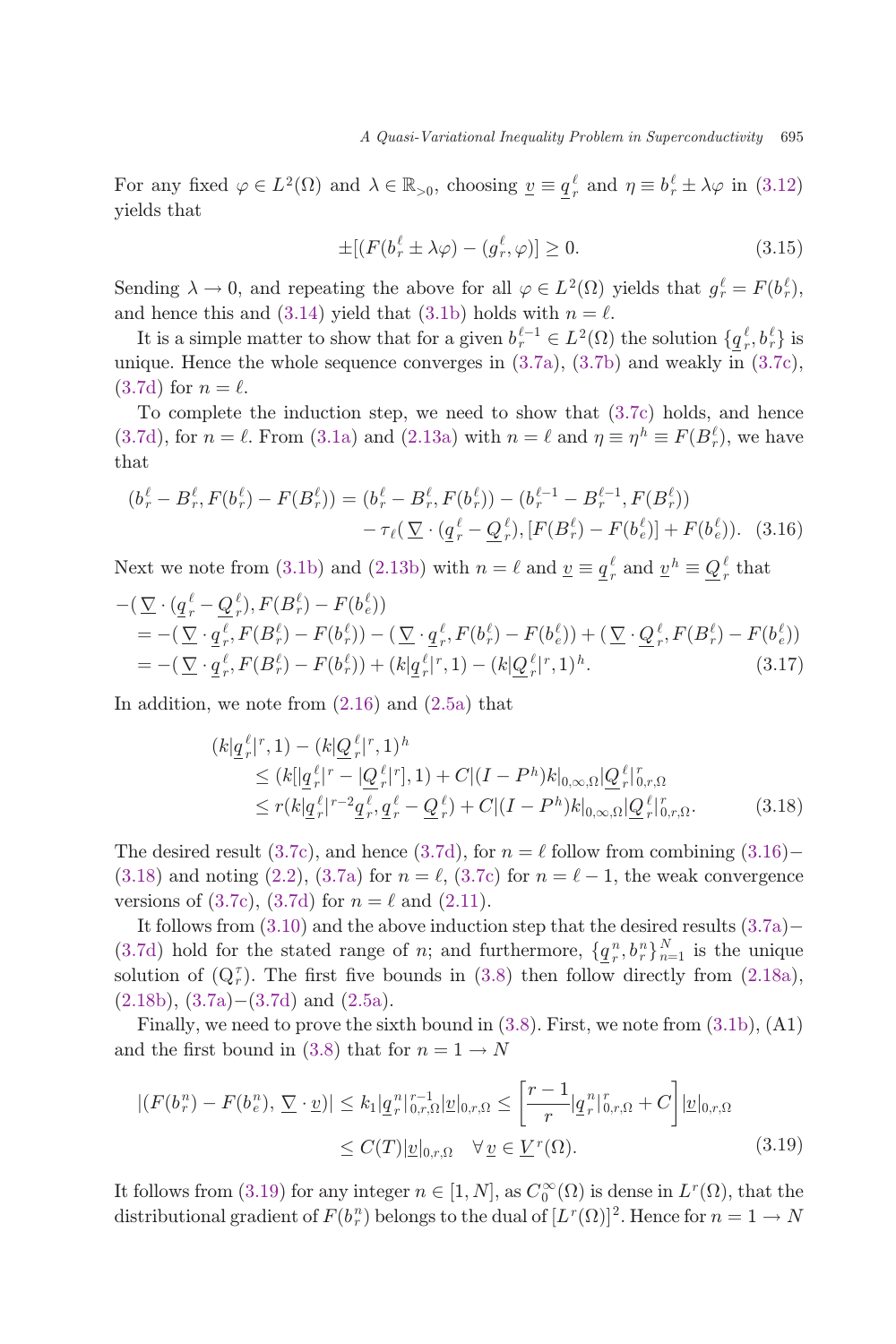<span id="page-17-0"></span>we have that  $\mathcal{Y}[F(b_r^n)] \in [L^p(\Omega)]^2$  and

$$
|(\underline{\nabla}[F(b_r^n)], \underline{v})| \le C(T)|\underline{v}|_{0,r,\Omega} \quad \forall \underline{v} \in [L^r(\Omega)]^2.
$$
 (3.20)

Choosing  $\underline{v}(\underline{x}) = |\nabla [F(b^n_i(\underline{x}))]|^{p-2} \nabla [F(b^n_i(\underline{x}))]$  if  $|\nabla [F(b^n_i(\underline{x}))]| \neq 0$ , and  $\underline{v}(\underline{x}) = \underline{0}$ <br>otherwise in the above and as *F* is globally Linschitz, recall (2.2) and (A1), we obtain otherwise, in the above and as  $F$  is globally Lipschitz, recall  $(2.2)$  $(2.2)$  and  $(A1)$ , we obtain the final bound in  $(3.8)$ .  $\Box$ 

Let

$$
\underline{q}^+_{r}(\cdot,t) := \underline{q}^n_{r}(\cdot), \quad b^+_{e}(t) := b^n_{e}, \quad b^+_{r}(\cdot,t) := b^n_{r}(\cdot), \n b^n_{r}(\cdot,t) := \frac{(t - t_{n-1})}{\tau_n} b^n_{r}(\cdot) + \frac{(t_n - t)}{\tau_n} b^{n-1}_{r}(\cdot) \quad t \in (t_{n-1}, t_n], \quad n \ge 1.
$$
\n(3.21)

It follows from (3.21), [\(3.8](#page-14-0)), ([2.12](#page-10-0)) and as  $b_e \in H^1(0,T)$  that

$$
b_r^+ - b_r^c \to 0
$$
 strongly in  $L^2(\Omega_T)$ ,  $b_e^+ \to b_e$  strongly in  $L^{\infty}(0,T)$ 

as  $\tau \rightarrow 0.$  (3.22)

Adopting the notation (3.21),  $(Q_r^{\tau})$  can be restated as:

$$
\int_0^T \left(\frac{\partial b_r^c}{\partial t} - \nabla \cdot \underline{q}_r^+, \eta\right) dt = 0 \quad \forall \eta \in L^2(\Omega_T),\tag{3.23a}
$$

$$
\int_0^{\pi} \left[ (k|q_r^+|^{r-2}q_r^+, \underline{v}) + (F(b_r^+) - F(b_e^+), \underline{\nabla} \cdot \underline{v}) \right] dt = 0
$$
  

$$
\forall \underline{v} \in L^2(0, T; \underline{V}^r(\Omega)). \tag{3.23b}
$$

**Theorem 3.2.** Let the Assumptions  $(A1)$  and  $(A2)$  hold. For all time partitions  $\{\tau_n\}_{n=1}^N$  and for all  $r \in (1,2]$  such that  $r \to 1$  as  $\tau \to 0$ ; the unique solution  $\{q^+_r, b^+_r\}$  to  $(0.7)$  is each that there exists a subsequence  $\{a^+ + b^+\}$  of  $\{a^+ + b^+\}$  and  $\{a, b\}$  $(Q_r^{\tau})$  is such that there exists a subsequence  $\{q^+_{r}, b^+_{r}\}_{\tau>0}$  of  $\{q^+_{r}, b^+_{r}\}_{\tau>0}$  and  $\{q, b\} \in$ <br> $L^2(0, T: VM(O)) \times [H^1(0, T: L^2(O)) \cap L^2(0, T: HI(O))]$  and that as  $\tau \to 0$ .  $L^2(0,T; \underline{V}^{\mathcal{M}}(\Omega)) \times [H^1(0,T; L^2(\Omega)) \cap L^2(0,T; H^1(\Omega))]$  such that as  $\tau_j \to 0$ 

$$
\underline{q}_r^+ \to \underline{q} \qquad \text{vaguely in } L^2(0, T; [\mathcal{M}(\bar{\Omega})]^2), \tag{3.24a}
$$

$$
\underline{\nabla} \cdot \underline{q}_r^+ \to \underline{\nabla} \cdot \underline{q} \quad weakly \ in \ L^2(\Omega_T), \tag{3.24b}
$$

$$
b_r^+, b_r^c \to b \qquad weakly in L^2(0, T; H^1(\Omega)), \qquad (3.24c)
$$

$$
\frac{\partial b_r^c}{\partial t} \to \frac{\partial b}{\partial t} \qquad weakly in \ L^2(\Omega_T), \tag{3.24d}
$$

$$
b_r^+, b_r^c \to b \qquad \text{strongly in } L^2(\Omega_T). \tag{3.24e}
$$

Moreover,  $\{q, b\}$  solves  $(Q)$ , [\(1.15a](#page-5-0)), ([1.15](#page-5-0)b) with  $\Omega^* \equiv \Omega$ .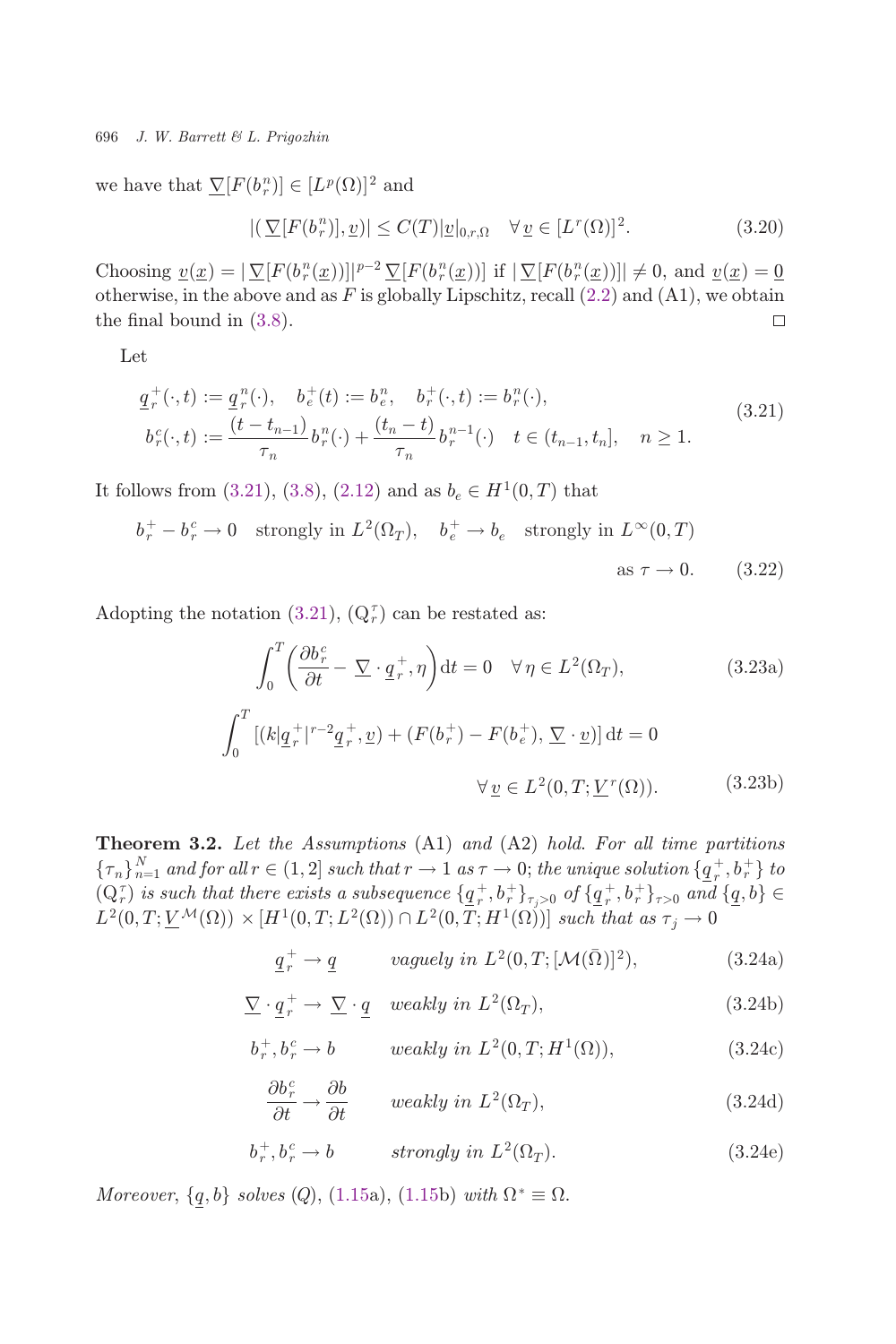**Proof.** The bound [\(3.8](#page-14-0)) yields immediately, on noting that  $r \in (1, 2]$ , ([3.21](#page-17-0)) and our assumption  $(A1)$  on k, the first four bounds in

$$
\int_0^T \left[ \left| \nabla \cdot \underline{q}_r^+ \right|_{0,\Omega}^2 + \left\| b_r^+ \right\|_{1,\Omega}^2 + \left\| b_r^c \right\|_{1,\Omega}^2 + \left| \frac{\partial b_r^c}{\partial t} \right|_{0,\Omega}^2 + \left| \underline{q}_r^+ \right|_{0,r,\Omega}^2 \right] dt \le C(T). \tag{3.25}
$$

Next we have from [\(3.1b](#page-13-0)), with  $\underline{v} \equiv \underline{q}^n_r$ , (A1) and [\(3.8](#page-14-0)) that for  $n = 1 \rightarrow N$ 

$$
k_0 | \underline{q}_r^n |_{0,r,\Omega}^r \le (F(b_e^n) - F(b_r^n), \underline{\nabla} \cdot \underline{q}_r^n) \le C(T) |\underline{\nabla} \cdot \underline{q}_r^n |_{0,\Omega}.
$$
 (3.26)

Therefore the last bound in  $(3.25)$  follows immediately from  $(3.26)$ ,  $(3.21)$  $(3.21)$  and the first bound in  $(3.25)$ .

The subsequence convergence results  $(3.24a)-(3.24d)$  $(3.24a)-(3.24d)$  $(3.24a)-(3.24d)$  $(3.24a)-(3.24d)$  $(3.24a)-(3.24d)$  follow immediately from  $(3.25)$  and  $(3.22)$  $(3.22)$  $(3.22)$ . The strong convergence result  $(3.24e)$  $(3.24e)$  follows from  $(3.24c)$  $(3.24c)$ ,  $(3.24d)$  $(3.24d)$ , a standard compactness result and [\(3.22](#page-17-0)). As  $b_r^c(\cdot, 0) = b^0(\cdot)$ , it follows from the shows that  $b(-0) = b^0(\cdot)$ above that  $b(\cdot, 0) = b^0(\cdot)$ .

It follows immediately from passing to the limit  $\tau_i \to 0$  in [\(3.23a](#page-17-0)), on noting ([3.24b\)](#page-17-0), [\(3.24d\)](#page-17-0) and ([3.22](#page-17-0)), that  $\{q, b\}$  satisfy ([1.15a](#page-5-0)) with  $\Omega^* \equiv \Omega$ .

Given any  $\underline{z} \in L^2(0,T; [C^\infty(\overline{\Omega})]^2)$ , we choose  $\underline{v} \equiv \underline{q}_r^+ - \underline{z}$  in [\(3.23b](#page-17-0)) to yield, on noting [\(2.5a](#page-9-0)), that

$$
-\int_0^T (F(b_r^+) - F(b_e^+), \nabla \cdot (\underline{q}_r^+ - \underline{z})) dt = \int_0^T (k|\underline{q}_r^+|^{r-2}\underline{q}_r^+, \underline{q}_r^+ - \underline{z}) dt
$$
  

$$
\geq r^{-1} \int_0^T (k|\underline{q}_r^+|^{r-2} - \underline{z}|^{r}), 1) dt. \tag{3.27}
$$

It follows immediately from  $(3.24b)$ ,  $(3.24e)$  $(3.24e)$ ,  $(2.2)$  and our assumptions on M that for any  $\underline{z} \in L^2(0,T; [C^{\infty}(\overline{\Omega})]^2)$ 

$$
\int_0^T (F(b_r^+) - F(b_e^+), \underline{\nabla} \cdot (\underline{q}_r^+ - \underline{z})) dt \to \int_0^T (F(b) - F(b_e), \underline{\nabla} \cdot (\underline{q} - \underline{z})) dt
$$
  
as  $\tau_j \to 0$ . (3.28)

Next, we note that for any  $\underline{z} \in L^2(0,T; [C^\infty(\overline{\Omega})]^2)$ 

$$
r^{-1} \int_0^T (k|\underline{z}|^r, 1) dt \to \int_0^T (k|\underline{z}|, 1) dt \text{ as } \tau_j \to 0.
$$
 (3.29)

Finally, it follows from [\(3.24a](#page-17-0)), and similarly to [\(1.19\)](#page-7-0), that

$$
\liminf_{\tau_j \to 0} r^{-1} \int_0^T (k | \underline{q}_r^+ |^r, 1) dt \ge \liminf_{\tau_j \to 0} \int_0^T (k | \underline{q}_r^+ |, 1) dt \ge \int_0^T \left[ \int_{\bar{\Omega}} k | \underline{q} |^r \right] dt. \tag{3.30}
$$

Combining Eqs. (3.27)–(3.30), it follows that  $\{q, b\}$  satisfy [\(1.15b\)](#page-5-0) for any  $v \in L^2(0,T;[C^\infty(\bar{\Omega})]^2)$ . The desired result,  $\{q,b\}$  satisfies [\(1.15b](#page-5-0)) with  $\Omega^* \equiv \Omega$  for any  $\underline{v} \in L^2(0, T; \underline{V}^{\mathcal{M}}(\Omega))$ , and hence  $\{\underline{q}, b\}$  solves  $(Q)$  with  $\Omega^* \equiv \Omega$ , then follows from the density results  $(1.22a) - (1.22c)$ . the density results  $(1.22a)-(1.22c)$  $(1.22a)-(1.22c)$  $(1.22a)-(1.22c)$  $(1.22a)-(1.22c)$ .

**Theorem 3.3.** Let the assumptions of Theorem [3.2](#page-17-0) hold. In addition, let  $M \in C(\mathbb{R})$ ,  $[M_0, M_1]$ . We then have that any solution  $\{q, b\}$  of  $(Q)$  with  $\Omega^* \equiv \Omega$  is such that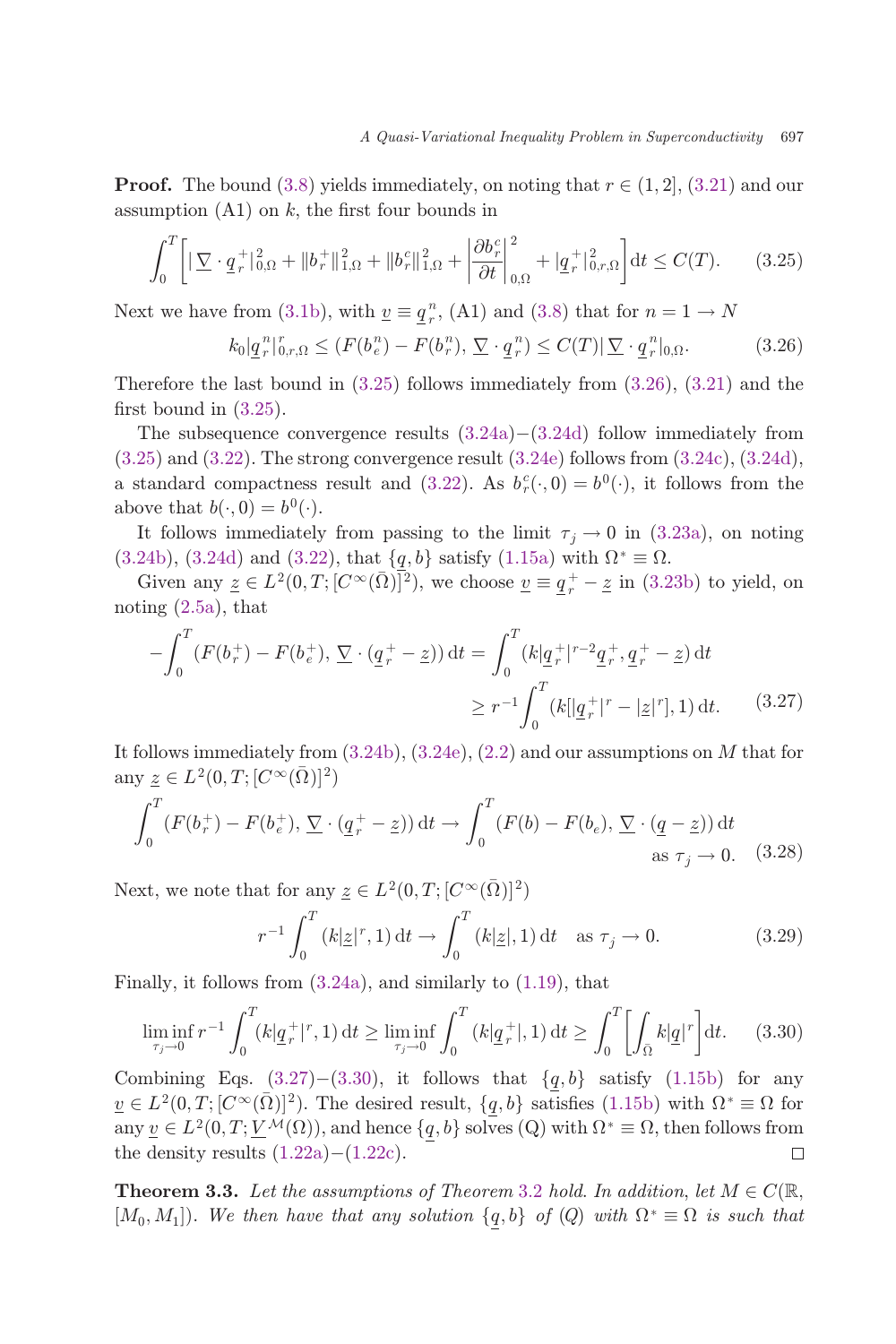<span id="page-19-0"></span> $w = b - b_e \in L^2(0, T; K(w + b_e)) \cap H^1(0, T; L^2(\Omega))$  and  $w(\cdot, 0) = w^0(0)$ . In addition, we have that

$$
\int_0^T \left[ \int_{\bar{\Omega}} k M(w + b_e) |\underline{q}| + (w, \underline{\nabla} \cdot \underline{q}) \right] dt = 0.
$$
 (3.31)

Moreover, w solves the quasi-variational inequality  $(P)$ ,  $(1.8)$  $(1.8)$ , with  $\Omega^* \equiv \Omega$ .

**Proof.** We adapt the proof of Theorem 3.2 in Barrett and Prigozhin.<sup>[6](#page-26-0)</sup> Any solution  $\{q, b\}$  of (Q) yields that  $w = b - b_e \in H^1(0, T; L^2(\Omega))$  and  $w(\cdot, 0) = w^0(\cdot)$ . Let

$$
Z(\underline{v}) := \int_0^T \left[ \int_{\bar{\Omega}} k|\underline{v}| + (F(b) - F(b_e), \underline{\nabla} \cdot \underline{v}) \right] dt.
$$
 (3.32)

It follows from [\(1.15b](#page-5-0)) with  $\Omega^* \equiv \Omega$  and (3.32) that

$$
Z(\underline{q}) = \mathcal{Z} := \min_{\underline{v} \in L^2(0,T;\underline{V}^{\mathcal{M}}(\Omega))} Z(\underline{v}) \le Z(\underline{0}) = 0.
$$
 (3.33)

If  $\mathcal{Z} < 0$  then, for any minimizing sequence  $\{v_i\}$ , we obtain that  $Z(2v_i) \to 2\mathcal{Z} < \mathcal{Z}$ , which is a contradiction. Hence  $\mathcal{Z} = 0$ , and so we have that  $Z(\underline{v}) \geq 0 = Z(q)$  for any  $v \in L^2(0,T; \underline{V}^{\mathcal{M}}(\Omega))$ . Since this is true also for  $-\underline{v}$ , we obtain that

$$
\left| \int_0^T (F(b_e) - F(b), \, \underline{\nabla} \cdot \underline{v}) \, \mathrm{d}t \right| \le \int_0^T \left[ \int_{\bar{\Omega}} k | \underline{v} | \right] \mathrm{d}t
$$
\n
$$
\forall \, \underline{v} \in L^2(0, T; \underline{V}^{\mathcal{M}}(\Omega)) \tag{3.34a}
$$

and

$$
\int_0^T (F(b_e) - F(b), \nabla \cdot \underline{q}) dt = \int_0^T \left[ \int_{\bar{\Omega}} k | \underline{q} | \right] dt.
$$
 (3.34b)

It follows from  $(3.34a)$ , as  $C_0^{\infty}(0,T; [C_0^{\infty}(\Omega)]^2)$  is dense in  $L^1(0,T; [L^1(\Omega)]^2)$  and<br> $h \in C(\overline{\Omega})$  that the distributional gradient of  $F(h)$  belongs to the dual of  $k \in C(\overline{\Omega})$ , that the distributional gradient of  $F(b)$  belongs to the dual of  $L^1(0,T;[L^1(\Omega)]^2)$ . Hence, as  $k(\underline{x})\geq k_0>0$  for all  $\underline{x}\in\overline{\Omega}$ , we have that  $\nabla[F(b)]\in$  $L^{\infty}(0,T;[L^{\infty}(\Omega)]^2)$  and

$$
\left| \int_0^T (k^{-1} \, \underline{\nabla} [F(b)], \underline{v}) \, \mathrm{d}t \right| \le ||\underline{v}||_{L^1(\Omega_T)} \quad \forall \, \underline{v} \in L^1(0, T; [L^1(\Omega)]^2). \tag{3.35}
$$

For any  $p \in [1,\infty)$ , choosing  $\underline{v}(\underline{x},t) = |[k(\underline{x})]^{-1} \underline{\nabla} [F(b(\underline{x},t))] |^{p-2} [k(\underline{x})]^{-1} \underline{\nabla} [F(b(\underline{x},t))]$ t)) if  $|\nabla [F(b(\underline{x},t))]|\neq 0$ , and  $\underline{v}(\underline{x},t)=\underline{0}$  otherwise, in the above, and noting the continuity of the p norm for  $p \in [1,\infty]$ , we obtain that

$$
||k^{-1}\underline{\nabla}[F(b)]||_{L^{\infty}(\Omega_T)} \le 1.
$$
\n(3.36)

It follows from (3.34a) and (3.36) that

$$
\left| \int_0^T \left( \int_{\partial \Omega} [F(b) - F(b_e)] \underline{v} \cdot \underline{n} \, \mathrm{d}s \right) \mathrm{d}t \right| \le 2k_1 ||\underline{v}||_{L^1(\Omega_T)} \quad \forall \, \underline{v} \in L^2(0, T; \underline{V}^2(\Omega)), \tag{3.37}
$$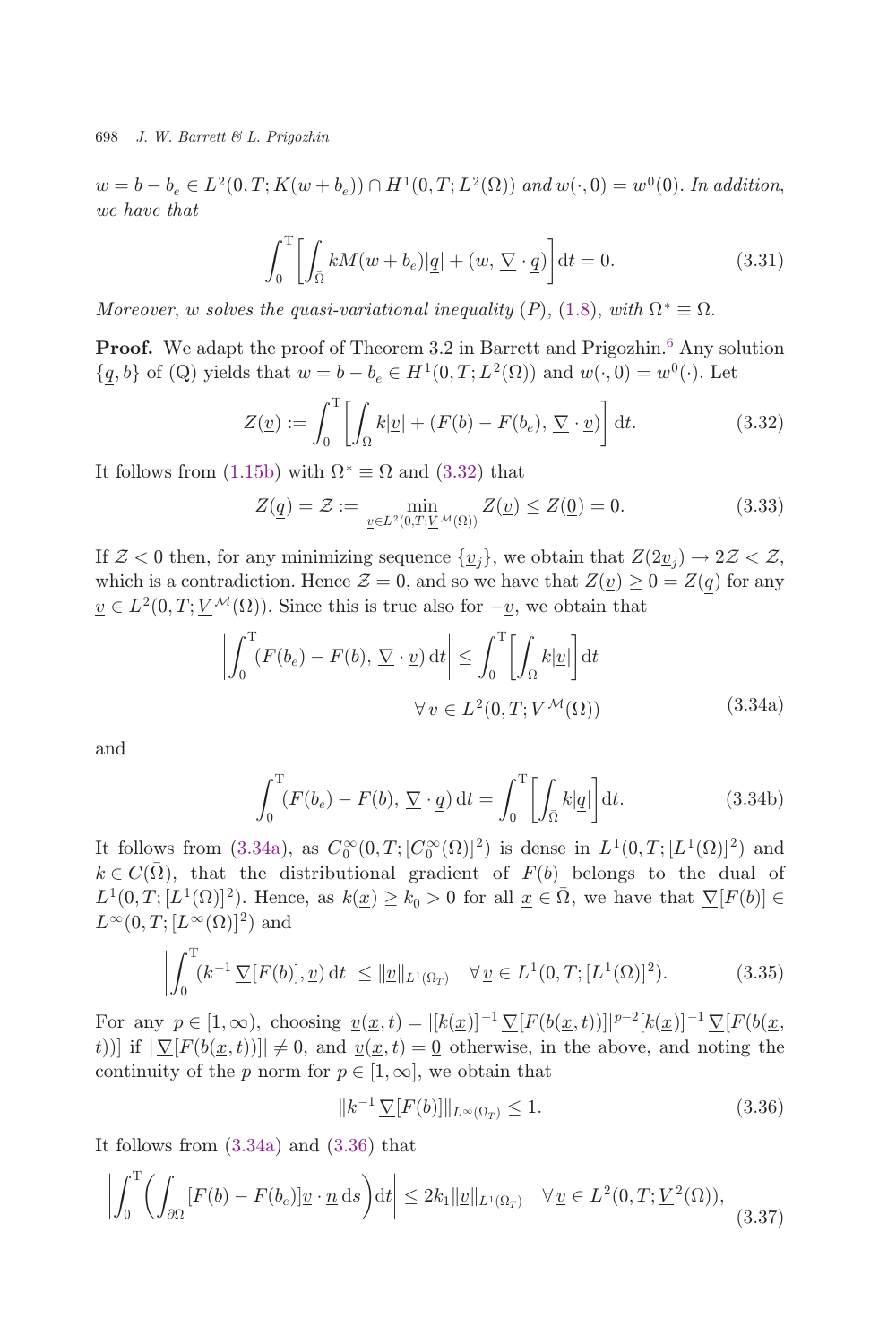<span id="page-20-0"></span>where n is the outward unit normal to  $\partial\Omega$ . Without loss of generality, we can assume that  $\Omega$  is strictly star-shaped with respect to the origin and so  $\left|\underline{x} \cdot \underline{n}(\underline{x})\right| \geq n_0 > 0$  for a.e.  $\underline{x} \in \partial \Omega$ . Choosing  $\underline{v} = \phi_i[F(b) - F(b_e)]\underline{x}$  in ([3.37](#page-19-0)), where  $\phi_i \in H^1(\Omega)$  is such that  $\phi_j = 1$  on  $\partial\Omega$  and  $\|\phi_j\|_{L^1(\Omega)} \to 0$  as  $j \to \infty$ , yields that  $F(b) = F(b_e)$  a.e. on  $\partial\Omega \times (0,T)$  and hence  $b = b_e$  a.e. on  $\partial\Omega \times (0,T)$ . For example, one can choose  $\phi_j$  in<br>the following way. For integers  $i > 1$ , let  $\phi \in H^1(\Omega)$  be the extension by zero to the following way. For integers  $j \geq 1$ , let  $\phi_j \in H^1(\Omega)$  be the extension by zero to  $\Omega_j := \frac{j-1}{j} \Omega$  of the unique solution of Laplace's equation in  $\Omega \setminus \Omega_j$  satisfying the Dirichlet boundary conditions  $\phi = 1$  on  $\partial \Omega$  and  $\phi = 0$  on  $\partial \Omega$ . The work maximum Dirichlet boundary conditions  $\phi_i = 1$  on  $\partial\Omega$  and  $\phi_i = 0$  on  $\partial\Omega_i$ . The weak maximum principle yields that  $\phi_i(\underline{x}) \in [0,1]$  for a.e.  $\underline{x} \in \Omega$ , and so  $\|\phi_i\|_{L^1(\Omega)} \to 0$  as  $j \to \infty$ . Combining  $b = b_e$  a.e. on  $\partial\Omega \times (0,T)$  with [\(3.36\)](#page-19-0) yields, on recalling ([2.2](#page-9-0)), that  $w = b_e + b_e \in L^2(0,T; K(w+h))$  with  $Q^* = Q$  $w = b - b_e \in L^2(0, T; K(w + b_e))$  with  $\Omega^* \equiv \Omega$ .

Let  $\{q_j\}_{j\geq 1} \in L^2(0,T; [C^\infty(\bar{\Omega})]^2)$  satisfy  $(1.22a)-(1.22c)$  $(1.22a)-(1.22c)$  $(1.22a)-(1.22c)$  $(1.22a)-(1.22c)$ , with  $\underline{v} \equiv q$ , for a.a.  $t \in (0,T)$ . It follows as  $w \in L^2(0,T; K(w + b_e))$  that

$$
0 \leq \int_{\Omega_T} [kM(b)|\underline{q}_j| + w \underline{\nabla} \cdot \underline{q}_j] \,d\underline{x} \,dt
$$
  
\n
$$
= \int_{\Omega_T} [kM(b)|\underline{q}_j| - \underline{\nabla} w \cdot \underline{q}_j] \,d\underline{x} \,dt
$$
  
\n
$$
= \int_{\Omega_T} M(b)[k|\underline{q}_j| - \underline{\nabla}[F(b)] \cdot \underline{q}_j] \,d\underline{x} \,dt
$$
  
\n
$$
\leq M_1 \int_{\Omega_T} [k|\underline{q}_j| - \underline{\nabla}[F(b)] \cdot \underline{q}_j] \,d\underline{x} \,dt
$$
  
\n
$$
= M_1 \int_{\Omega_T} [k|\underline{q}_j| + [F(b) - F(b_e)] \underline{\nabla} \cdot \underline{q}_j] \,d\underline{x} \,dt.
$$
\n(3.38)

Passing to the limit  $j \to \infty$  in (3.38), on noting ([1.22a](#page-8-0))–([1.22c](#page-8-0)), [\(3.34b](#page-19-0)) and that  $M \in C(\mathbb{R}, [M_0, M_1])$ , yields the desired result ([3.31](#page-19-0)). Similarly, we have for any  $\xi \in$  $K(w + b_e)$  that

$$
\int_{\Omega_T} \xi \, \nabla \cdot \underline{q}_j \, \mathrm{d}\underline{x} \, \mathrm{d}t = -\int_{\Omega_T} \nabla \xi \cdot \underline{q}_j \, \mathrm{d}\underline{x} \, \mathrm{d}t \ge -\int_{\Omega_T} k M(w + b_e) |\underline{q}_j| \, \mathrm{d}\underline{x} \, \mathrm{d}t; \tag{3.39}
$$

and hence that

$$
\int_0^T (\xi, \nabla \cdot \underline{q}) dt \ge -\int_0^T \left[ \int_{\bar{\Omega}} k M(w + b_e) |\underline{q}| \right] dt.
$$
 (3.40)

Choosing  $\eta \equiv \xi - w$  in [\(1.15a\)](#page-5-0) with  $\Omega^* \equiv \Omega$  and  $\xi \in L^2(0,T;K(w+b_e))$ , and<br>ting (2.21) and (2.40) violds that we solve the primal veriational inequality noting  $(3.31)$  $(3.31)$  and  $(3.40)$ , yields that w solves the primal variational inequality (P), [\(1.8\)](#page-3-0).  $\Box$ 

### 4. Numerical Experiments

To compute the unique solution  $\{Q_n^n, B_n^n\}$  of our approximation  $(Q_n^{h,\tau})$  at the *n*th<br>time stap we substitute (2.10) into (2.12b). This violds a poplinear problem for time step we substitute  $(2.19)$  $(2.19)$  $(2.19)$  into  $(2.13b)$  $(2.13b)$  $(2.13b)$ . This yields a nonlinear problem for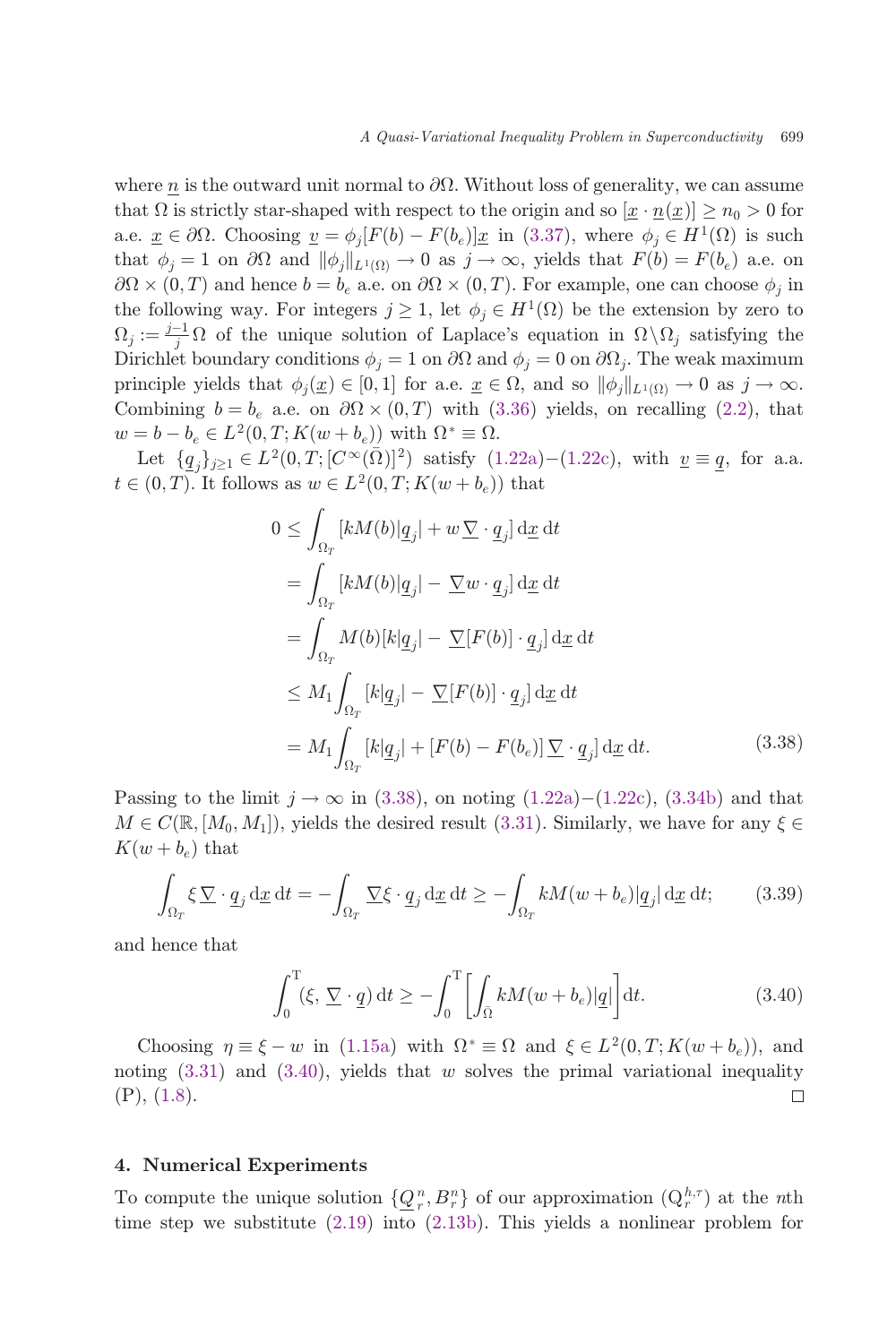$$
\underline{Q} := \underline{Q}_r^n \in \underline{V}^h:
$$
  

$$
(k|\underline{Q}|^{r-2}\underline{Q}, \underline{v}^h)^h + (F(B_r^{n-1} + \tau_n \underline{\nabla} \cdot \underline{Q}) - F(b_e^n), \underline{\nabla} \cdot \underline{v}^h) = 0 \quad \forall \underline{v}^h \in \underline{V}^h, \quad (4.1)
$$

which we solved iteratively. At the  $(j+1)$ th iteration, we first solve the following linear problem for  $Q^{j+\frac{1}{2}} \in \underline{V}^h$ :

$$
(F(B_r^{n-1} + \tau_n \underline{\nabla} \cdot \underline{Q}^j), \underline{\nabla} \cdot \underline{v}^h)
$$
  
+ 
$$
\tau_n([M(B_r^{n-1} + \tau_n \underline{\nabla} \cdot \underline{Q}^j)]^{-1} \underline{\nabla} \cdot (\underline{Q}^{j+\frac{1}{2}} - \underline{Q}^j) - F(b_e^n), \underline{\nabla} \cdot \underline{v}^h)
$$
  
+ 
$$
(k[\underline{Q}^j]^{r-2} \underline{Q}^j + [\underline{Q}^j]_{\varepsilon}^{r-2} (\underline{Q}^{j+\frac{1}{2}} - \underline{Q}^j)], \underline{v}^h)^h = 0 \quad \forall \underline{v}^h \in \underline{V}^h,
$$
 (4.2)

where  $|\underline{v}|_{\varepsilon} := (|\underline{v}|^2 + \varepsilon^2)^{\frac{1}{2}}$  with  $\varepsilon \ll 1$ , and we have recalled that  $F'(s) = [M(s)]^{-1}$ .<br>Closely the linear system  $(A, 2)$  is well posed. Finally we set  $O^{i+1} = \omega O^{i+\frac{1}{2}}$ . Clearly, the linear system (4.2) is well-posed. Finally we set  $Q^{j+1} = \alpha Q^{j+\frac{1}{2}} +$ <br>(1,  $\alpha$ ) $Q^{j}$  where  $\alpha > 1$  is an over relayetion parameter. In all of our examples below.  $(1 - \alpha)Q^{j}$ , where  $\alpha \geq 1$  is an over-relaxation parameter. In all of our examples below, we choose  $r = 1 + 10^{-7}$ ,  $\varepsilon = 10^{-9}$  and  $\alpha = 1.2$ .

Let  $\mathcal{E}^h$  be the set of edges of  $\mathcal{T}^h$ , and  $\phi$ <sub>c</sub>(<u>x</u>) be the vector basis function associated with the edge  $e \in \mathcal{E}^h$  in the Raviart-Thomas finite element space  $V^h$ , see e.g. Bahriawati and Carstensen<sup>4</sup> for details. Then any  $\underline{v}^h \in \underline{V}^h$  can be represented as  $\sum_{e \in \mathcal{E}^h} v_e^h \underline{\phi}_e$ , and we define  $||\underline{v}^h||_{\mathcal{E}^h} := \sum_{e \in \mathcal{E}^h} |v_e^h||e|$ . Our stopping criterion for the above iterative scheme was

$$
\frac{\|\underline{Q}^{j+1}-\underline{Q}^j\|_{\mathcal{E}^h}}{\|\underline{Q}^{j+1}\|_{\mathcal{E}^h}} \leq \varepsilon_{NL},
$$

where  $\varepsilon_{NL}$  is a given tolerance. We set  $\varepsilon_{NL} = 2 \cdot 10^{-4}$  throughout the examples below. When this stopping criterion was satisfied, we set  $Q_r^n = Q^{j+1}$  and computed the magnetic field  $R^n$  using (2.10). We used the MATI AR PDF Teelbox for the demain magnetic field  $B_r^n$  using ([2.19](#page-11-0)). We used the MATLAB PDE Toolbox for the domain triangulation, and curved domains were approximated by polygons. The finite element meshes in our examples below contained about 7000 triangles.

As in Barrett and Prigozhin, $6$  the parameters in the numerical simulations were chosen on assuming that the dimensionless variables  $(x, t, \ldots)$  were obtained from the original variables  $(\underline{x}', t', \ldots)$  as follows:

$$
\underline{x}=\frac{\underline{x}'}{L},\quad t=\frac{t'}{t_0},\quad \underline{j}=\frac{\underline{j}'}{j_0},\quad b=\frac{b'}{Lj_0},\quad \underline{e}=\frac{\underline{e}'t_0}{L^2j_0},
$$

where  $L$  is the characteristic cross section size (the maximal horizontal extension in the plots below),  $j_0$  is the value of the critical current density  $J_c$  for a zero magnetic field, and the superconductors were homogeneous with  $k(\underline{x}) \equiv 1$ . In the examples below we assumed that  $|d_t b'_e|$  is a constant, which was scaled to unity by choosing the time scale to announistely time scale  $t_0$  appropriately.

In our numerical simulations, the time step was uniform with  $\tau = 0.005$ . Initially, the magnetic field was zero, i.e.  $w^0 \equiv b_e(0) = 0$ , and we assumed a growing external field,  $b_e(t) = t$ ; except for the last example on hysteresis.

As our first example we compare, see Fig. [1,](#page-22-0) for a rectangular cross section  $\Omega$ , the Bean model  $(J_c = 1$  in dimensionless variables) with the Kim model,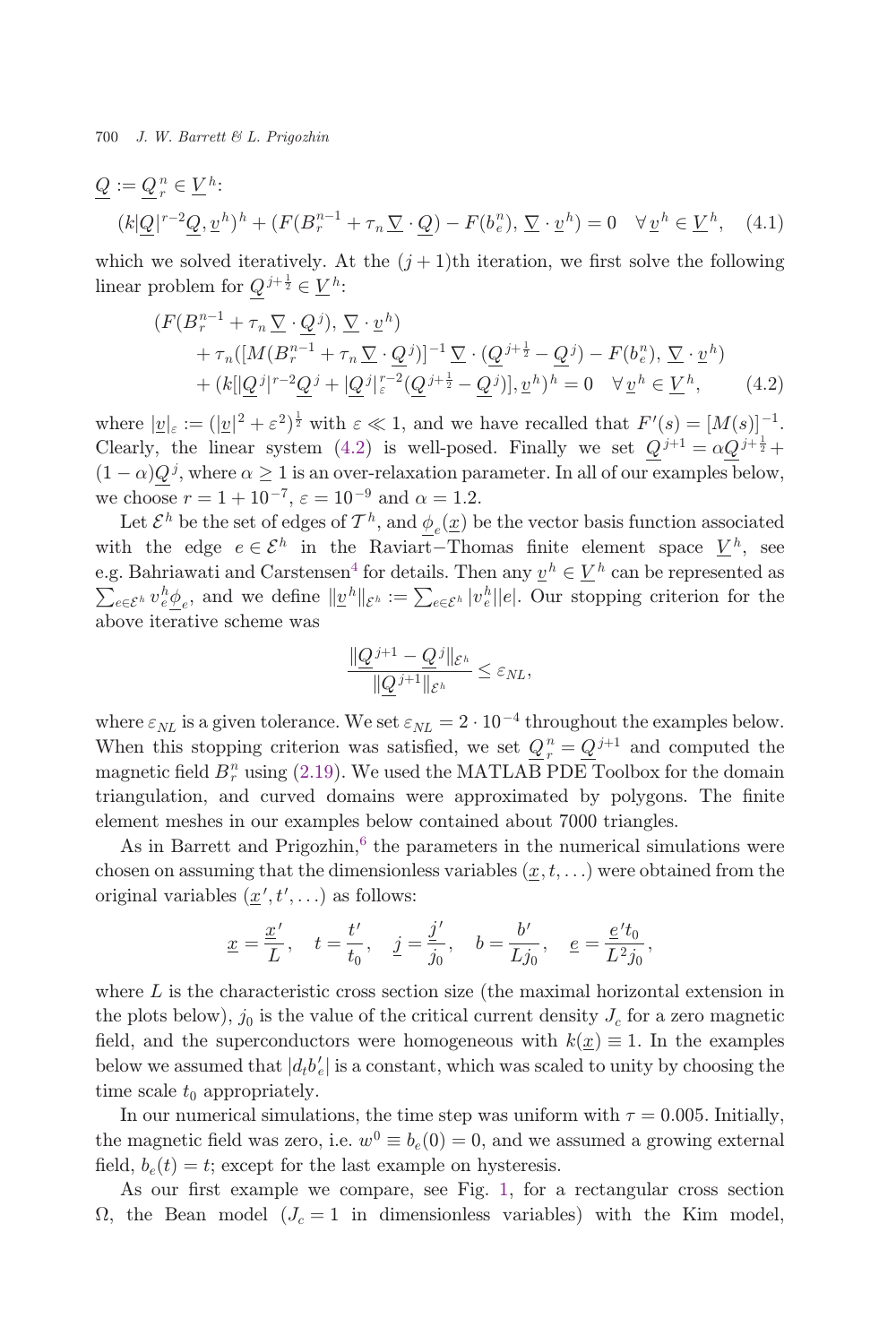<span id="page-22-0"></span>

Fig. 1. Rectangular cross section,  $b_e = t = 0.08$ . The Bean model (top) and the Kim model (bottom). The magnetic field (a) and the electric field ((b)  $|e|$ , (c) the vector field).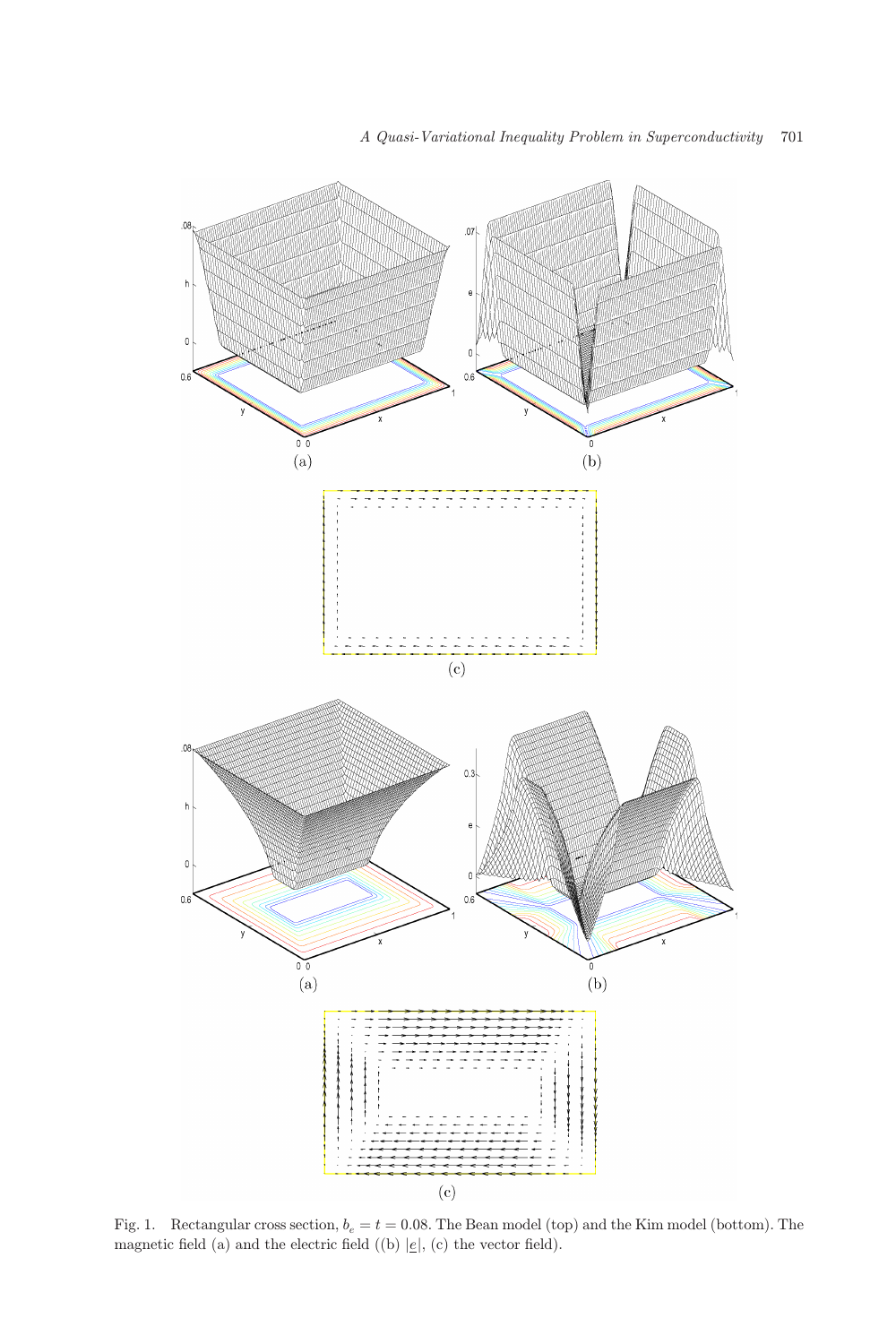$J_c(s) = (1 + \frac{|s|}{a})^{-1}$ ; here and below we set  $a = 0.02$  for this model. Since the critical<br>current density in the Kim model decreases with the growth of magnetic field, the current density in the Kim model decreases with the growth of magnetic field, the shielding eddy current is weaker and magnetic field penetrates further inside the superconductor; this field,  $b = \tilde{b}$ , is given by [\(1.10\)](#page-3-0). To estimate the accuracy of our numerical solution  $B_r^n$  we compared it with  $\tilde{B}^n \in S^h$ , where  $\tilde{B}^n|_{\sigma} = \tilde{b}(\underline{x}_{\sigma}, t_n)$  and  $\underline{x}_{\sigma}$ <br>is the control of  $\sigma$  for all  $\sigma \in \mathcal{T}^h$ . We obtained that is the centroid of  $\sigma$  for all  $\sigma \in \mathcal{T}^h$ . We obtained that

$$
\frac{\|\tilde{B}^n - B_r^n\|_{0,1,\Omega}}{\|\tilde{B}^n - b_e(t_n)\|_{0,1,\Omega}} < 0.002.
$$

The electric field found using Kim's model is stronger, but qualitatively similar to that in the Bean model.<sup>[10](#page-26-0)</sup> It has the same zig-zag shape, is zero in the zero-magneticfield core, it is parallel to level contours of the magnetic field, and vanishes along the discontinuity lines of the current density. Near concave corners of  $\Omega$  the electric field becomes singular, see Fig. 2 where  $\Omega$  is a circle with a section removed.



Fig. 2. Circular cross section with a section removed,  $b_e = t = 0.07$ , and the Kim model. The magnetic field (a) and the electric field ((b)  $|e|$ , (c) the vector field).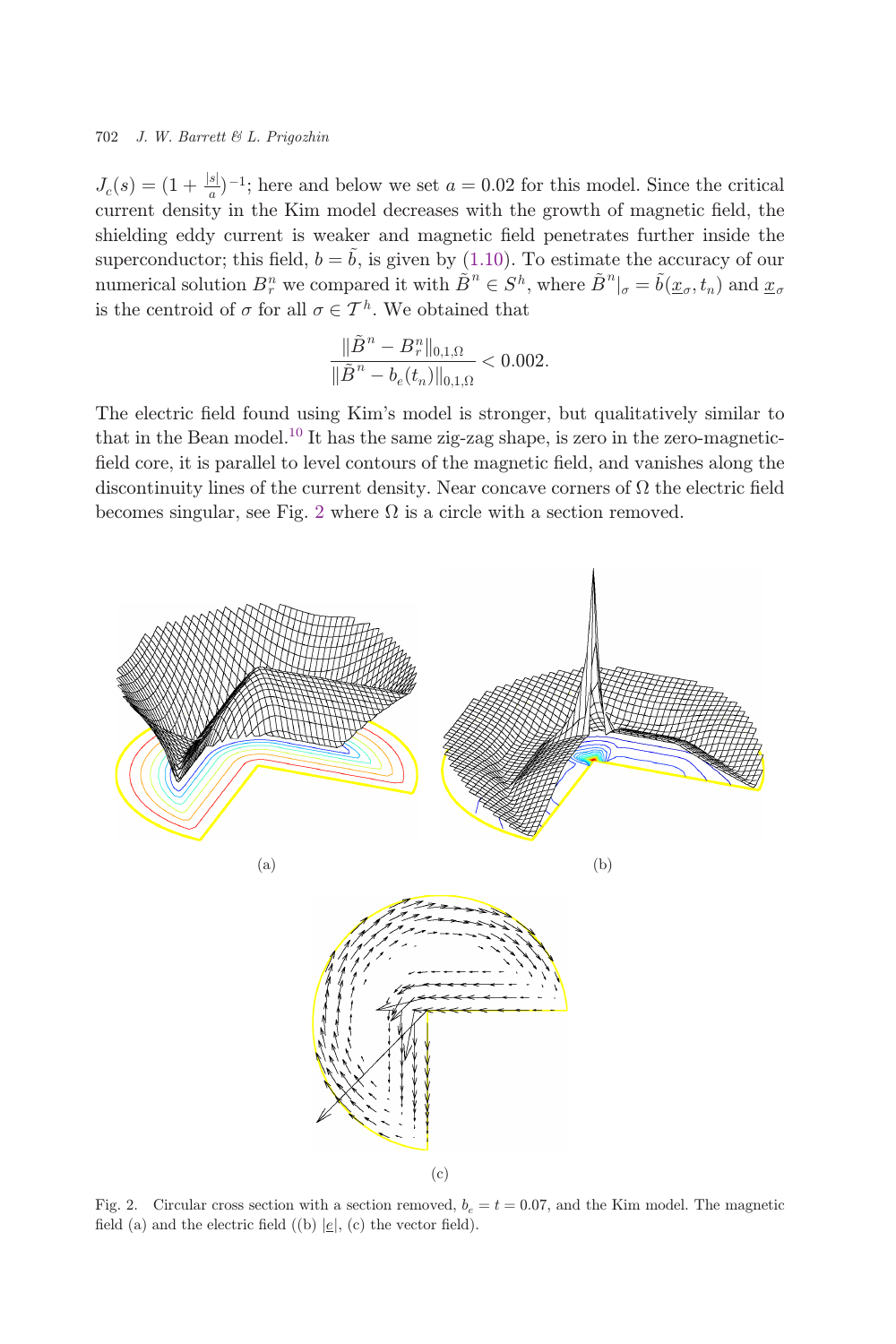Although our analysis in Secs. [2](#page-8-0) and [3](#page-13-0) holds only for continuous  $k(x) \geq k_0 > 0$ , our numerical method  $(Q_r^{h,\tau})$  extends to piecewise constant k, where the discontinuities are aligned with the mesh. Therefore one can simulate numerically the magnetisation of a superconductor with a multiply connected cross section, see Fig. 3, by filling the hole and setting  $k = k_0 \ll 1$  there. For this example, we chose  $k_0 = 10^{-6}$ and so the eddy current in the hole is negligible; as in the other examples,  $k \equiv 1$  in the superconductor. Similarly to the Bean model $6$  when the penetration zone reaches the hole boundary, the magnetic field begins to penetrate the hole via an infinitesimally thin channel and the electric field becomes singular. This singularity is evident in Fig. 3, although the channel is slightly smeared by the relatively coarse mesh. For a cross section with only one hole,  $\Omega_1$ , we have that  $dist_D(x, \partial \Omega^*) = \min\{dist(x, \partial \Omega^*),\}$  $dist(\underline{x}, \partial\Omega_1) + dist(\partial\Omega_1, \partial\Omega^*)\}.$  Calculating this distance is not difficult and we can substitute it into the derived analytical solution for the magnetic field, see Sec.  $1.2$ , for multiply connected cross sections. The relative error in the  $L<sup>1</sup>$  norm, estimated as



Fig. 3. Cross section with a hole,  $b_e = t = 0.09$ , and the Kim model. The magnetic field (a) and the electric field (level contours of  $|e|$  and vector field, (b)).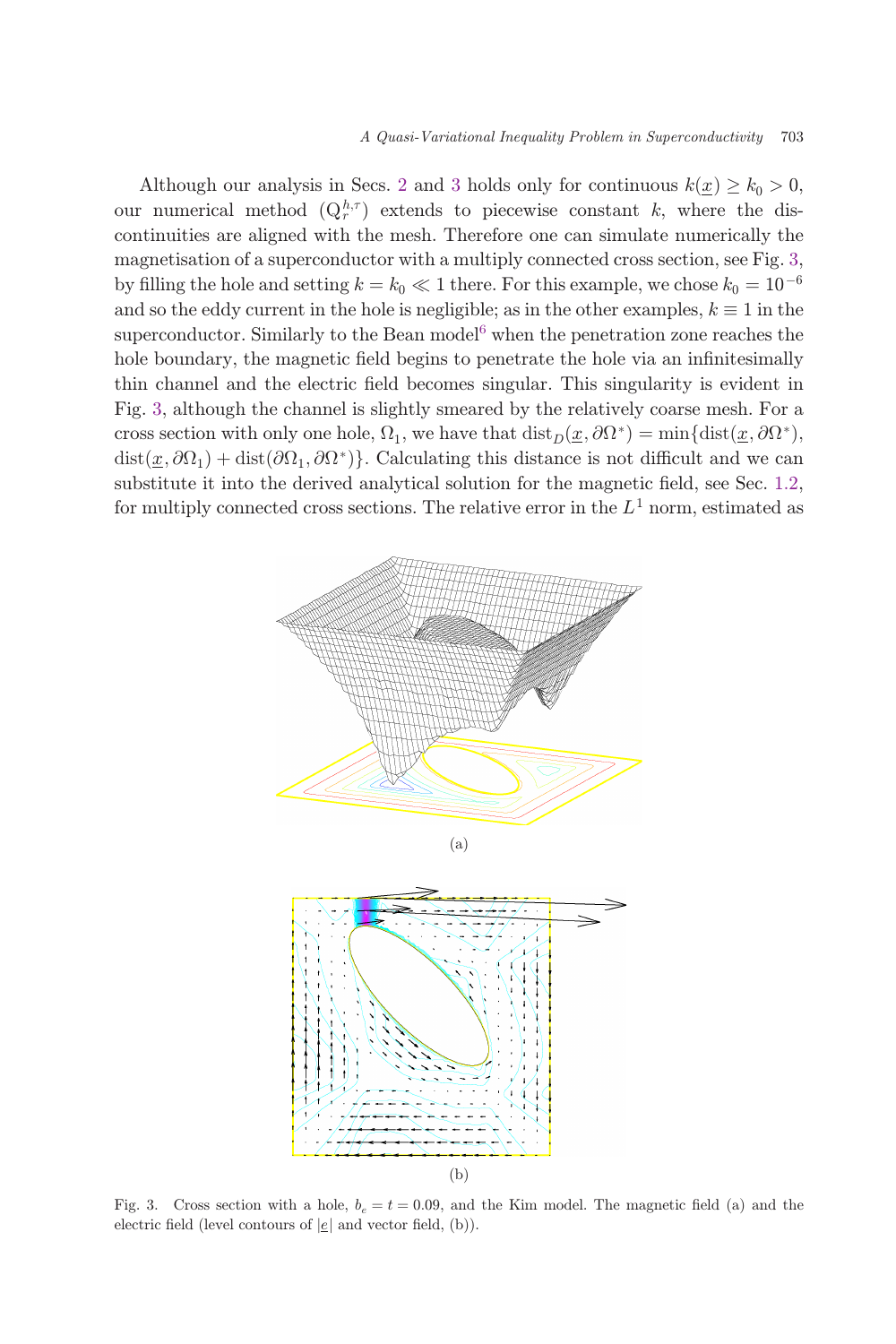in the first example, was  $0.011$  for a mesh with about 7000 elements and  $0.007$  for a refined mesh with about 15,000 elements (the same time step,  $\tau = 0.005$ , was used in both cases).

The difference between various critical state models is best exhibited by the corresponding magnetisation loops, showing the behaviour of the magnetic momentum of a superconductor when the external field changes cyclically. For the longitudinal configuration considered in this paper, the magnetic moment of a superconductor per unit of length is  $m = \int_{\Omega} (b(\underline{x}, t) - b_e(t)) d\underline{x}$ . The hysteresis loops<br>in Fig. 4 were computed for the superconductor with a rectangular cross section as in in Fig. 4 were computed for the superconductor with a rectangular cross section as in the first example for three different models: the Bean model, the Kim model, and a model with a secondary peak in the  $J_c(\cdot)$  dependence. In the latter case the critical current density was taken similar to that in Johansen et  $al$ .<sup>[19](#page-27-0)</sup>; that is,  $J_c(s) = (1 + \frac{|s|}{a}|)^{-1} + c_1((\frac{|s|}{a} - c_2)^2 + c_3^2)^{-1}$ , in dimensionless variables, with  $a = 0.02$  or in the Kim model  $a = 1$ ,  $a = 8$  and  $a = 1$ . 0.02 as in the Kim model,  $c_1 = 1, c_2 = 8$  and  $c_3 = 1$ .



Fig. 4. Hysteresis loops (dimensionless variables): Bean's model (a), Kim's model (b), and the model with a secondary peak in  $J_c(b)$  (c).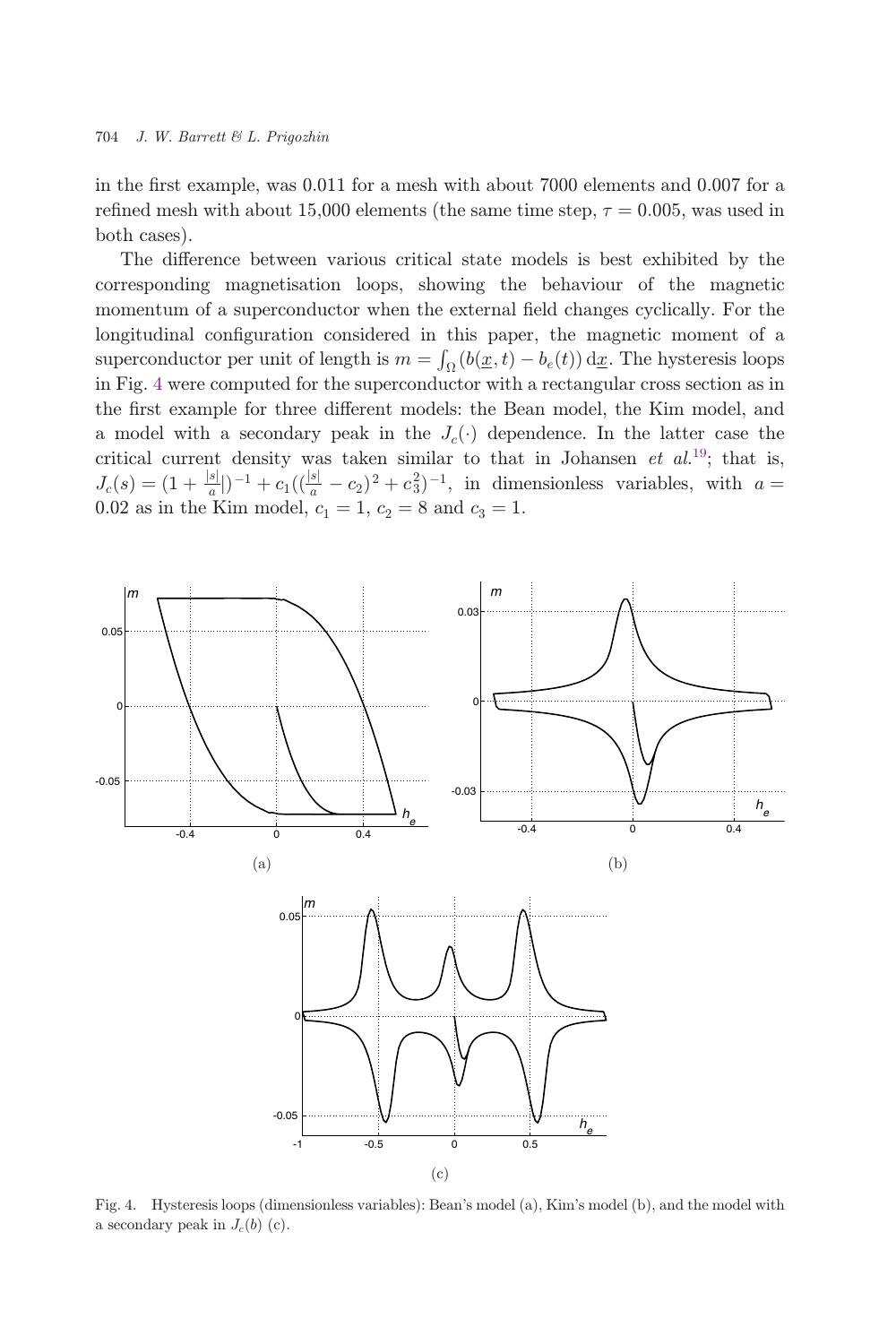<span id="page-26-0"></span>In conclusion, we note that although quasi-variational inequalities, arising in critical-state problems with critical current density depending on the magnetic field, are much more difficult mathematical problems than the variational inequalities arising in Bean's model, their numerical solution based on the dual formulation presented in this work is practically as efficient as the solution of the Bean model problems in Barrett and Prigozhin.<sup>6</sup>

## Acknowledgement

We acknowledge support of the Sixth EU Framework Programme — Transnational Access implemented as Specific Support Action (Dryland Research SSA).

## References

- 1. A. Azevedo and L. Santos, Convergence of convex sets with gradient constraint, J. Convex Anal.  $11$  (2004) 285-301.
- 2. A. Badía and C. López, The critical state in type II superconductors with cross-flow effects, *J. Low Temp. Phys.*  $130$  (2003) 129-153.
- 3. A. Badía-Majós and C. López, Electric field in hard superconductors with arbitrary cross section and general critical current law, *J. Appl. Phys.*  $95$  (2004) 8035-8040.
- 4. C. Bahriawati and C. Carstensen, Three Matlab implementations of the lowest-order Raviart-Thomas MFEM with a posteriori error control, Comput. Meth. Appl. Math.  $5(2005)333 - 361.$
- 5. J. W. Barrett and L. Prigozhin, Bean's critical-state model as the  $p \to \infty$  limit of an evolutionary p-Laplacian, Nonlinear Anal.  $42$  (2000) 977-993.
- 6. J. W. Barrett and L. Prigozhin, Dual formulations in critical state problems, Interfaces and Free Boundaries  $8$  (2006) 347-368.
- 7. J. W. Barrett and L. Prigozhin, A mixed formulation of the Monge-Kantorovich equations,  $M^2AN$  41 (2007) 1041-1060.
- 8. C. P. Bean, Magnetization of high-field superconductors, Rev. Mod. Phys. 36 (1964)  $31 - 39.$
- 9. A. Bossavit, Numerical modeling of superconductors in three dimensions A model and a finite-element method, IEEE Trans. Maq.  $30$  (1994) 3363-3366.
- 10. E. H. Brandt, Electric field in superconductors with rectangular cross section, *Phys. Rev.*  $B$  52 (1995) 15442-15457.
- 11. G. Buttazzo and E. Stepanov, Transport density in Monge-Kantorovich problems with Dirichlet conditions, *Discr. Cont. Dynam. Syst.*  $12$  (2005) 607–628.
- 12. P. Cannarsa and P. Cardaliaguet, Representation of equilibrium solutions to the table problem for growing sandpiles,  $J. Eur. Math. Soc. 6 (2004) 435-464.$
- 13. S.-S. Chow, Finite element error estimates for non-linear elliptic equations of monotone type, *Numer. Math.*  $54$  (1989) 373–393.
- 14. G. Crasta and A. Malusa, A variational approach to the macroscopic electrodynamics of anisotropic hard superconductors, Arch. Rational Mech. Anal.  $192$  (2009) 87-115.
- 15. M. Farhloul, A mixed finite element method for a nonlinear Dirichlet problem, IMA J. Numer. Anal.  $18$  (1998) 121-132.
- 16. G. B. Folland, Real Analysis: Modern Techniques and their Applications, 2nd edn. (Wiley-Interscience, 1984).
- 17. U. Janfalk, Behaviour in the limit, as  $p \to \infty$ , of minimizers of functionals involving p-Dirichlet integrals,  $SIAM J. Math. Anal. 27 (1996) 341-360.$